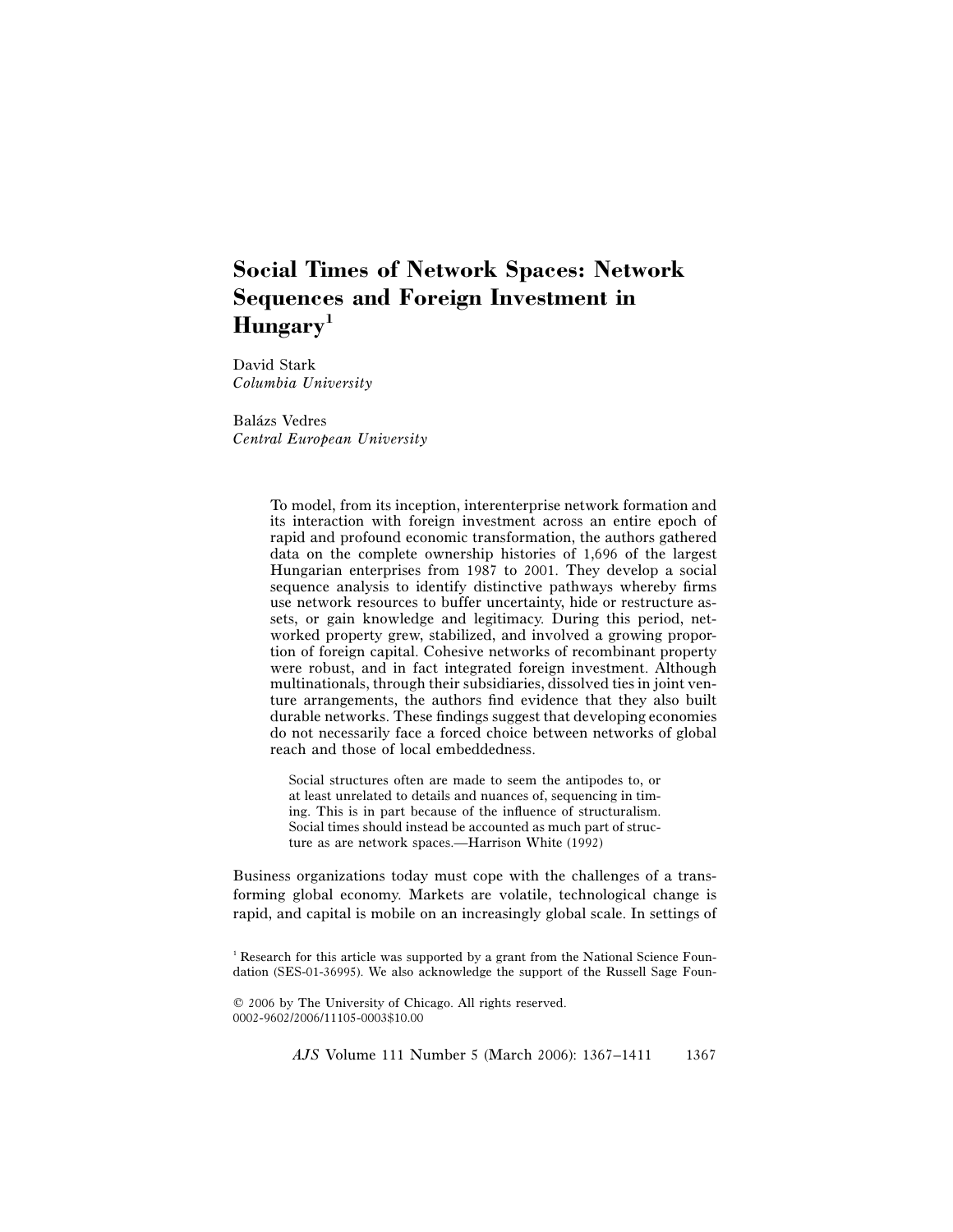radical uncertainty, economic sociologists point to how firms cooperate in networks of strategic alliance (Kogut and Walker 2001; Powell et al. 2005; Stuart 1998; Uzzi 1997). New research in the sociology of development similarly addresses network conceptions of organization. Whether attentive to networks of "developmental associations" (Evans 1995), to "global commodity chains" (Gereffi and Fonda 1992), or to new conceptions of multinational corporations as transnational networks (Ghoshal and Bartlett 1990; Hedlund 1993), new research shifts focus from decision-making structures of boundedly rational actors to the structure of ties in which organizations are embedded (Morgan, Kristensen, and Whitley 2001). Sustainable growth is more likely, research suggests, where the subsidiaries of foreign companies are embedded in network ties within the host economy, as locals and foreigners alike recognize that business networks can be viewed as a strategic resource (Bair and Gereffi 2003; Dicken, Forsgren, and Malmberg 1994). From the earlier question of how a national economy is integrated into the global economy, a new agenda for the field of economic development asks whether and how foreign investment is integrated into the local networks of host economies.

This article furthers that agenda by analyzing the evolution of a national network of interorganizational ownership ties in its relationship to foreign direct investment (FDI). Can high levels of foreign investment be compatible with interenterprise ownership networks in a developing economy? Our analysis is conducted in a setting strategically chosen for extraordinarily high levels of foreign investment in a situation where domestic firms were forming diverse interorganizational ownership networks in response to high levels of uncertainty in their business environment conditions marking the postsocialist Hungarian economy between 1987 and 2001. Our case represents one of the most rapid and far-reaching transformations of a national economy. During this period, the institutions of the Hungarian economy were fundamentally reorganized from planning to market coordination. The system of property was similarly transformed: our data reveal that state ownership of the large firm sector declined from 98% in 1987 to 15% in 2001, and the share of the large firm sector that was foreign owned rose from only 1% in 1987 to 53% in 2001.

dation and the Collegium Budapest. We benefited from discussions at the Santa Fe Institute, INSEAD, the Center on Organizational Innovation at Columbia University, and the Center for the Study of Economy and Society at Cornell University. For assistance, criticisms, and suggestions, we are grateful to Zsolt Batár, László Bruszt, Andrew Buck, Gil Eyal, Amanda Damarin, Neil Fligstein, Geoff Fougere, István Gábor, Paul Ingram, William McAllister, Andrew Spicer, Duncan Watts, Doug White, Harrison White, and especially Peter Bearman and Monique Girard. Direct correspondence to David Stark, Department of Sociology, Columbia University, 1180 Amsterdam Avenue, New York, New York 10027. E-mail: dcs36@columbia.edu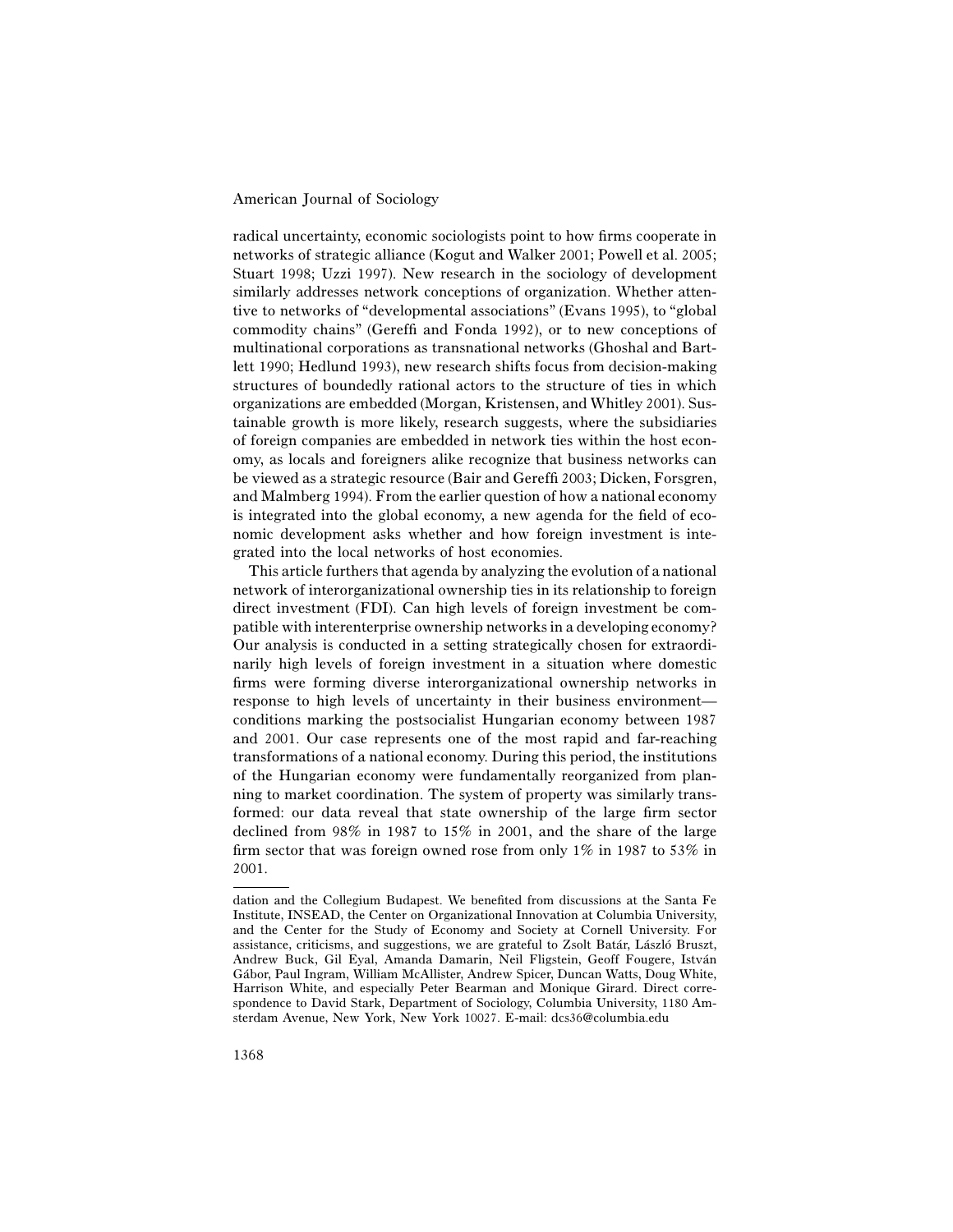#### Network Sequences

To analyze how FDI interacts with evolving network structures, we gathered data on the complete ownership network histories of 1,696 of the largest Hungarian enterprises from 1987 to 2001. This time frame yields comprehensive coverage of the Hungarian economic transformation, reaching back to the moment when firms could register as corporations and encompassing the institutionalization of private property, market coordination, and foreign investment. Our time frame thus includes the entire period in which firms were privatized and new regulatory frameworks were established governing banking, bankruptcy, accounting, contracting, and corporate governance. We are therefore able to study, from its inception, network formation across an entire epoch of economic transformation.

We record network formation starting from the very first ownership ties made in a nascent market economy, where the legal possibility of creating an interfirm ownership tie coincides with the starting point of our data collection. We then follow network evolution over the turbulent years of postsocialism into market stabilization and the massive inflow of foreign investment. We will be especially attentive to differences between vertically organized business networks and those with more horizontal patterns of cohesion. We identify the emergence of varieties of both vertical and cohesive structures, and we follow these structures across time to understand their durability and openness to foreign investment. By utilizing the histories of firm network embeddedness, we are able to model how foreign investment interacts with these network forms.

To do so, we develop analytic tools that reconcile the structural focus of social network analysis with the historical orientation of sequence analysis. In combining the two approaches, we begin with the element that each shares—the notion that meaning is given by context (Abbott 1997). For the network analyst, no tie has meaning in itself. To interpret a tie, the analyst must understand its location in social space. In network analysis, context is topographic. For sequence analysts, as for historical sociologists more generally, no event has meaning in itself. The meaning of an action, an event, a social formation, or a relationship must be understood in its temporal context. In the theoretical approach that we are developing, structure is identified at the intersection of topographic and temporal contexts. As a parallel to social network analysis, we develop a social sequence analysis. To do so we study variation in the sequences of local network positions. Our combination of network analysis and sequence analysis is, thus, not merely additive: in striving to make network analysis historical we also seek to make sequence analysis relational. At the basis of our project of historical network analysis is a reconstruction of the network sequences of 1,696 firms. Identifying distinctive pathways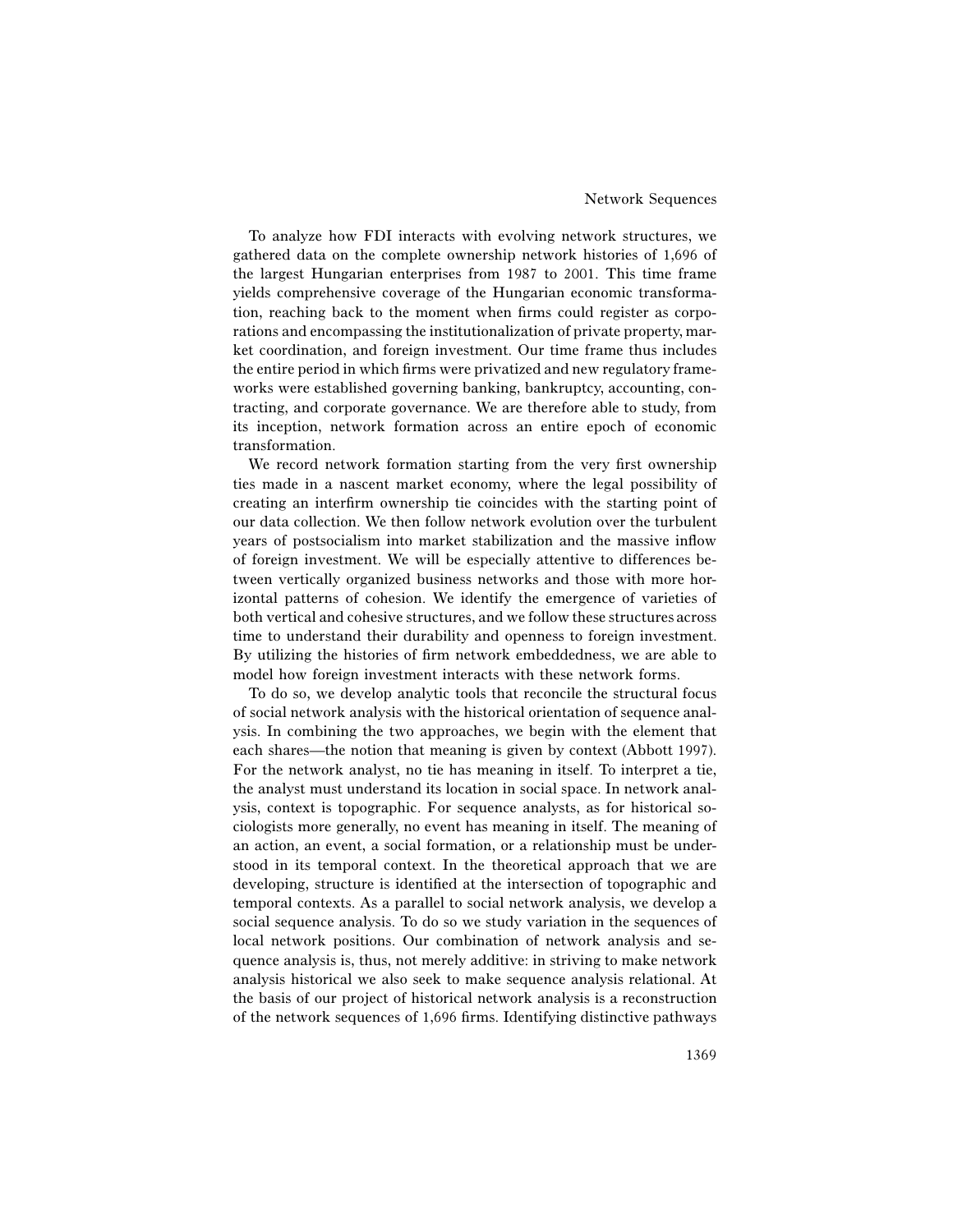through a network space, we argue, is a way to understand processes of network evolution.

Our analysis indicates, first, that high levels of FDI are compatible with the persistence of domestic interenterprise ownership networks. Globalization and the reproduction of network embeddedness are not necessarily mutually opposing processes. Second, we find that the Hungarian economy is not a dual-segregated economy composed of domestic firms that are networked and foreign-controlled firms that are isolated. In fact, the proportion of Hungary's mixed economy that is controlled by foreign owners and linked to domestic ownership networks has been increasing from 1991 to 2001. By 2001, only 30% of foreign capital is invested in subsidiaries that have never been part of ownership networks. Foreignowned firms were just as likely to have ties to domestically owned firms as to other foreign-owned firms: we find no evidence for segregation. We find, third, that network forms of "recombinant property" (Stark 1996) are robust throughout the period. Notably, one variant of recombinant property, characterized by cohesive network structures, is most likely to involve the participation of foreign investment. More than a mere legacy of state socialism, these network forms are a viable organizational response to the challenges of an internationalized economy. Fourth, using logistic regression analysis we find that the odds of involving sizable foreign ownership differ significantly across distinctive pathways of network positions. Fifth, we find that the subsidiaries of foreign multinationals are not simply joining existing network structures but are actively participating in network creation and growth. In Hungary, foreign investment and network evolution are intertwined processes.

The next section presents the basic contours of our case—the Hungarian economy after the collapse of state socialism, the subsequent emergence of interenterprise networks, the demise of state ownership, and the rise of foreign investment. Following this discussion, we then frame our theoretical and methodological contribution as an attempt to model the structure of network practices through combined attention to topography and temporality. After describing our data collection, we chart the changing proportions of the Hungarian economy that are foreign or domestic and networked or isolated.

To identify the microprocesses of interorganizational network formation that explain the macrostructural outcomes, we move to modeling that makes sequences of network positions the unit of analysis. The methodological innovation at the core of this study is to combine the tools of sequence analysis and network analysis to yield a sequence analysis of changing network positions. We first define discrete forms of embeddedness. These local network topographies are the building blocks to identify sequences of changes in forms of embeddedness for each of the firms in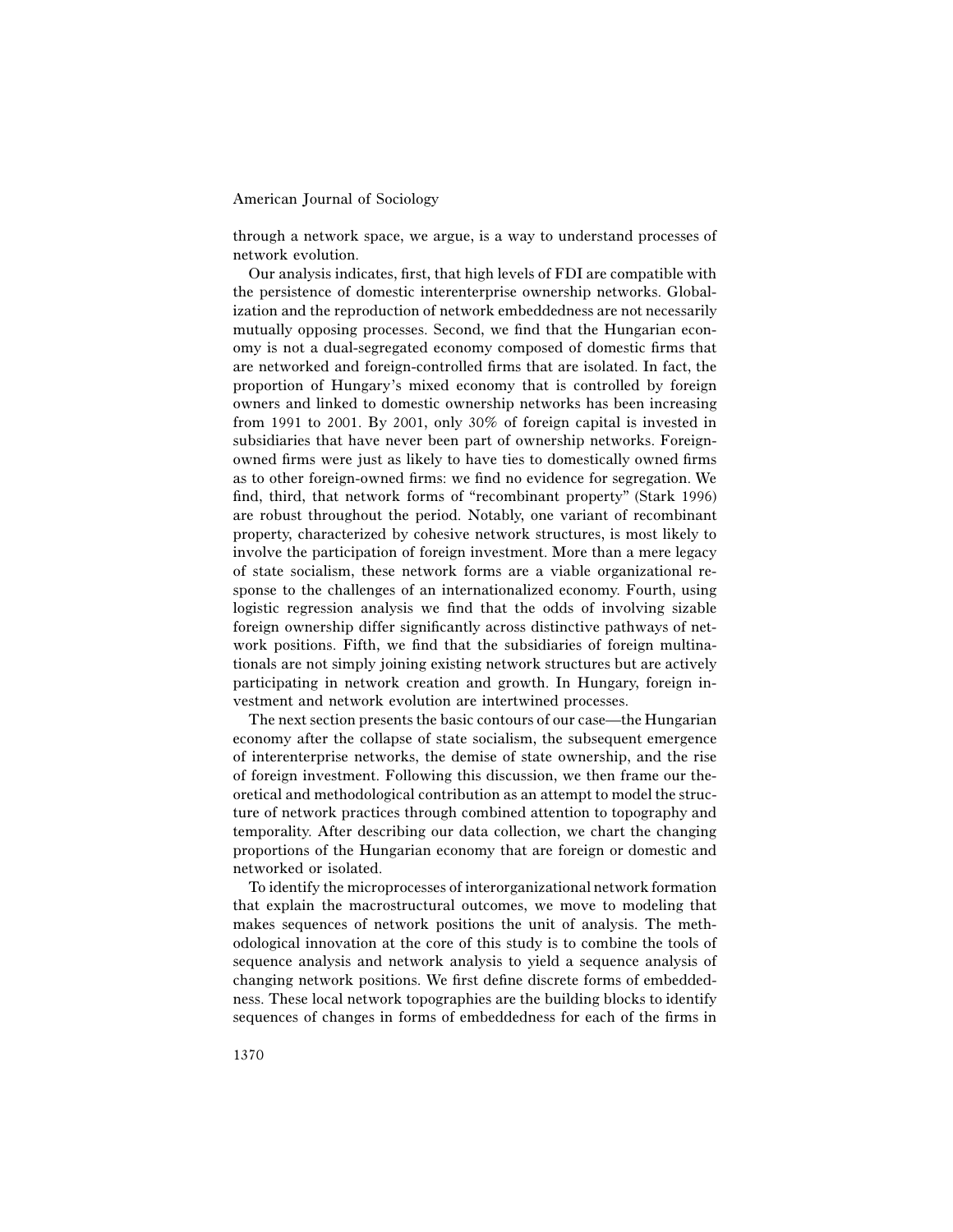our population. Next, we describe the optimal matching operations for grouping firms on the basis of similarities in sequence patterns through that network space. Using logistic regression analysis we test our proposition that foreign ownership can be explained not simply by the shape of network structures but by the sequencing of network positions. We then discuss in detail the typical pathways and their coevolution with foreign investment. Recognizing that relational resources can be used for different organizing purposes, we interpret the temporal patterns of network properties to understand the interdependent practices of Hungarian managers and foreign investors.

#### THE DOMESTIC EMBEDDEDNESS OF FOREIGN INVESTMENT

## Emergence of Interenterprise Ownership Networks

The postsocialist economies of Eastern Europe and the former Soviet Union offer a striking laboratory to study processes of network formation in a period of rapid and far-reaching economic change. In their extrication from state socialism, postsocialist firms confronted highly uncertain political, economic, and institutional environments. With the demise of the old COMECON (Council for Mutual Economic Assistance) alliance that regulated trade among the socialist economies, firms watched the collapse of their once-secure trading partners. Literally within a month, and not at the margin but in overwhelming proportions, they had to seek new suppliers and new customers. They would do so in an institutional environment of extreme complexity. Newly elected democratic governments were dismantling the socialist planning apparatus and launching ambitious programs of privatization. From one month to the next, government agencies promulgated regulations governing banking, bankruptcy, accounting, contracting, FDI, and corporate governance. For firms remaining in state ownership, for recently "privatized" firms, and for new startup firms alike, the challenge was to navigate through a maze of new policies in which contradictory regulations and inconsistent enforcement produced ambiguity about which rules and which games were operating.

Earlier work (Stark 1996) drew on insights that interorganizational ties might provide means to cope with highly uncertain environments. Based on data gathered through complementary research methods (ethnographic research in firms, the analysis of government agency documents, and the analysis of the ownership records of the 200 largest Hungarian enterprises and top 25 banks in 1994), this work identified an ensemble of practices labeled *recombinant property*. Interenterprise ownership networks were a response to uncertainty (Stark 1996) and served as a strategy to spread risk (see also Johnson 1997; McDermott 1997; Róna-Tas 1998; Spicer,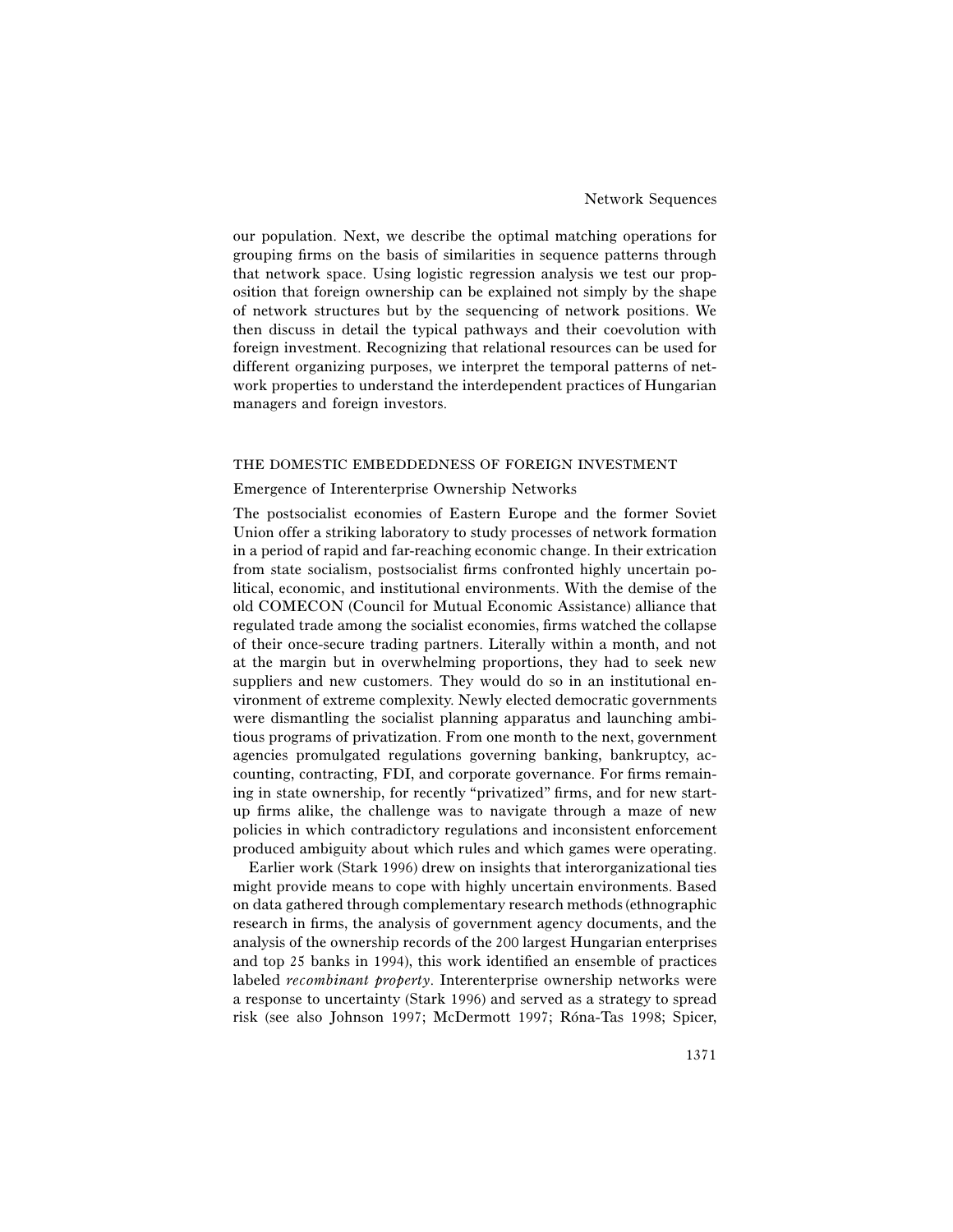McDermott, and Kogut 2000; Böröcz 2001; Vedres 2000). Like mountain climbers assaulting a treacherous face, postsocialist firms used networks of cross-ownership as the safety ropes binding them together.

Along with identifying and labeling this new process came the warning that recombinant property might increase chances of survival without increasing profitability. Some firms were diversifying their portfolio of resources (blurring the boundaries of public and private) for the purpose of socializing liabilities while privatizing assets (Stark 1996, pp. 1012–15). Similarly, business group networks were a means not only of risk spreading but of risk shedding in a context in which policies of credit worthiness and debt forgiveness were highly politicized (Stark 1996, pp. 1009–12). Thus, networked assets could facilitate productive restructuring; but they also offered avenues to exploit ambiguities in regulations and offload liabilities to the taxpayer in state-sponsored programs of bank bailouts and debt forgiveness (Stark 1996).<sup>2</sup>

The research on recombinant property was conducted while levels of foreign investment were modest, during the period of uncertainty when new regulatory frameworks had been introduced but were not yet institutionalized. Since then, extrication from state socialism has been decisive: the planned economy and the dominance of state ownership have been systematically dismantled. Similarly, the entrance of foreign investment has been massive: the Hungarian economy today is arguably one of the most globalized economies in the world. What, then, has happened to interorganizational ownership networks over the entire period of transformation from 1987 to 2001?

#### Foreign Investment Meets Postsocialist Networks

The existing literature on foreign investment and network forms in postsocialist settings suggests at least three possibilities. One possibility is that the shock of system change will produce early patterns of network formation that reach a tipping point to a self-reinforcing dynamic of almost unchecked network growth. Business groups would be strong, partly because they are densely connected and also because they link deeply into the political class. These domestic networks might then lock out foreign capital, perhaps even dispelling some initial foreign investors.<sup>3</sup> In terms of the relative proportions of the economy that are networked or isolated,

<sup>&</sup>lt;sup>2</sup> "Centralized management of liabilities will not continue indefinitely, but the organizational dynamics of enterprises formed under the new paternalistic conditions are likely to have strong path-dependent effects" (Stark 1996, p. 1012).

<sup>&</sup>lt;sup>3</sup> For the Hungarian case, where we know that foreign investment continued to grow, this first scenario is obviously counterfactual but, nonetheless, heuristically useful.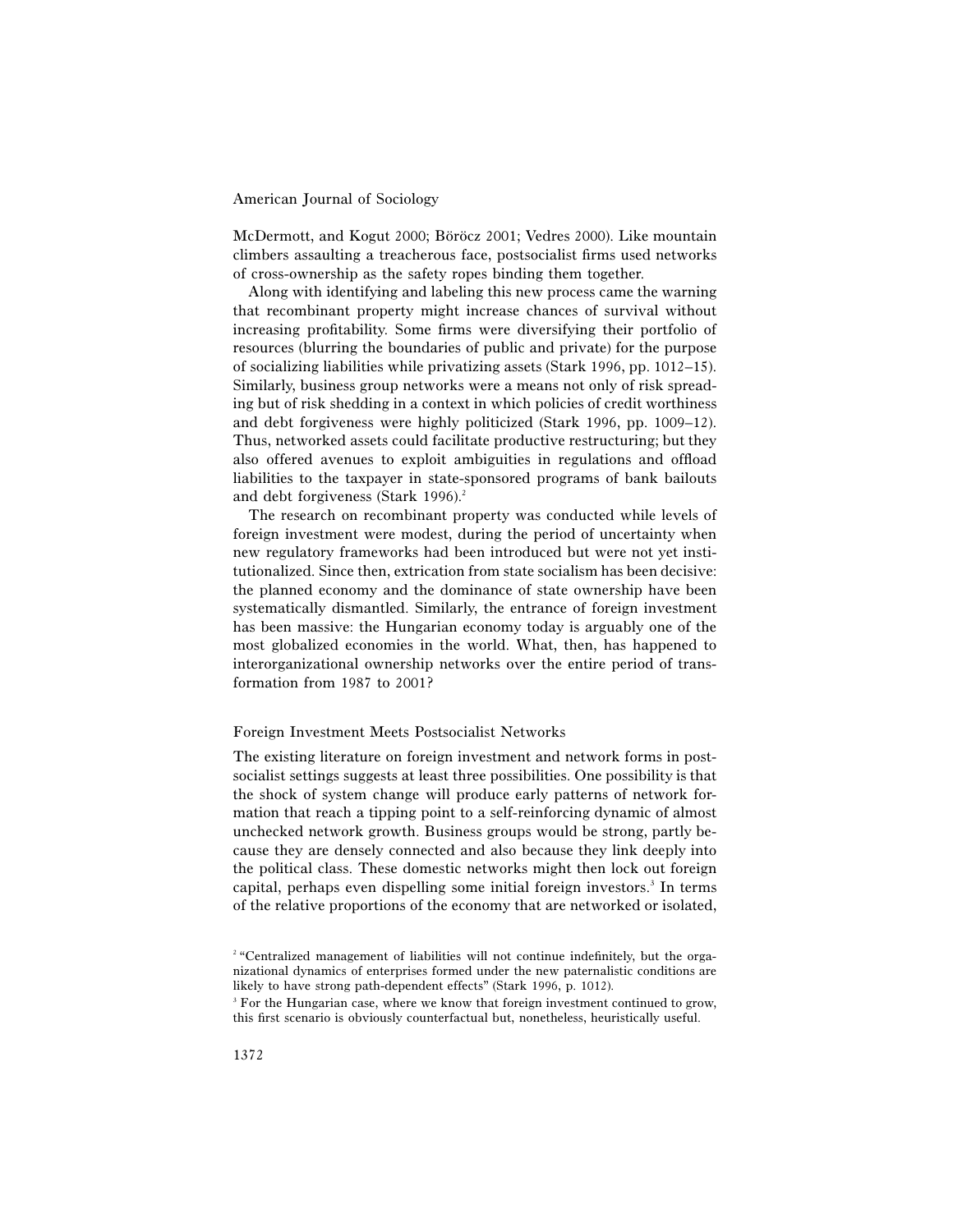foreign or domestic, this would be a case where, at the extreme, almost everything is networked and domestically controlled. Even the modest levels of foreign investment would be bound to domestic business groups. This process of network crowding would correspond to the antidevelopmental lines of the contemporary Russian economy analyzed by Burawoy (Burawoy 1996; Burawoy and Krotov 1992) and others (Johnson 1997; Zon 1998).

A second possibility is that extraordinarily high levels of foreign investment will lead to the eradication of interenterprise ownership. This expectation corresponds closely to the view of Hanley, King, and Tóth (2002) who, in challenging the recombinant-property approach, argue that interenterprise ownership networks were a transient and fleeting phenomenon, confined to the period immediately following the collapse of state socialism. The eradication of these interenterprise ownership ties, according to Hanley and his coauthors, has been carried out by "private parties" exercising "clear and unambiguous ownership rights" (Hanley et al. 2002, p. 140)—in particular by foreign investors who, in their view, desire strong and unambiguous lines of control, undiluted by ownership network ties. Interenterprise ownership links that preceded foreign investment would be broken up when foreigners acquired firms through the privatization process. Moreover, given the powerful influence of foreign firms (rich in resources—financial, managerial, and ideological), their predilection to shun network ties would rapidly diffuse throughout the economy. The result of the direct actions of the foreign multinationals as well as of these indirect demonstration effects would be, at the extreme, an economy opposite to the first possibility—almost nothing would be networked.

A third expectation describes a segregated, dual economy as increasing levels of foreign investment leads to a radical separation between foreign and domestic firms. Foreign investment, in this view, results in "cathedrals in the desert" (Grabher 1994; Hardy 1998; Pavlinek and Smith 1998; Uhlir 1998). These are platform operations importing semifinished parts to be assembled locally for export. Whereas Hanley et al. (2002) take a positive view of the absence of ties, in the dual economy model it is the very absence of connectedness between foreign and domestic firms that is the root of the problem (Comisso 1998). FDI leaves the domestic economy untouched, thereby maintaining underdevelopment. The absence of ties perpetuates a segregated economy, malevolent because its radical separation allows no positive influence across sectors. A case where foreign investors do not make network ties and where the networks of domestic firms grow only among themselves (Zysman and Schwartz 1998) would correspond to a radically segregated, dual economy in which FDI is overwhelmingly isolated and domestic firms are predominantly networked.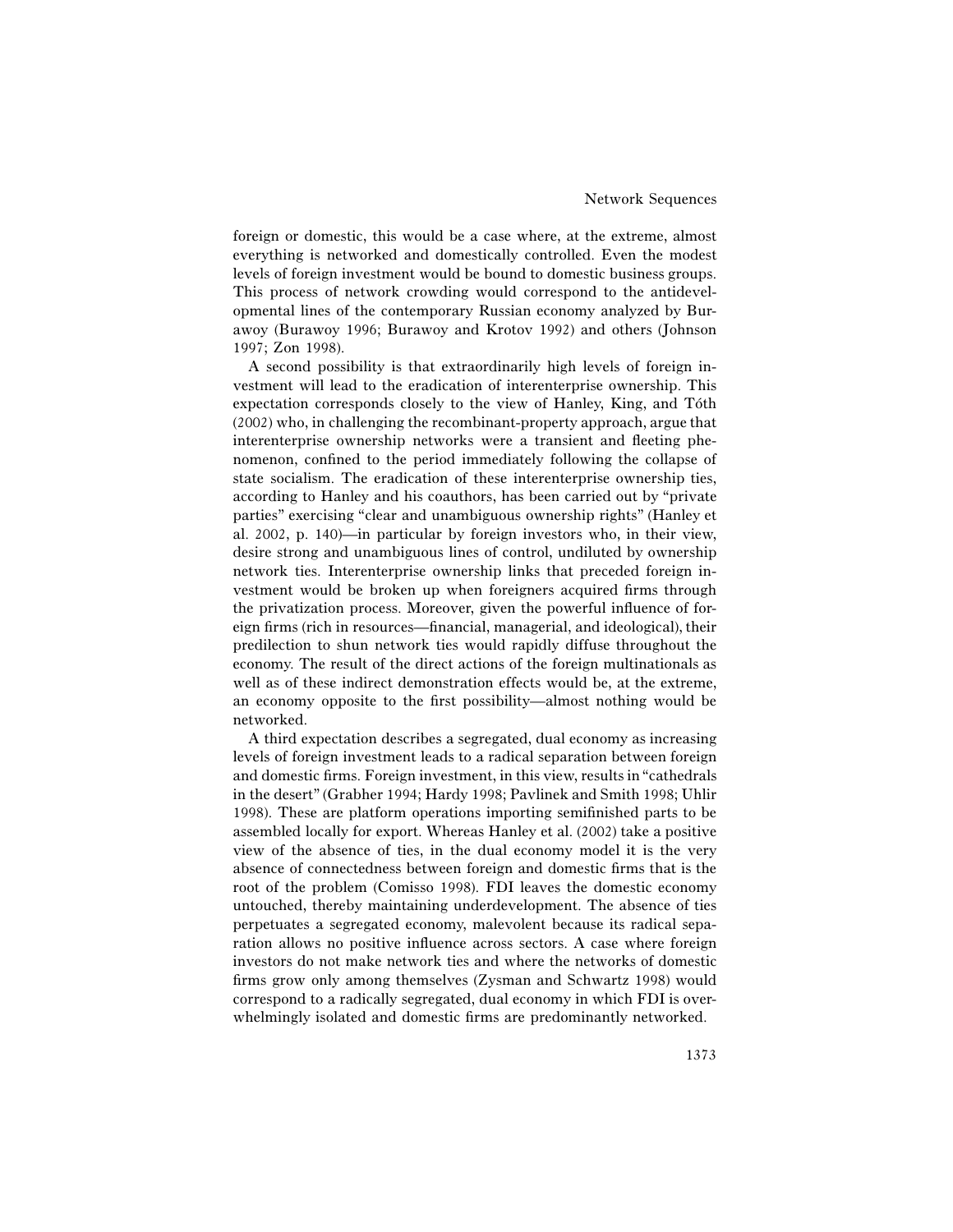With our data we can chart the proportions of the Hungarian mixed economy that are (1) networked and foreign, (2) networked and domestic,  $(3)$  isolated and foreign, and  $(4)$  isolated and domestic.<sup>4</sup> The findings, reported for the entire period in a subsequent section below, are at odds with each of the three scenarios: by 2001, large firm capital was distributed across the four cells in roughly equal proportions. Domestic networks have not crowded out FDI, and multinationals have not eradicated the networks, but Hungary is also not a radically segregated dual economy.

This constellation of the macrostructure of ownership suggests that other processes are at play than those outlined in the scenarios above. The challenge, then, is to understand the processes whereby some foreign capital becomes integrated while other foreign capital becomes isolated, and how some network formations survive without foreign capital while other network formations develop with the participation of foreign investors. In short, what are the social processes that produced these macrostructural outcomes?

#### A Social Sequence Approach to Foreign Embeddedness

Our approach identifies processes that explain the integration of foreign investment in interorganizational ownership networks. We organize the analytical building blocks along two dimensions: topographical and temporal. Along the first dimension, we start from the insight of network analysis that network structures can differ in their topographical properties. Therefore, rather than simply identifying whether a given firm is embedded or not embedded in network ties, we probe for qualitative differences in types of embeddedness. Because we focus on network properties from the perspective of the individual firm, we are interested in variations in local network structures.

In locating the position of a given firm within distinctive local topographies, we distinguish structures that are more vertically organized with greater centralization from those that are more horizontally organized with greater cohesiveness. Recent empirical research on the shape of business networks across a variety of institutional settings has demonstrated that more cohesive, horizontal structures outperform more centralized, vertical forms. In the field of biotechnology, Powell and his coauthors (Powell et al. 2005) found that actors that are embedded in horizontal rather than hierarchical networks were more likely to be innovative. In her study of interorganizational networks in China, Keister (1998) found that nonhierarchical business groups were more buffered from uncer-

<sup>4</sup> In place of the former dichotomy of public vs. private, we redefine the term "mixed economy" along the foreign/domestic and networked/isolated dimensions.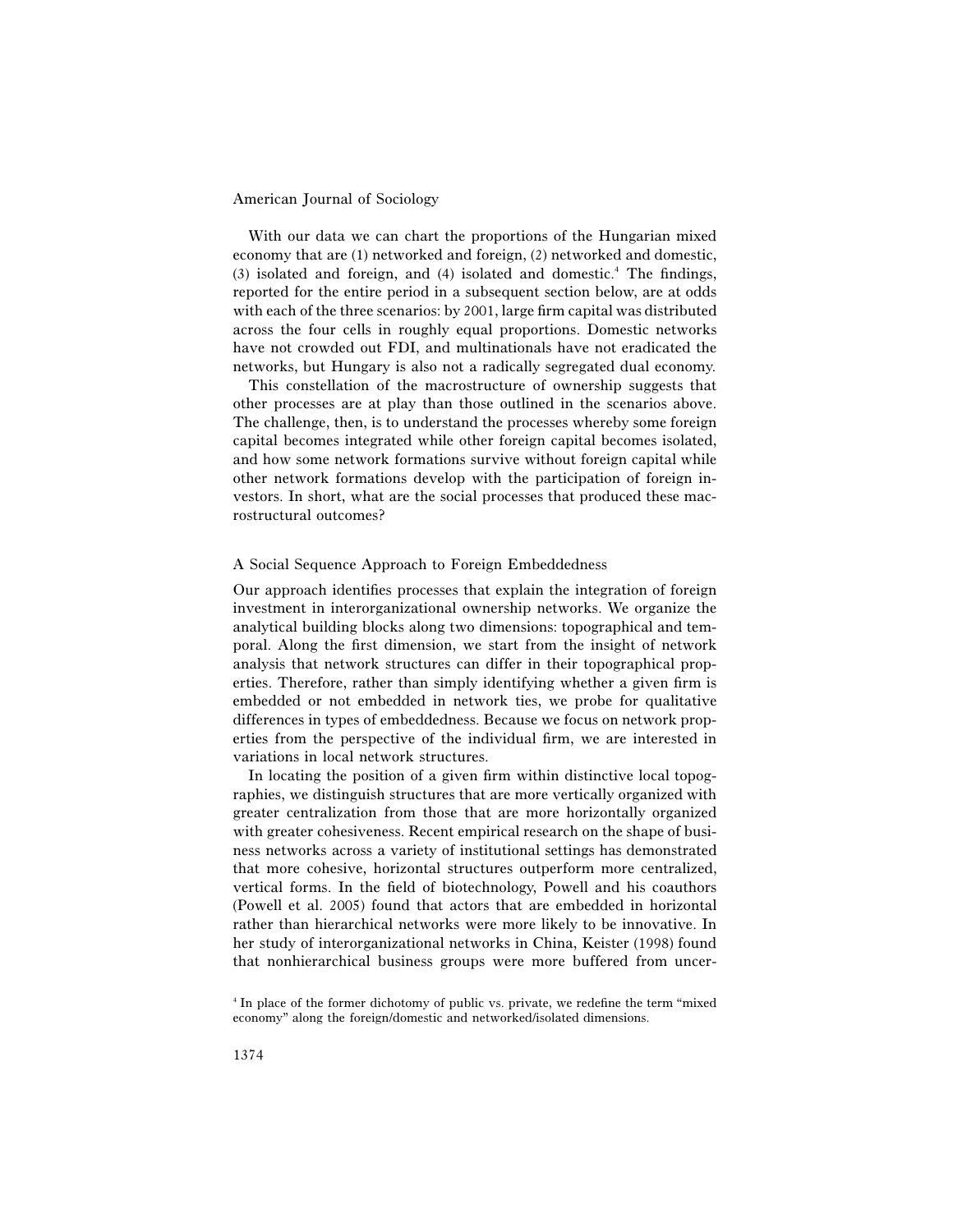tainties and outperformed centralized groups. Similarly, in Russia, whereas defensive strategies of survival correspond to centralized business groups, entrepreneurial groups (often with foreign involvement) were more horizontal in structure (Huber and Wörgötter 1998).

The identification of the two prevalent forms of interenterprise ownership networks in the early part of the 1990s specifically pointed to the emergence of distinctively vertical and horizontal network structures (Stark 1996, 2001). The first form of recombinant property networks involved processes in which large state-owned or formerly state-owned enterprises spun off corporate satellites (some of which were still of considerable size, spinning off their own satellites), resulting in star-shaped networks with the very largest firms at the hubs. Along these vertical ties, firms shifted assets and liabilities in frequently shady arrangements that took advantage of shifting government policies (Voszka 1997). The second type of interenterprise ownership networks involved networks of greater density, resulting in decentered, more cohesive structures. Unlike the simple star-periphery structures, firms in these networks regrouped interdependent assets and restructured enterprises.

Just as domestic firms faced the uncertainties of postsocialism, so foreign actors faced uncertainties entering an emerging market. Our reading of the recent literature on foreign investment (Inkpen and Beamish 1997; Kogut 1988, 1991; Yiu and Makino 2002; Zaheer 1995) suggests that some foreign investors use ownership network ties to learn the rules of play, legitimize their presence, obtain local knowledge, and gain introduction into social networks by having a local partner. Forming a joint venture, for example, means that a foreign investor establishes a strong network tie (in the form of shared ownership) with a local firm to obtain legitimacy in the eyes of domestic economic actors, national policy makers, and local officials. Such network ties are potential avenues to obtain local knowledge, especially under conditions when the regulatory environment is untested, where domestic markets have culturally specific features (e.g., involving tastes or practices in advertising, marketing, packaging, etc.), or where basic infrastructural logistics (e.g., utilities, transportation, etc.) have locally idiosyncratic features.<sup>5</sup>

Following this earlier work on recombinant-property network structures (Stark 1996, 2001), we posit two distinctive patterns of network

<sup>&</sup>lt;sup>5</sup> There are indications that the operation of business networks might be compatible with the structure and practices of multinational firms. To cope with challenges of organizing across geographical and cultural distances, multinationals are increasingly structured as networks (Ghoshal and Bartlett 1990; Morgan et al. 2001), seeking flexibility trough empowering subsidiaries and embedding in interorganizational relations (Buckley and Casson 1998). Hedlund (1993), e.g., suggests that multinational corporations are more heterarchical than hierarchical.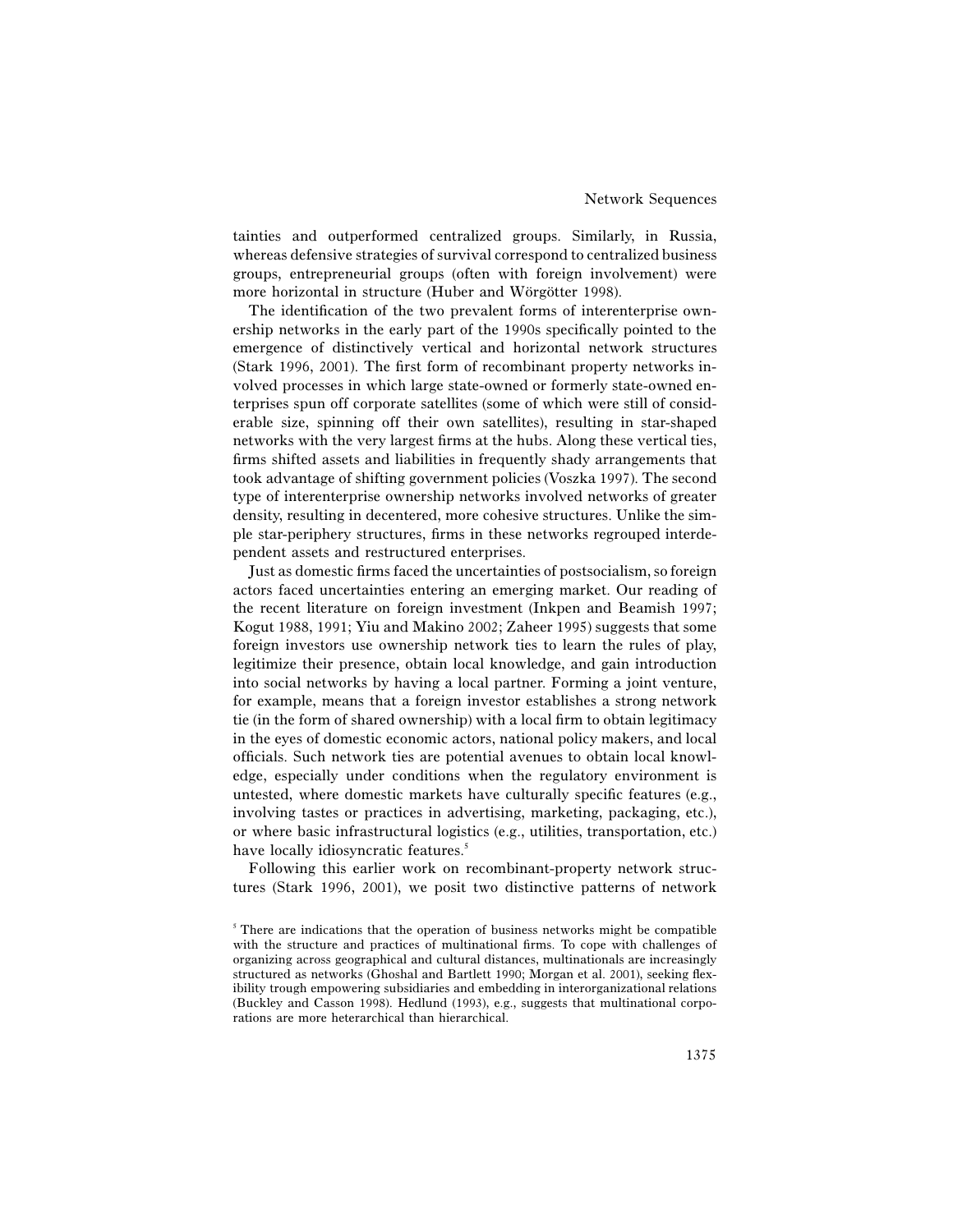formation in the extrication from state socialism: star-periphery structures and cohesive network structures. Following Kogut and others, we posit that a significant number of foreign investors will forge network ties with domestic partners. A key research question, then, is whether and how the vertical and horizontal variants of recombinant property (in networkanalytic terms, centralized vs. cohesive structures) figured in the strategies of foreign investors. Were foreign investors attracted to star-shaped networks because of their structural isomorphism to hierarchical supplier networks, or did they avoid these because of their historical origins as vehicles of asset stripping and liability management? Did foreign investors avoid entering cohesive and densely networked structures because they are cautious about the entanglements of such embeddedness, or did they prefer these structures because of their managerial entrepreneurialism?

Answering these questions requires that we add a temporal dimension to our topographical dimension. Foreign investment in Hungary was not immediately triggered by the collapse of communism; it was meager at the outset and developed as an incremental process across the entire epoch. To answer whether foreign owners opted for vertical or horizontal structures, or shunned both, we must therefore first examine whether either or both of these structures had any lasting durability to be available to foreign investment. By adding a temporal dimension to our analysis we can thus make more meaningful inferences about the relationship between network properties and organizing practices. In our study, we identify topography as a static property; we grasp structure as a temporal property identified as a sequence of network positions.

Building on recent efforts to bring dynamics into network analysis (Brudner and White 1997; Snijders 2001; Stuart 1998; Watts 1999; White 2004), we draw on sequence analysis, a recently developed research tool that makes it possible to study historical processes in an eventful way similar to historiography while retaining social scientific abstraction (Abbott and Hrycak 1990; Abbott 1995; Han and Moen 1999; Blair-Loy 1999; Stovel, Savage, and Bearman 1996; Giuffre 1999; Stovel 2001).

With attention to temporal sequencing, we can pose and answer questions about whether experiences and strategies in the early period of extrication from state socialism had consequences for later developments. This is especially important in Hungary where the challenges facing firms were not of the same kind throughout the time frame of our investigation. In particular, the political and institutional uncertainties of the early 1990s did not continue unabated throughout the entire epoch. Important decisions by the neoliberal socialist government during the middle of the decade had emphatic policy outcomes that largely brought ad hoc gov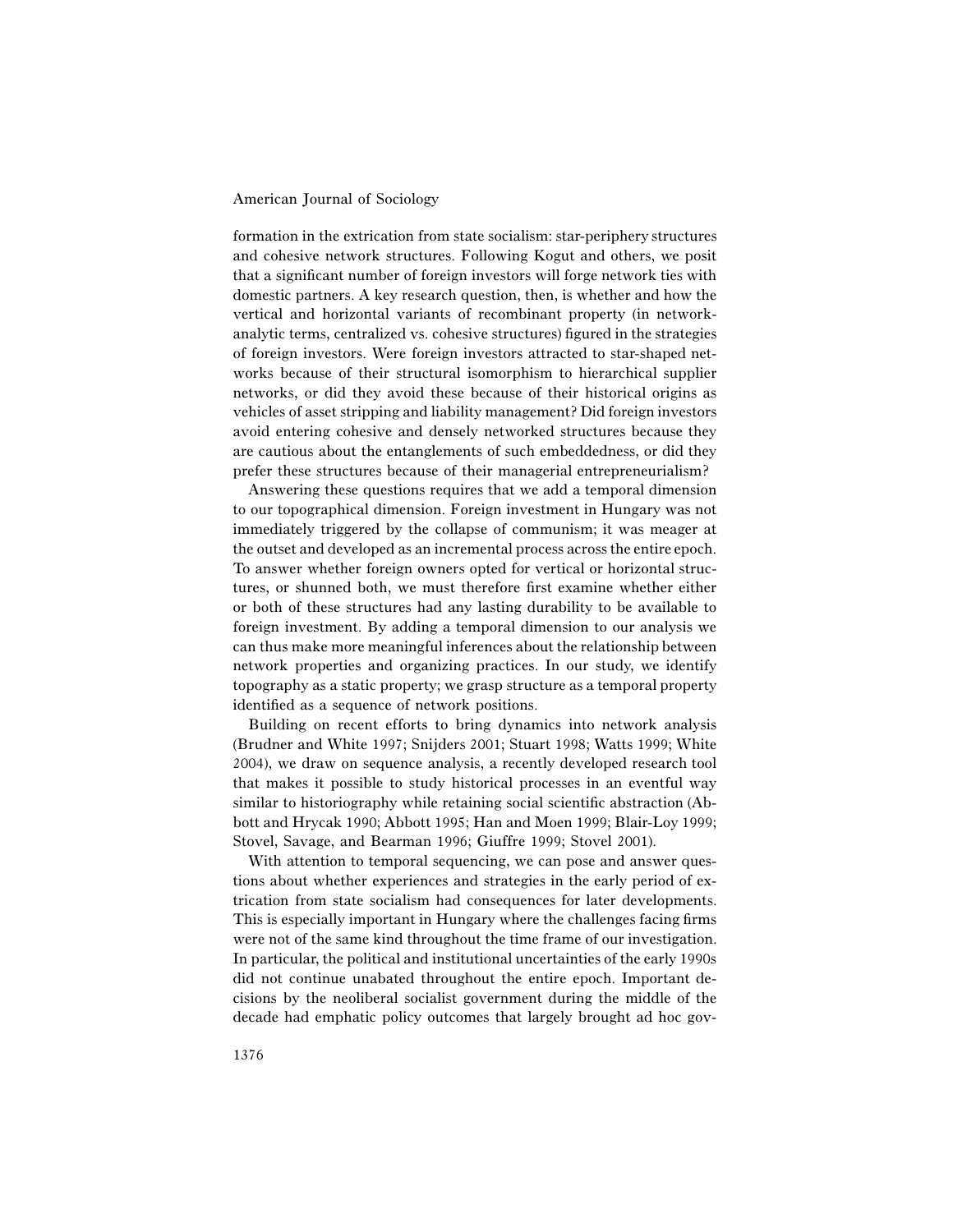ernment subsidies and bailouts to an end.<sup>6</sup> With the institutionalization of regulatory policies of corporate governance, banking, and bankruptcy, for example, uncertainties in the institutional environment were replaced by the "normal" uncertainties of a market environment.

Given this changing historical context, we need to probe the durability of positions in vertical and horizontal topographies. A firm with a durable position in a cohesive structure (C), for example, will evidence a relatively lengthy sequence in the same network position (C-C-C) across a number of years; the sequence of a firm remaining on the periphery (P) of a vertical structure will register as P-P-P, and so on. Because of the environment changes during the epoch under investigation, we will be especially attentive to positional durability that begins during the earlier period and survives into the later period. Specifically, we expect to find a significant number of firms in durable positions in vertical and horizontal topographies, respectively, and we expect to find such durability extending across the 1995–96 boundary between the earlier and later periods. Moreover, we specifically hypothesize that sequence pathways characterized by durable positions in vertical structures will be significantly less likely to attract foreign owners than firms in durable positions in cohesive structures.

The reasoning behind our hypothesis starts with the observations of Powell, Keister, and others that less hierarchically organized business networks offer real performance benefits over vertically structured networks. Their multiplexity provides greater opportunities to adapt more flexibly to changes in the environment. Although vertical structures might be well adapted to a given environment, they are more prone to "lockin." That is, their centralized character increases the likelihood of temporally self-reinforcing processes in which patterns that were successful in an initial context persist even though there is no longer a performance advantage.

Foreign investors, we reason, are not averse to centralized, hierarchical structures. But, faced with two already established network structures, they will choose to gain ownership stakes in firms that have durable positions in the less hierarchical, more cohesive network topographies. This choice is especially likely in the Hungarian setting. More horizontally structured business networks can provide resources to cope with the challenges of the initial postsocialist period, *and* they can be more easily repurposed if and when the political, institutional, and business environ-

<sup>6</sup> The middle of the decade (1995–96) marked a key turning point in historical processes. A restrictive package in 1995 ended government bailouts and state paternalism (Stark and Bruszt 1998), and 1996 was the first year when GDP started growing after the postsocialist collapse.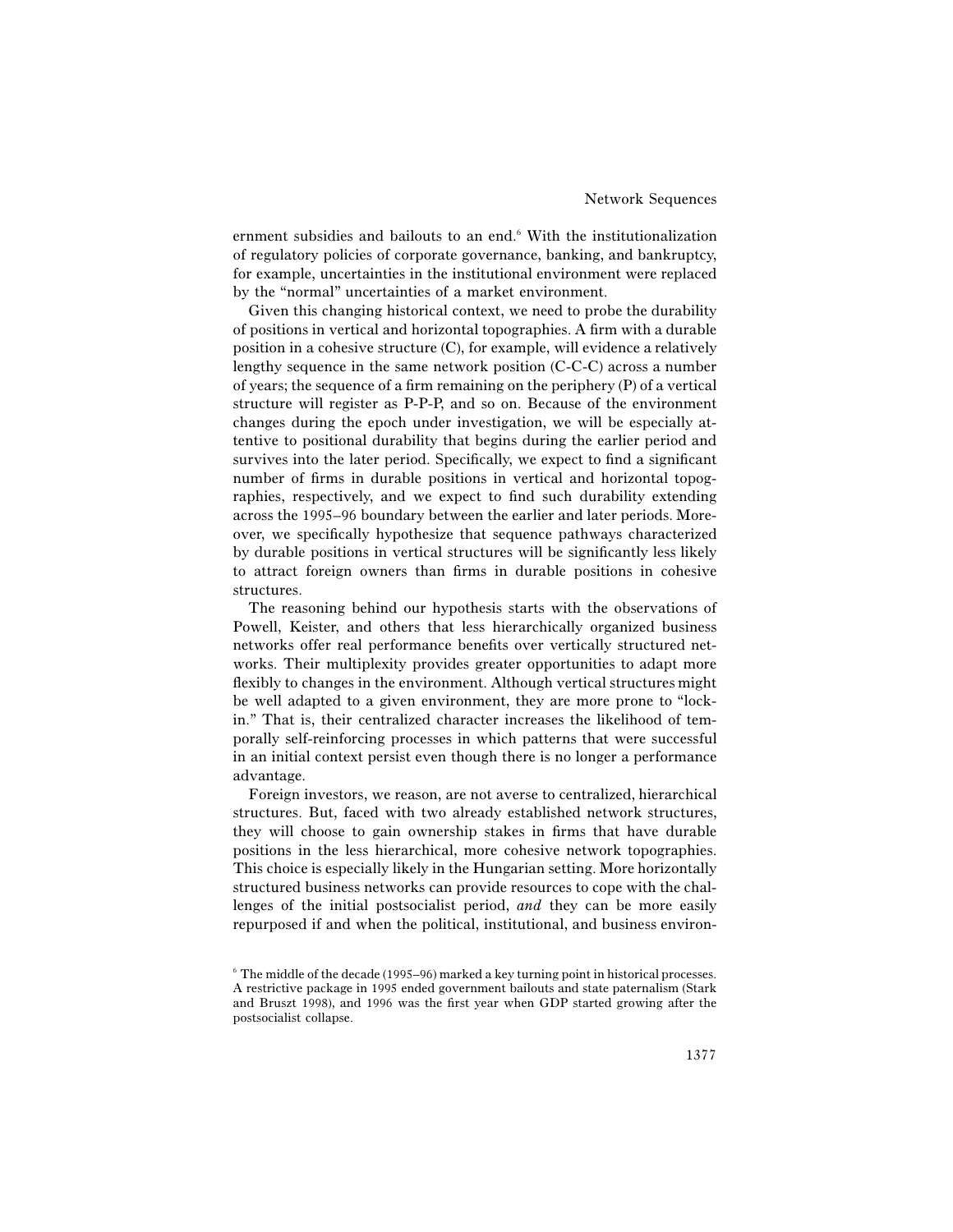ment changes. Firms in positions within such cohesive topographies that endure across the time frame are, thus, likely to be strong candidates for foreign investment. Vertical structures might seem to offer ready avenues for straightforward command and control, but they are less likely to be repurposed. They will not be targets for foreign takeover. And the more they endure into the later period, the less attractive they will become, leading to yet further temporally self-reinforcing processes that result in a kind of network stasis with little foreign investment.

Thus, although we start from the notion that network ties are strategic resources for firms (Kogut, Shan, and Walker 1992), we do not assume that all firms have the same strategic orientations or that firms participate in network ties in the same way. Network properties vary not only across firms in network space but also across time. As firms make and break ties, they (and those around them in network space) can reproduce or reshape network properties. As they do, they produce distinctive sequences of network structures. That is, just as we will be attentive to variation in the specific shapes of the network properties in a given firm's network locale, so we will also be attentive to variation in social times. Network times and network spaces, separately and in their combination, are structuring—they enable and constrain how network ties can be deployed as resources.

We therefore posit that patterns of foreign investment can be explained not simply by the shape of network structures but by the structures of their sequencing. To test this proposition we develop an innovative synthesis of network analysis and sequence analysis.

#### DATA AND TRENDS

#### Data Collection

The data set we have assembled includes the complete ownership histories of the largest enterprises in Hungary during the period 1987–2001. We define a large firm as being in the annual ranking of the top 500 firms (based on revenue) in any of the years 1987–2001. Our inclusion rule results in a population of 1,843 firms. For a small country like Hungary, this population of firms accounts for more than a third of all employment, half of the GDP, and the overwhelming proportion of export revenues (*Figyelo˝* 2002). The comprehensiveness of our data set is unprecedented in the literature on changing ownership structures in a transforming economy.<sup>7</sup>

<sup>7</sup> Research projects on interenterprise ownership networks cover fewer companies, in less depth, over less time. Ferligoj, Prasnikar, and Pahor (2001), e.g., have analyzed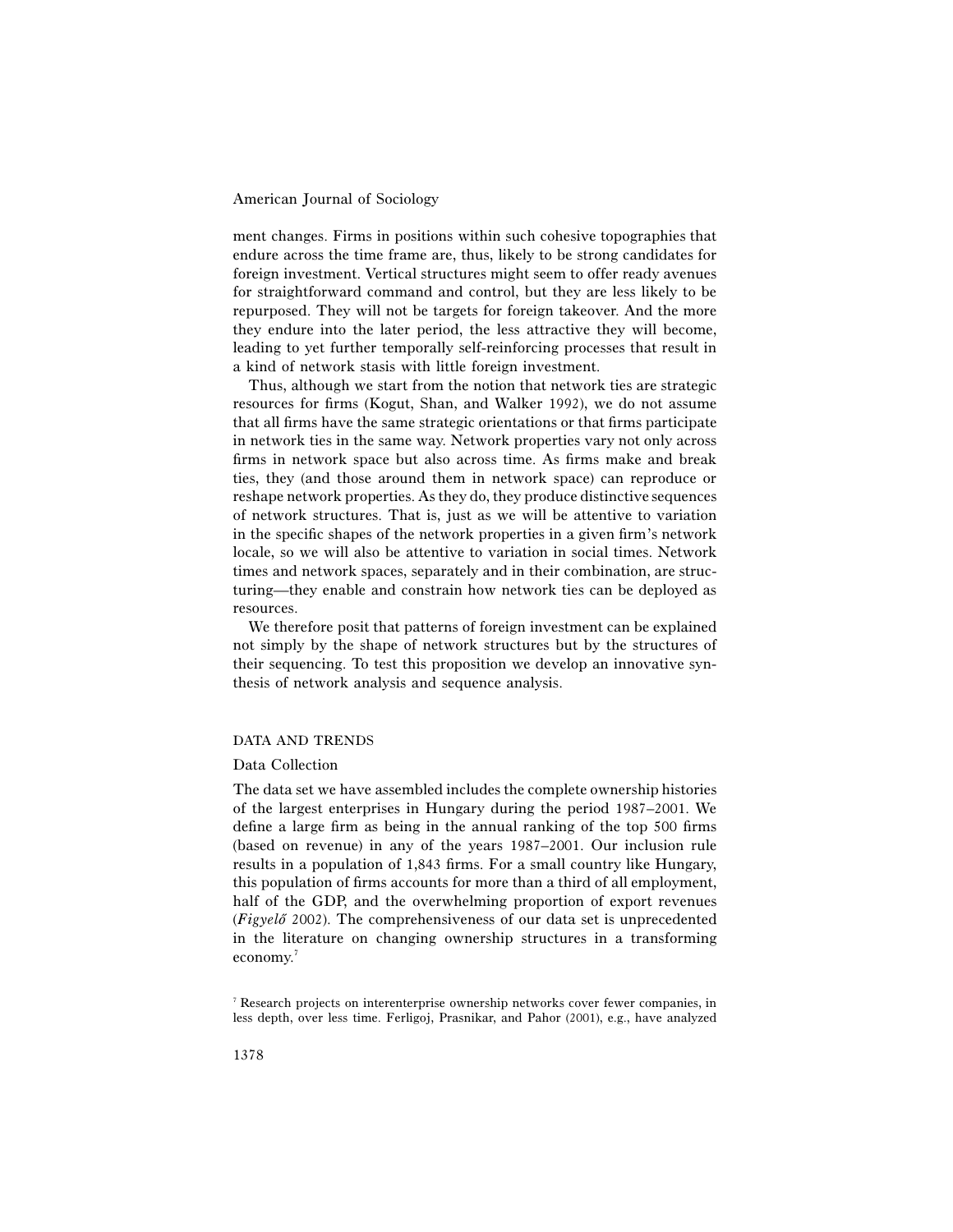#### Network Sequences

Ownership data were transcribed by our research team directly from the 20 official courts of registry where Hungarian firms are obliged to register their owners. For each firm we collected the following: equity in thousands of Hungarian forints, the names of the firm's top 25 owners, and the percentage stake that each owner holds in the company. We also have information on the date when the firm was founded and the date of filing for bankruptcy, liquidation, or cessation for any reason, that is, the date when the file of the firm was closed at the registry court. Out of the 1,843 firms, 147 ownership files were unavailable or contained little or no information on ownership. Our final data set contains the full ownership histories of 1,696 enterprises. For any given firm in any given month in our data set we can precisely identify the owners and the percentage of the assets each holds.

We define a tie as an ownership stake that one enterprise in our population holds in another firm in the population. Our definition is restricted to direct ties (representing at least a 1% ownership stake) among the largest Hungarian enterprises. It does not include, for example, the numerous ownership stakes that these firms have in smaller companies. Nor do we report two firms as tied if they share a common owner, as in the more inclusive definitions of affiliation networks (Kogut and Walker 2001; Wasserman and Faust 1994). It follows that, in our population of firms, an ownership stake by the state or a foreign owner does not constitute an interorganizational tie. We have also coded owners by type, using the names of owners to classify four categories: state, Hungarian firm, Hungarian person, and foreign owner.

#### The Changing Proportions of the Mixed Economy

Our data set makes it possible to chart the changing configuration of the macrostructure of ownership across 15 years of Hungary's transforming and globalizing economy. Did domestic networks grow unchecked? Did foreign investment eradicate interenterprise ownership ties? Or is Hungary a dual economy, segregated into two segments of domestically networked and foreign isolates?

To gain a picture of the evolving shape of Hungary's mixed economy,

the networks of the largest Slovenian companies based on ownership and board interlock ties in 1997 and 2000. However, their analysis was cross-sectional, and their sample was limited only to the top 150 firms in each of the two years in their study. Both of these studies were cross-sectional. Several studies outside the East European region examine panel data. Kogut and Walker (2001), e.g., study ties among 550 of the largest firms in the German economy, 1994–97. Keister (2001) examines 535 Chinese firms, 1988–96. Her data involve 40 named and already identified business groups in which the location of a given firm in a given business group is fixed by lists from 1985.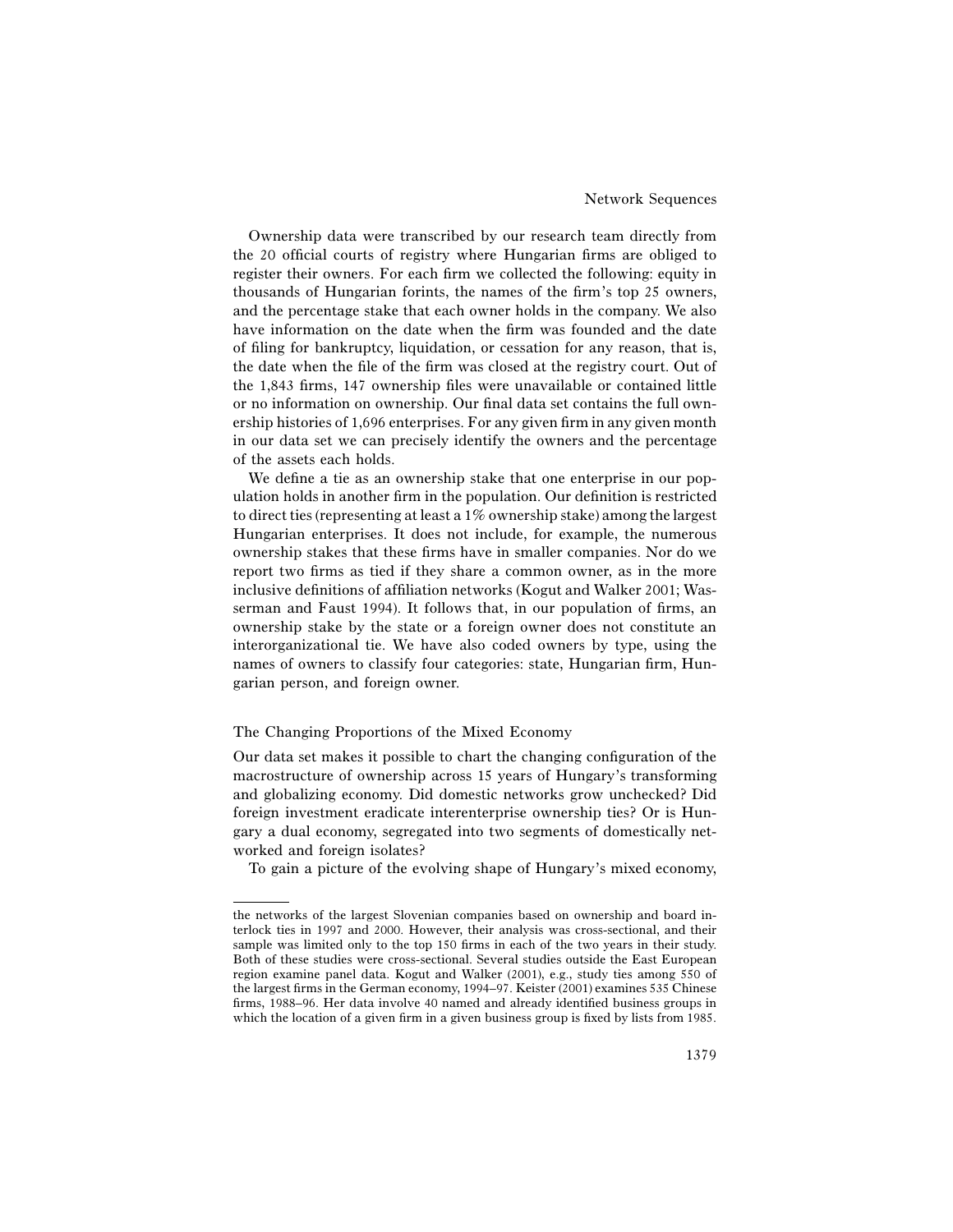for each year from 1987 to 2001 we computed the proportion of large firm capital in four categories: (1) firms that are isolated and domestically owned, (2) firms that are isolated and have significant foreign ownership, (3) firms with an interenterprise ownership tie and that are domestically owned, and (4) firms with an interenterprise ownership tie and significant foreign ownership. A significant foreign owner, in our definition, is a clearly dominant owner or, at least, a coalition partner in ownership (see app. A for definitions).

Figure 1 presents the broad contours of the changing shape of Hungary's mixed economy across the period under study. It illustrates that alternative scenarios were open possibilities from 1991. Selective extrapolation from early trends in different categories could yield very different expected outcomes. For example, between 1989 and 1991, the networkeddomestic category increased from 27% to 57%. Selective extrapolation from this dramatic growth could have suggested that networked-domestic firms would crowd out other forms of property including foreign ownership, perhaps along the antidevelopmental lines of the Russian economy (Burawoy and Krotov 1992; Johnson 1997). Similarly, focusing on the growth of the isolated foreign category, nearly doubling between 1989 (8%) to 1990 (15% of large firm capitalization), one could have selectively extrapolated an economy dominated by foreigners and the extinction of domestic network forms of property (Hanley et al. 2002). The high rate of growth of both the isolated-foreign and networked-domestic categories could have encouraged predictions about an emerging segregated dual economy (Comisso 1998).

Our findings indicate that each of the scenarios would fail to account for actual developments. In a segregated dual economy, the overwhelming majority of firm capital would be in two categories: networked domestic and isolated foreign. But Hungary is not a segregated dual economy,<sup>8</sup> and yet neither is it an economy dominated by isolates, nor by the networked domestic. In 2001, the distribution of capital among the four categories was the following: isolated domestic, 18%; isolated foreign, 29%; networked domestic, 26%; and networked foreign, 26%. Although the isolated foreign-owned firms constitute the largest category, this segment of the mixed economy contains only three percentage points more capital than the foreign-owned networked category of firms.

Although the proportion of the economy that participates in interen-

 $8$  We tested the hypothesis that the foreign-owned and the domestically owned segments are not connected by network ties. Chi-square tests of the distribution of ties between and within these segments are insignificant (the smallest *P*-value for any year is .419). Ties between foreign-owned and domestically owned firms are just as likely as ties within these segments.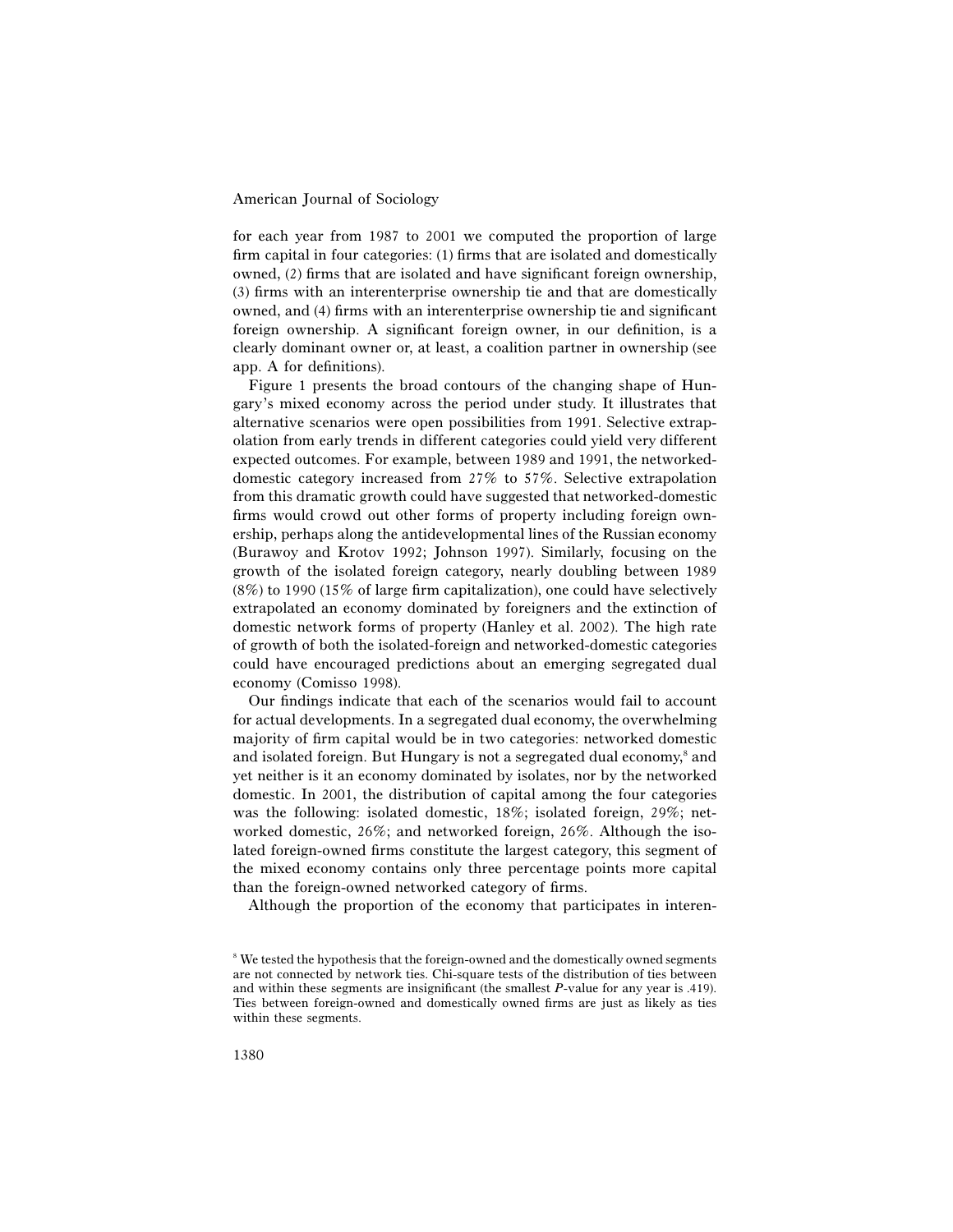

Fig. 1.—Area chart of large firm capitalization: domestic or foreign, isolated or networked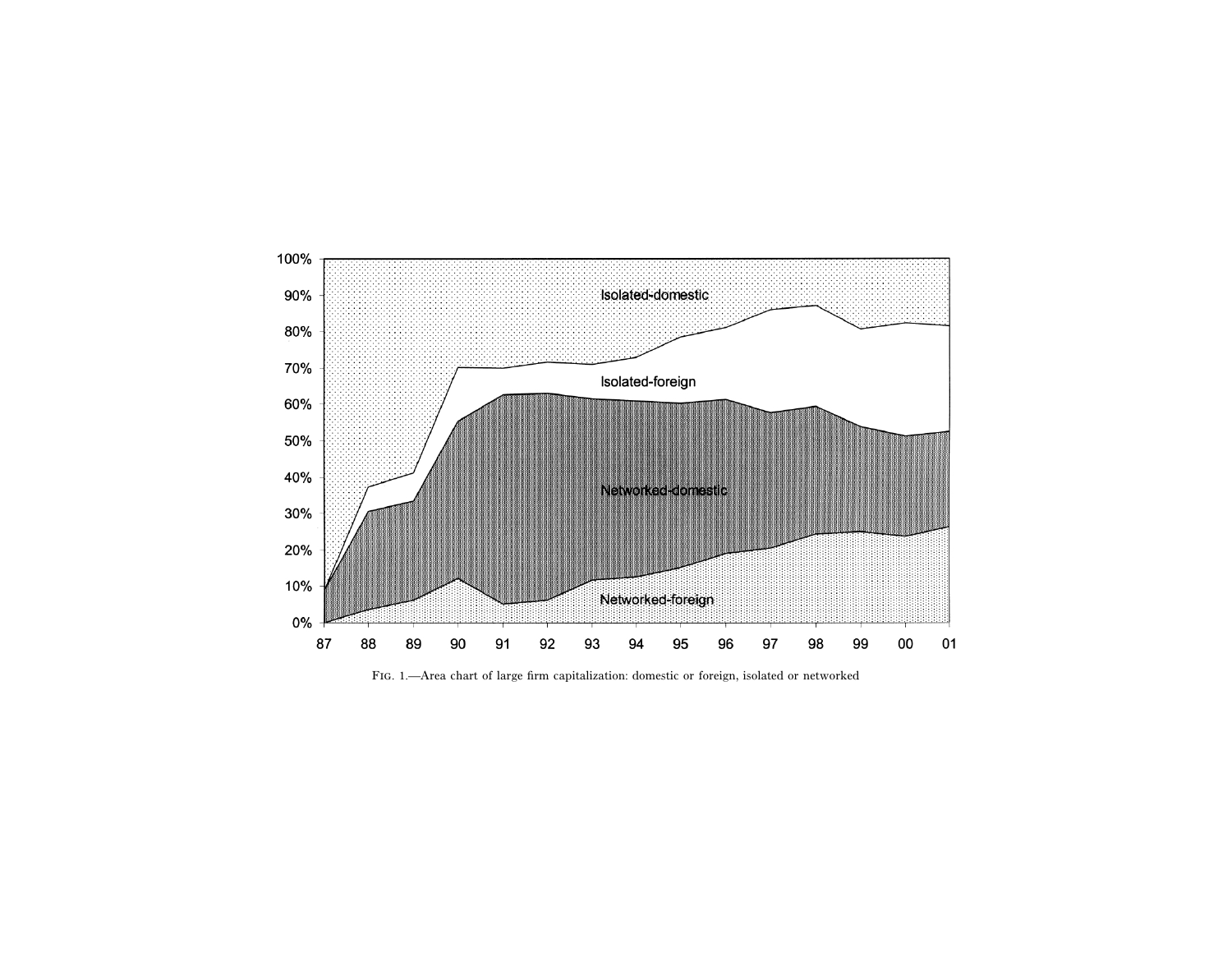terprise ownership ties becomes smaller, it does not—in contrast to the arguments of the transition school—dissolve. By the end of our study, 52% of capitalization was in firms with at least one interorganizational ownership tie with another large firm in the sample. Moreover, there is evidence indicating that the strength of a given tie has increased. In the first years of our period an average network tie represented a 20% ownership stake in a company. By 2001, the average tie strength is 36%, suggesting the consolidation rather than the dissolution of the network.

Unanticipated and unexplained by any of the three competing scenarios is the steady growth, between 1991 and 2001, of the networked-foreign category, eventually comprising half of the networked capital.

#### SOCIAL SEQUENCE ANALYSIS OF NETWORK EVOLUTION

Studies of property transformation in the postsocialist setting typically focus on broad changes in the structure of property in terms of ownership categories such as state ownership, private ownership, foreign ownership, and the like. Although our macrostructural model adopted a similarly categorical approach, the microprocessual models that we develop below examine the structure of property in relational terms, focusing on its network properties. Whereas much of the recent work on network dynamics has focused on topographic properties of the global network, in particular its properties of connectedness, we start from the perspective of the individual firm and analyze its network position within a field of local action.

To isolate the distinctive processes and the variable social times that might be masked by system-level investigations, we identify patterned variation in sequences of events in the lives of firms. These events are changes in the configuration of the network properties of its local field of action. To proceed, we identify the empirically observable types of local embeddedness and elaborate the methods used to cluster sequences into typical pathways through that network space.

# Identifying Local Network Positions

In analyzing the evolution of interenterprise ownership ties in Hungary, we study topography at a socially meaningful level of action. Ownership networks, we reason, differ from networks of flow. In such networks, where electricity, rumors, or contagious disease can spread along any number of steps, the most important task is to understand the global configuration of the network, the redundancy of connecting paths, and the overall structure of reachability. Ownership networks, however, have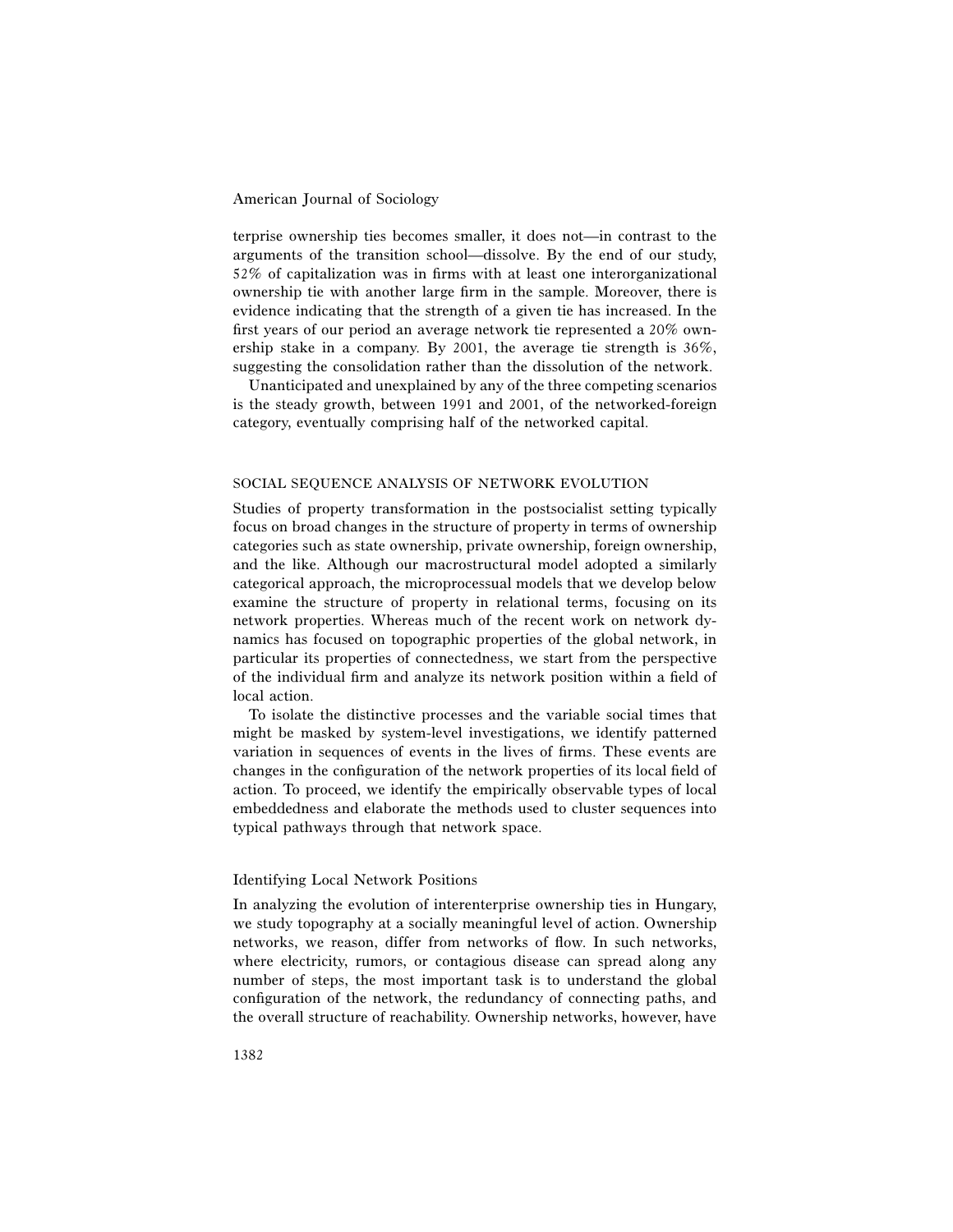a shorter range (path distance beyond which there is no interrelatedness). Path distances beyond two steps (the owners of owners) have little importance: whereas the owner of the owner can be important, the owner of the owner of the owner has little influence in the life of a postsocialist firm. Therefore, we focus on the shapes of local network configurations, building up from ties of the focal firm and of its near network neighbors. Accordingly, we ignore the directionality of ties and use the symmetrized ownership network.

In defining local network topographies we do not posit particular*shapes* or configurations in advance. Instead, we begin by defining the *dimensions* along which focal firms' network topographies can vary. Starting from a set of elemental dimensions and applying a clustering algorithm, we identify a finite set of distinctive local network properties. For a given firm, for any year in which it existed, we can then code its position within a local topography. In place of the topographic properties of the global network for each of the 15 years in our study, our analysis is conducted on 18,073 cases (i.e., one network position for each firm in every year that it existed). The unit of analysis is, thus, the local network position of a given firm in a given year.

We define dimensions of local network topographies in line with findings of the literature on interorganizational networks and business groups. Granovetter (1994), for example, identifies the key structural dimensions of interorganizational networks as, first of all, the size of a firm's network as well as the configuration of its ties, especially the level of cohesion and the degree of centralization. These insights informed empirical research on the shape of business networks. As Powell et al. (2005) found for biotechnology, Keister (1998) found for China, and Huber and Wörgötter (1998) found for Russia, vertical versus horizontal structure is a key dimension of network organizing.

To capture these salient features of business networks, we define four dimensions along which local network topographies can vary. To capture size, we define the first dimension as (1) the number of alters in the focal firm's ego network. To capture the structural configurations of ties, we define three additional dimensions: (2) the average size of all alters' ego networks, (3) the cohesion of the focal firm's network, and (4) the average number of cohesive paths in all alters' ego networks.

Measuring cohesion in ownership networks (dimensions 3 and 4) is less straightforward than measuring size (dimensions 1 and 2). One starting point would be to use a clustering coefficient that measures the proportion of alters connected to one another in ego's network (Watts 1999; Davis 1970). The assumption of this measure is that the basis of cohesion is triadic closure as, for example, when two friends of a third person become friends of each other. However, an ownership network is different from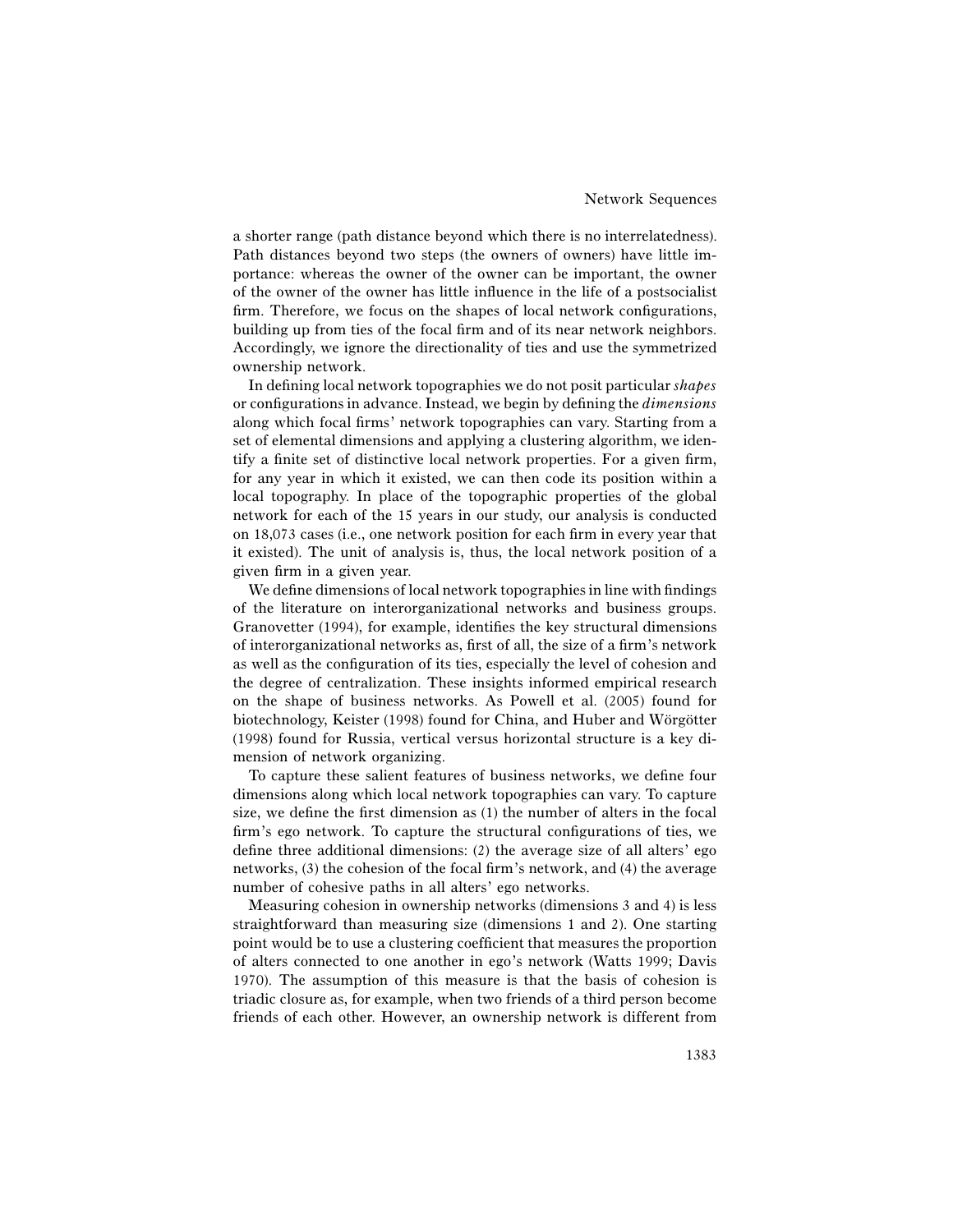a friendship network: while closed triads are uncommon, firms in cohesive ownership networks are often tied in linked quadruplets (four firms connected by at most two-step paths).<sup>9</sup> Thus, we take both direct ties (onestep paths) and two-step paths into account in estimating the number of alters connected.<sup>10</sup>

Emphatically, it is not the individual dimensions but the patterns across them that define the discrete shape of a given topography. Therefore, after measuring these four dimensions for each of the firm-years in our population, we run Ward hierarchical cluster analysis (Ward 1963) on those 18,073 cases to identify patterns in the data. This cluster analysis groups cases according to their similarity across the four dimensions.

Table 1 presents the seven typical local network topographies derived by the cluster analysis: isolate, dyad, small star periphery, large star periphery, star center, cohesive cluster, and strongly cohesive group.<sup>11</sup> In the fourth column of table 1 we report, for each topography, the mean scores along our four dimensions. There we see, for example, that although the number of ties in the ego networks of small star periphery and large star periphery structures are nearly the same, the mean size of their alters' networks is markedly different.12 Star centers and star peripheries, of course, lack cohesion, but the cluster analysis further distinguishes a topography that is cohesive from one that has extraordinarily strong group cohesion.

<sup>9</sup> Ownership networks are, moreover, typically sparser than friendship networks. For a discussion see Kogut and Walker (2001).

 $10$  Commonly used clustering coefficients (Davis 1970; Watts 1999) record the proportion of alters that are connected. We decided to use the number rather than the proportion of alters connected. The reason for this is that cohesion enters into our cluster analysis alongside size—measured as the number of alters. Using the proportion of connected alters as the measure of cohesion in this cluster analysis would seriously underweight this dimension.

<sup>&</sup>lt;sup>11</sup> We tested the hypothesis that network transformation in this case is a product of a merely random process. This hypothesis is a plausible one, especially given the pace of institutional transformation. Firms might resort to forming ad hoc ties when pressed to hedge against radical uncertainties. Similarly, network ties might be cut at random when, e.g., a new owner appears. To evaluate the random network change hypothesis we ran simulations from which we conclude that the observed changes in network ties are not products of a random process. (See app. B for details.)

 $12$  The break point between these two topographies was not determined a priori. Instead, it was empirically observable in the data. The distribution of star sizes in our data is bimodal with the two modal types represented by the two clusters (small star periphery and large star periphery).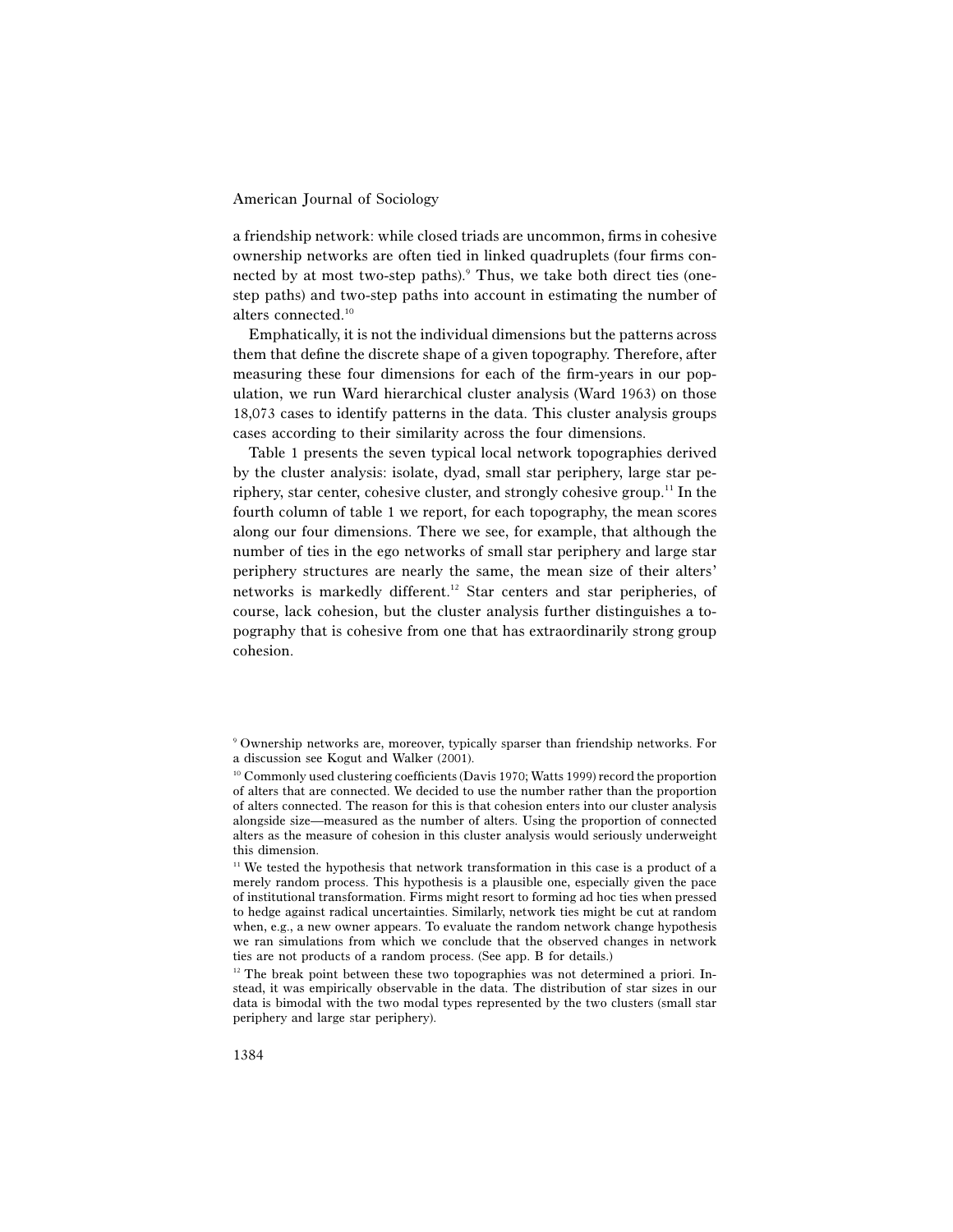# Network Sequences

|                            |                  |               | Means of Ego           |                           |
|----------------------------|------------------|---------------|------------------------|---------------------------|
| Network                    |                  | Percentage of | Network                | Graph                     |
| Position                   | $\boldsymbol{N}$ | Nonisolate    | <b>Statistics</b>      | Illustration <sup>a</sup> |
| I. Isolate                 | 12,378           |               | Size: 0.00             | Ο                         |
|                            |                  |               | Alters' size: 0.00     |                           |
|                            |                  |               | Cohesion: 0.00         |                           |
|                            |                  |               | Alters' cohesion: 0.00 |                           |
| D. Dyad member             | 1,260            | 22.12         | Size: 1.00             |                           |
|                            |                  |               | Alters' size: 1.00     |                           |
|                            |                  |               | Cohesion: 0.00         |                           |
|                            |                  |               | Alters' cohesion: 0.00 |                           |
| P. Small star periphery    | 1,985            | 34.86         | Size: 1.22             |                           |
|                            |                  |               | Alters' size: 3.34     |                           |
|                            |                  |               | Cohesion: 0.00         |                           |
|                            |                  |               | Alters' cohesion: 0.00 |                           |
| L. Large star periphery    | 280              | 4.92          | Size: 1.05             |                           |
|                            |                  |               | Alters' size: 12.10    |                           |
|                            |                  |               | Cohesion: 0.00         |                           |
|                            |                  |               | Alters' cohesion: 0.00 |                           |
| S. Star center             | 543              | 9.53          | Size: 3.37             |                           |
|                            |                  |               | Alters' size: 1.35     |                           |
|                            |                  |               | Cohesion: 0.00         |                           |
|                            |                  |               | Alters' cohesion: 0.00 |                           |
| C. Cohesive cluster        | 899              | 15.79         | Size: 2.84             |                           |
| member                     |                  |               | Alters' size: 6.82     |                           |
|                            |                  |               | Cohesion: 0.46         |                           |
|                            |                  |               | Alters' cohesion: 1.20 |                           |
| G. Strongly cohesive group | 728              | 12.78         | Size: 2.71             |                           |
| member                     |                  |               | Alters' size: 9.91     |                           |
|                            |                  |               | Cohesion: 2.40         |                           |
|                            |                  |               | Alters' cohesion: 8.55 |                           |
| Total                      | 18,073           | 100.00        |                        |                           |

| TABLE 1                        |  |
|--------------------------------|--|
| <b>LOCAL NETWORK POSITIONS</b> |  |

<sup>a</sup> White node indicates local network position in graph illustrations.

#### Optimal Matching Analysis of Network Sequences

The particular type of embeddedness for any given firm, in any given year, is now categorized as one of the seven positions. The network history of a firm can now be represented as a sequence of topographies. Figure 2 is an example of a firm's history as it moves from one type of embeddedness to another.

This firm starts as an isolate. After three years, it becomes the periphery of a small star. In 1992 the topography of the firm's local network is a cohesive cluster, and after three years, these network ties are transformed into a strongly cohesive group. In 1998 the firm becomes a small star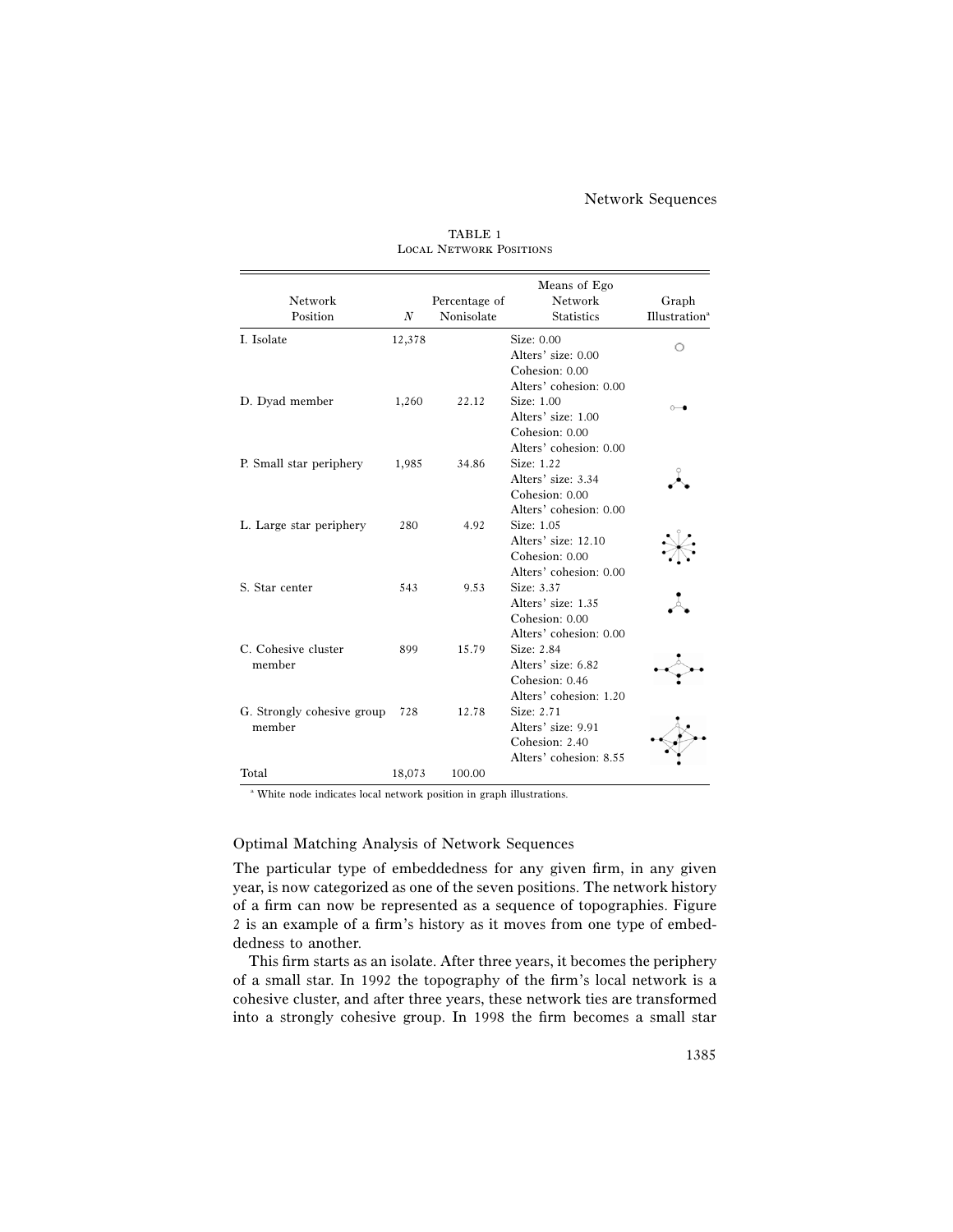

Fig. 2.—An example of <sup>a</sup> firm's network sequence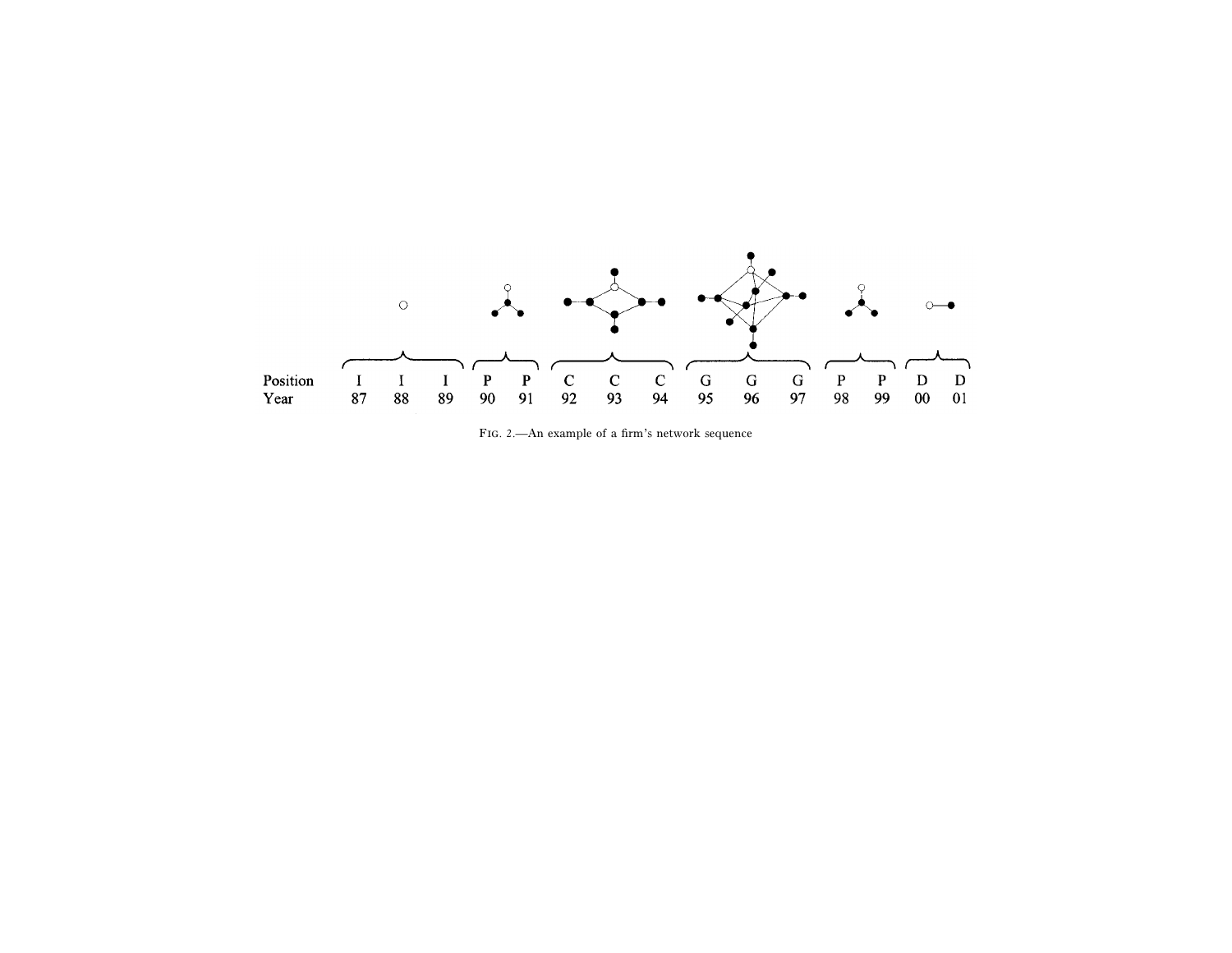periphery again. At the end of the period, from 2000, the star shrinks into a dyad.

On this basis, we have 1,696 such network histories—sequences of positions—for each of the firms in our population. Some firms' histories, of course, are likely to resemble each other (not because they are tied to each other but because they have similar sequences of network positioning) while differing from others. Using an optimal matching algorithm modified from the analysis of gene sequencing, we construct a matrix of pairwise distances between each of the sequences.

Optimal matching of sequences is a method that historical sociology borrowed from natural sciences. The use of optimal matching in the natural sciences typically does not involve temporality; instead, the sequences are typically spatial. One major area in natural sciences for the use of optimal matching is DNA analysis. DNA molecules are considered to be very similar even when large chunks of the molecular sequence are in reverse order (Sankoff and Kruskal 1999). Unlike measures based on vector similarities, optimal matching has some advantages for historical application, but it has been justifiably criticized by Wu (2000) and others (Levine 2000) for its lack of sensitivity to the directionality of time. For example, a firm that is an isolate for eight years and then becomes a small star periphery in 1995 for the next seven years represents a radically different career compared to a firm that is a small star periphery for the first seven years and then becomes an isolate in 1995. Because the default optimal matching algorithm would group these two cases as similar, we make adjustments to the parameters of the method to maximize temporal sensitivity. (See app. C for details about the adjusted parameters used in our optimal matching analysis.)

We first use optimal matching to find the distance of each sequence from all others (Rohver and Pötter 2002). To the resulting matrix we then apply hierarchical clustering that groups sequences so that within-cluster distances are as low as possible and between-cluster distances are high. From among the commonly used clustering methods, we applied Ward's method as the best-fitting clustering solution.<sup>13</sup> The combination of these two algorithms, not unlike the concept of structural equivalence in social network analysis, yields sequential equivalence (Han and Moen 1999, p. 204).

<sup>&</sup>lt;sup>13</sup> We compare the fit of clustering derived from five algorithms: single link, average link, complete link, Ward (increase in sum of squares) hierarchical clustering, and CONCOR divisive clustering. The  $R^2$  of a 13-cluster grouping by these methods are .014, .144, .349, .590, and .411, correspondingly. Thus we use Ward's method (Wishart 2003) as the one that best fits our data to identify groups of similar sequences. The clusters that we identify represent a meaningful reduction of the data: the *t*-test of comparing within-cluster distances to between-cluster distances is  $-231.300$ .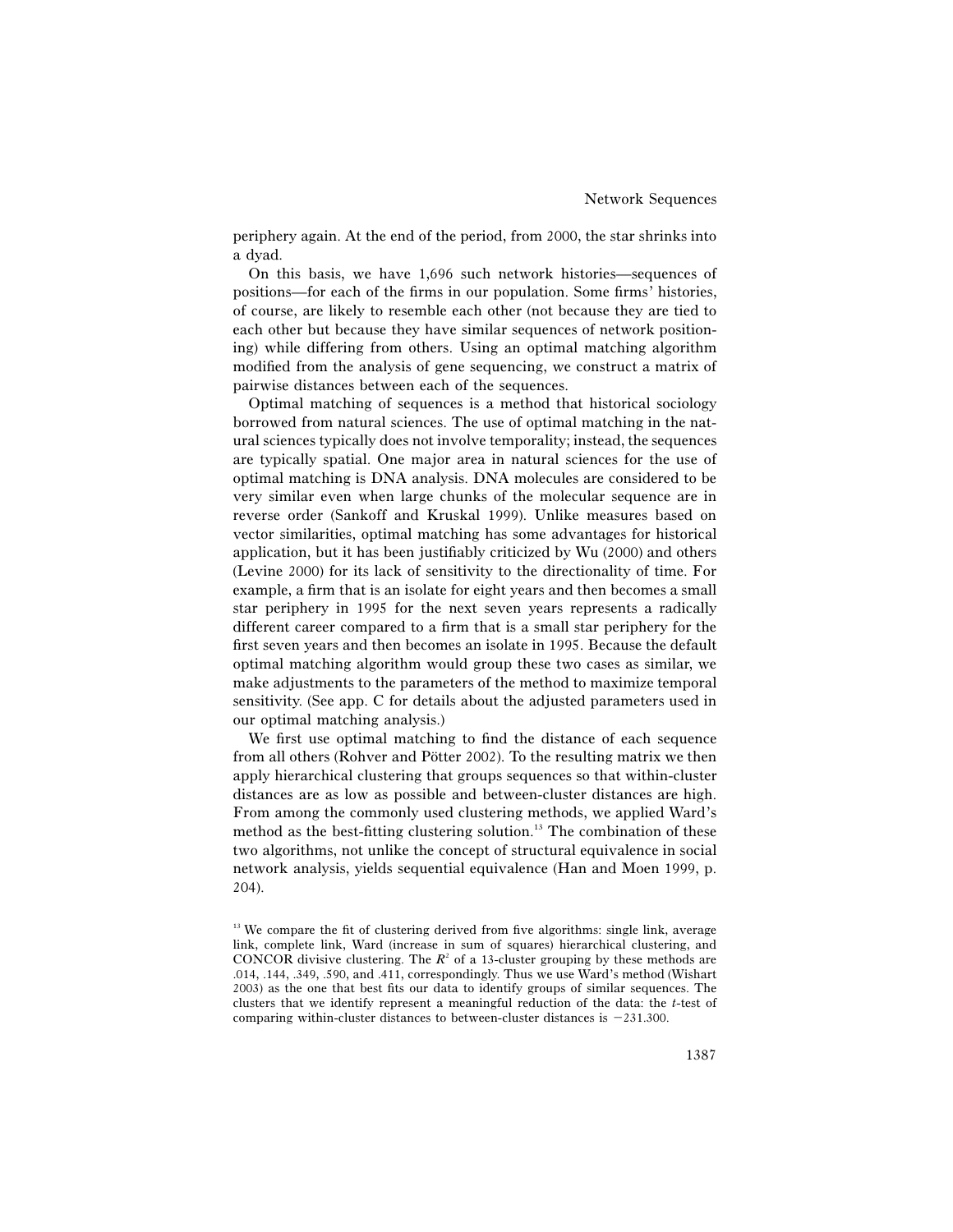Using these methods, our social sequence analysis yields 12 distinctive patterns of sequences, or pathways, through the space of local network topographies. Reducing 1,696 firm network histories to 12 pathways, we explain 59% of the variance in intersequence distances, indicating that a small number of pathways is a suitable representation of network evolution.

## Sequence Pathways and Foreign Investment

The resulting 12 pathways, grouped as five broad types of pathways, are presented in table 2, briefly summarized here, and more fully elaborated later. The first two broad types involve the forms of recombinant property—the star-shaped spin-off structures and the cohesive groupings, respectively. The third type of pathway is marked by start-up firms. Beginning as small star peripheries or dyads, ties are later broken, and these firms typically, though not uniformly, exhibit sequences leading toward isolation. The fourth type shows an entirely different sequence. These are pathways in which network formation occurs after the period of greatest institutional uncertainty. Moreover, unlike the pathways in the third family, these ties do not dissipate. In fact, they are not only durable but are evolving from dyads to more complex network topographies. The fifth type comprises firms that are isolates across the entire period. Firms in this final pathway are characterized by a later start and are significantly smaller than firms in other pathways.

Table 2 presents, for each of the pathways, the sequence of network positions that best represents firm histories in that pathway. (See app. D for details on identifying representative sequences.) Cell entries (I, D, P, L, S, C, and G) correspond to the local network topographies defined in table 1. Enterprise histories are presented in five groups of pathways according to broad similarities in sequence patterns. The number of firms in each pathway is one way to measure their prevalence, but as a better indication of economic importance, we also list the share of each pathway in the total capitalization of the large firm population in 2001. Recalling the macrostructure of Hungary's mixed economy represented in figure 1, in which the growing percentage of the networked-foreign category is the most striking feature that was neither anticipated nor explained by the three competing scenarios, table 2 also reports each pathway's share of networked-foreign capital at the close of our study.

To test our proposition that foreign ownership can be explained not simply by the shape of network structures but by the sequencing of network positions, we use logistic regression to analyze the statistical association between sequence pathways and sizable foreign ownership in 2001. The definition of our dependent variable, sizable foreign ownership, is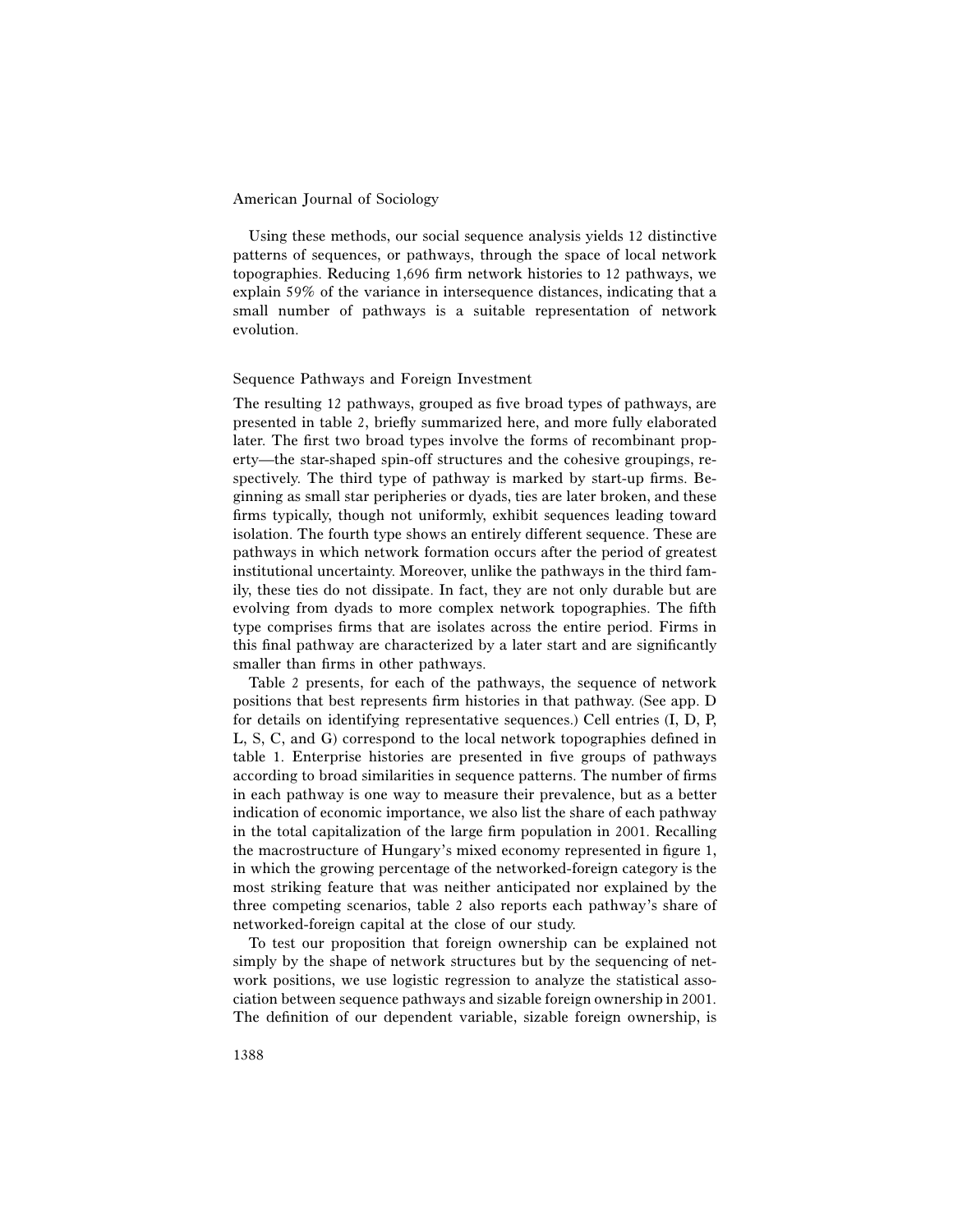|                              | $YEAR^a$ |      |      |               |               |              |              |              |                | SHARE IN CATE-<br><b>GORIES OF CAPI-</b><br>TAL IN 2001 |              |               |               |               |               |               |       |                      |
|------------------------------|----------|------|------|---------------|---------------|--------------|--------------|--------------|----------------|---------------------------------------------------------|--------------|---------------|---------------|---------------|---------------|---------------|-------|----------------------|
| PATHWAYS                     | N        | 1987 | 1988 | 1989          | 1990          | 1991         | 1992         | 1993         | 1994           | 1995                                                    | 1996         | 1997          | 1998          | 1999          | 2000          | 2001          | All   | Networked<br>Foreign |
| Star-periphery recombinants: |          |      |      |               |               |              |              |              |                |                                                         |              |               |               |               |               |               |       |                      |
|                              | 34       |      |      |               | S             | S            | S            | S            | S              | $_{\rm P}^{\rm S}$                                      | S            | S             | S             | S             | S             | S             | 7.1   | 1.4                  |
|                              | 106      |      |      |               | P             | $\mathbf{P}$ | $\mathbf{P}$ | $\mathbf P$  | $\overline{P}$ |                                                         | $\mathbf{P}$ | $\mathbf{P}$  | $\mathbf{P}$  | $\mathbf{P}$  | $\, {\bf P}$  | P             | 3.8   | 3.0                  |
| Cohesive recombinants:       |          |      |      |               |               |              |              |              |                |                                                         |              |               |               |               |               |               |       |                      |
|                              | 70       |      | I    |               | $P*$          | P            | С            | $C^*$        | C              | $\mathcal{C}$                                           | C            | C             | C             | P             | P             | P             | 18.2  | 36.1                 |
|                              | 44       |      |      | C             | $\mathcal{C}$ | $\mathbf C$  | G            | G            | G              | $G^*$                                                   | G            | $\mathcal{C}$ | $\mathbf C$   | $\mathcal{C}$ | $\mathcal{C}$ | $\mathcal{C}$ | 4.9   | 12.2                 |
| .5.                          | 65       |      |      | $\mathcal{C}$ | $\mathbf C$   | $\mathbf C$  | G            | G            | G              | G                                                       | G            | $G^*$         | G             | 1             | 1             | 1             | 3.6   | 0.6                  |
|                              | 56       |      | I    |               | L             | T            |              | T.           |                | L                                                       | L            | $\mathcal{C}$ | $\mathcal{C}$ | G             | G             | G             | 7.0   | 6.7                  |
| Start-ups:                   |          |      |      |               |               |              |              |              |                |                                                         |              |               |               |               |               |               |       |                      |
|                              | 63       |      |      | P             | $P*$          | P            | P            | P            | P              | P                                                       |              |               |               |               |               |               | 3.4   | 0.0                  |
| 8                            | 97       |      |      |               | D             | $_{\rm D*}$  | D            | $D^*$        | 1              | 1                                                       | $I^*$        |               |               |               | 1             |               | 4.2   | 0.3                  |
| 9                            | 70       |      |      |               | $P*$          | P            | P            | $\mathbf{P}$ | P              | $\mathbf{D}$                                            | $D^*$        | D             | D             | D             | D             | D             | 3.9   | 8.6                  |
| Second-wave networks:        |          |      |      |               |               |              |              |              |                |                                                         |              |               |               |               |               |               |       |                      |
|                              | 136      |      |      |               |               |              |              | T            | T              | $D^*$                                                   | D            | D             | D             | P             | $\mathbf P$   | $P*$          | 9.1   | 21.6                 |
| 11                           | 101      |      |      |               |               |              |              |              |                |                                                         |              | $D^*$         | $D^*$         | P             | $\mathbf P$   | P             | 3.3   | 8.7                  |
| Isolates:                    |          |      |      |               |               |              |              |              |                |                                                         |              |               |               |               |               |               |       |                      |
| 12                           | 854      |      |      |               |               |              |              |              |                |                                                         |              | $I^*$         |               |               | T             |               | 30.7  | 0.0                  |
| Total                        | 1.696    |      |      |               |               |              |              |              |                |                                                         |              |               |               |               |               |               | 100.0 | 100.0                |

TABLE 2 Pathways' Typical Sequences of Network Positions

Note.—I = isolate, D = dyad member, P = star periphery, L = large star periphery, S = star center, C = cohesive cluster member, G = strongly cohesive group member.

a Cells indicate network positions from fig. 2. \* Surges in foreign investment when new foreign capital amounted to at least 20% of the total capitalization of the pathway in that year.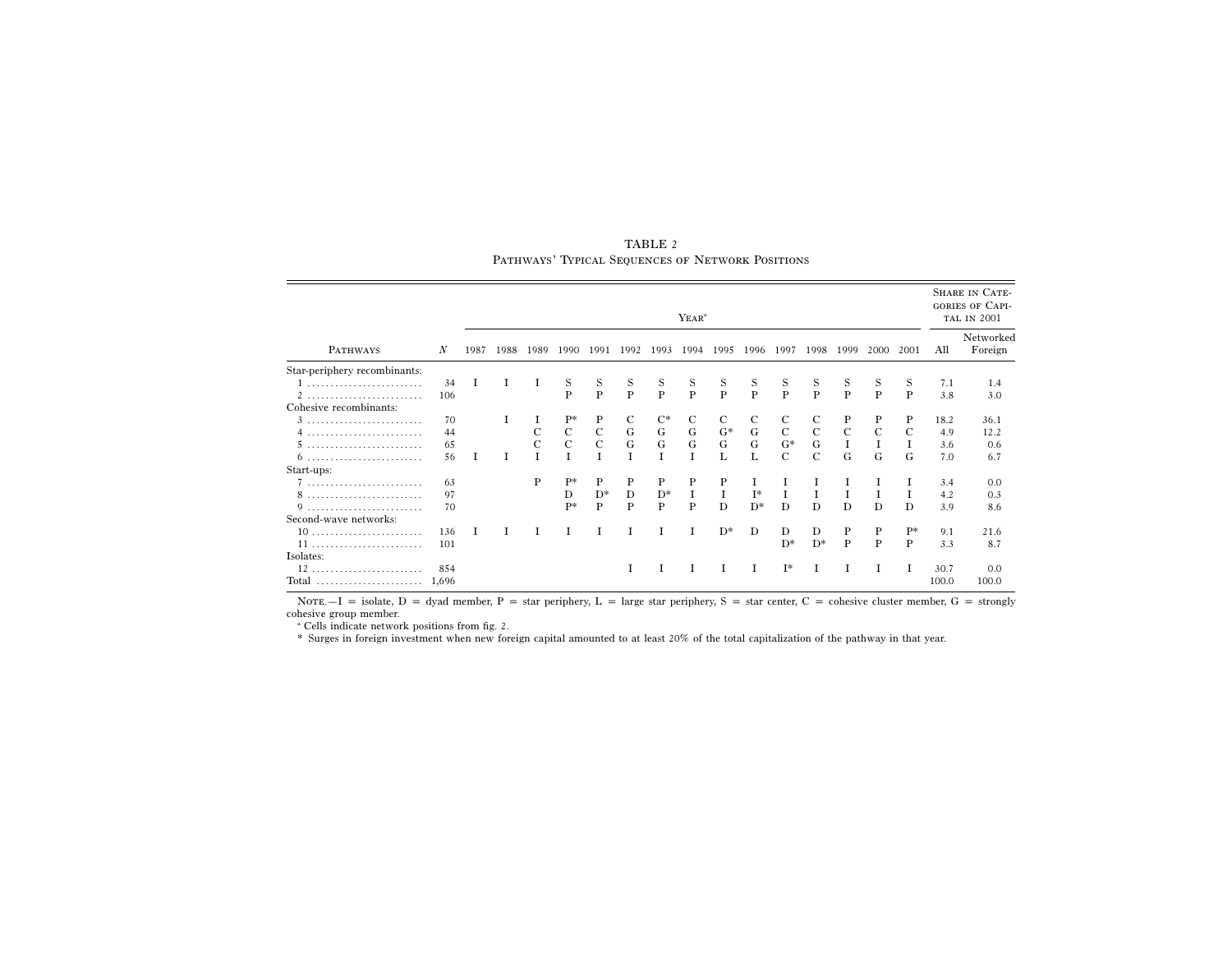the same here as the previous usage. A sizable foreign owner is a clearly dominant owner, or, at least, a coalition partner in ownership. (See app. A for definitions and procedures.)

The first independent variables in our model are the network pathways identified through optimal matching procedures, with the isolate pathway as the reference category. We control for three further attributes of firms, which we expect to be associated with foreign ownership. To rule out that differences between pathways are simply a function of their industrial composition, we first control for branch of industry. Our model uses 11 industry categories: agriculture, food industry, energy and mining, chemical industry, heavy industry, light industry and textiles, construction, wholesale, retail, and finance, with services and transportation as the reference category. Because foreign ownership might be associated with the latest topography rather than the sequence of positions, we, second, control for local network positions in 2001, with isolation as the reference category. If the inclusion of these variables leads to the loss of significance of pathway coefficients, then our arguments about sequencing become questionable. To rule out that foreign ownership in 2001 is simply a function of early foreign investment, we, third, control for whether there was sizable foreign ownership in a given firm in 1990. In line with how figure 1 was constructed, in the logistic regression analysis, we weight firms by their capitalization.

As model 1 in table 3 indicates, our sequence pathways are strongly associated with foreign ownership. This statistical association holds and, in fact without exception, becomes stronger when the control variables are included in model 2. Branch of industry and local network position at the end of the study are contributing factors in explaining foreign ownership. The significant association between early foreign ownership and sizable foreign ownership in 2001 does suggest that foreign investment displays considerable stickiness. But the statistical association between pathways and foreign ownership remains robust even when these controls are introduced.

Turning to the sequence pathways: as we saw in the detailed representations of typical sequences in table 2, one of the strongest findings of our optimal matching analysis is the persistence of the two forms of recombinant property. But if each of the forms are robust structures that survived the entire epoch, table 3 indicates they are strikingly different in terms of their likelihood to attract considerable foreign investment. Pathways in which spin-offs locked into star-periphery structures enlisted hardly any foreign investment. By contrast, two of the pathways with lengthy sequences of cohesion spanning the 1995–96 boundary were likely to have sizable foreign ownership in 2001. (Differences across the pathways in each of the families are elaborated below.)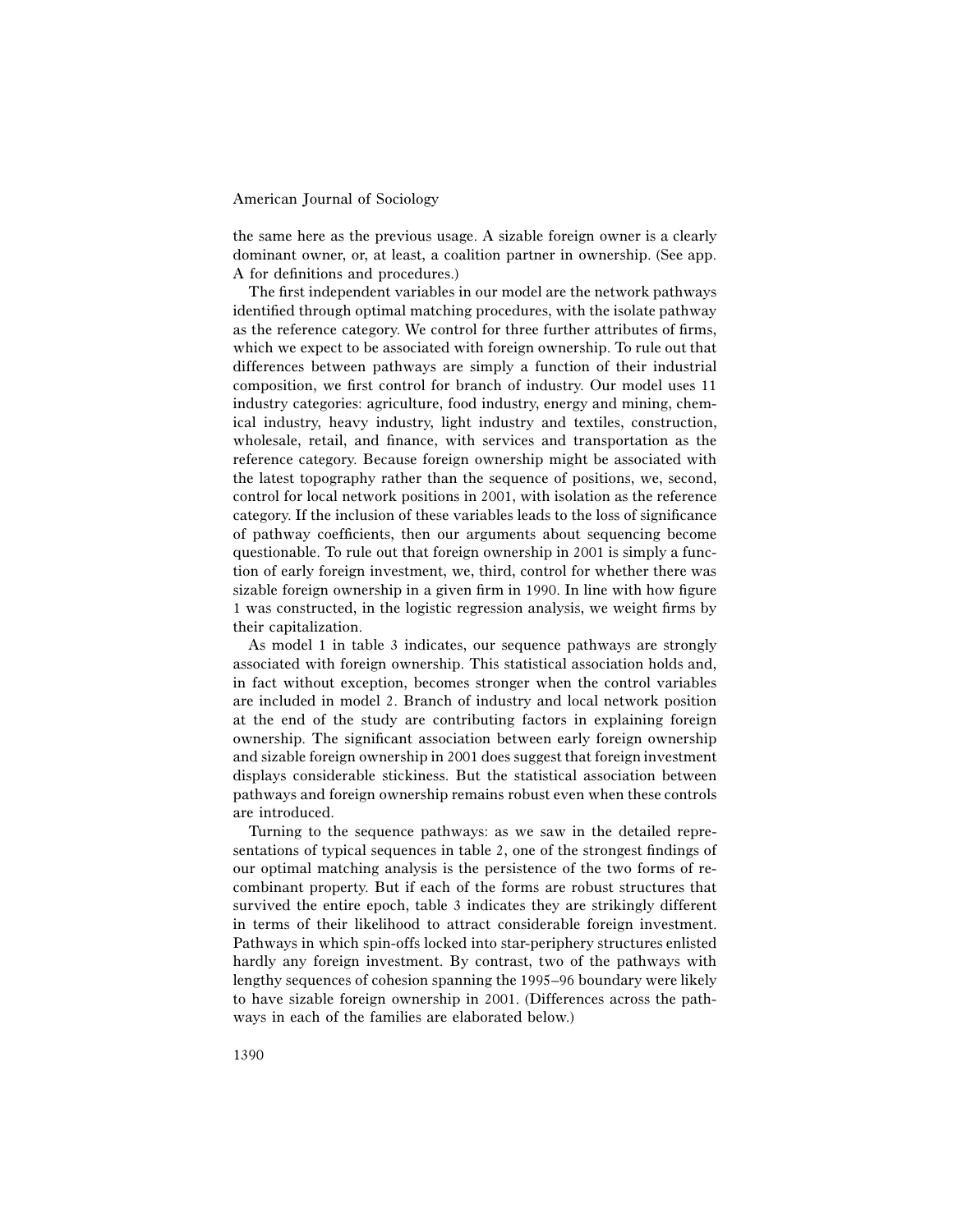|                                                                   | <b>SIZABLE FOREIGN OWNERSHIP</b><br>IN 2001 (yes = 1) |             |
|-------------------------------------------------------------------|-------------------------------------------------------|-------------|
| <b>INDEPENDENT VARIABLES</b>                                      | 1                                                     | 2           |
| Pathways: <sup>a</sup>                                            |                                                       |             |
| Star-periphery recombinants:                                      |                                                       |             |
|                                                                   | $-5.513**$                                            | $-5.781**$  |
|                                                                   | $-.422*$                                              | $-.785*$    |
| Cohesive recombinants:                                            |                                                       |             |
|                                                                   | $-.065$                                               | .622        |
|                                                                   | $.485*$                                               | $1.112**$   |
|                                                                   | $1.327**$                                             | 2.047**     |
|                                                                   | $-1.091**$                                            | $-1.341**$  |
| Start-ups:                                                        |                                                       |             |
|                                                                   | $1.565**$                                             | 2.087**     |
|                                                                   | .342                                                  | 1.076**     |
|                                                                   | 1.419**                                               | 2.756**     |
| Second-wave networks:                                             |                                                       |             |
|                                                                   | 1.218**                                               | $1.752**$   |
|                                                                   | $1.184**$                                             | $1.717**$   |
| Industry: <sup>b</sup>                                            |                                                       |             |
|                                                                   |                                                       | $-2.973**$  |
|                                                                   |                                                       | $2.779**$   |
| Energy and mining $\dots\dots\dots\dots\dots\dots\dots\dots\dots$ |                                                       | .996**      |
|                                                                   |                                                       | 4.756**     |
| Heavy industry                                                    |                                                       | 1.768**     |
| Light industry and textile                                        |                                                       | .378        |
|                                                                   |                                                       | $-.517$     |
|                                                                   |                                                       | .391        |
|                                                                   |                                                       | $3.695**$   |
|                                                                   |                                                       | .359        |
| Local network position in 2001: <sup>c</sup>                      |                                                       |             |
|                                                                   |                                                       | $-.720$     |
|                                                                   |                                                       | $-.097$     |
|                                                                   |                                                       | 1.892**     |
|                                                                   |                                                       | .140        |
| C (cohesive cluster member)                                       |                                                       | $-.039$     |
| G (strongly cohesive group member) $\dots$                        |                                                       | $-2.737**$  |
| Early foreign ownership (1990)                                    |                                                       | 4.326**     |
|                                                                   | $.205**$                                              | $-.935**$   |
|                                                                   | 1,286                                                 | 1,286       |
|                                                                   | 1,709.03                                              | 1,326.78    |
|                                                                   | .249                                                  | .498        |
|                                                                   | 66.7                                                  | 74.8        |
|                                                                   | 302.45 (11)                                           | 684.71 (28) |
|                                                                   | .000                                                  | .000        |

TABLE 3 Sizable Foreign Ownership in 2001: Logistic Regression Estimates

<sup>a</sup> Pathway 12 (isolates) is the omitted category.<br><sup>b</sup> Services and transportation is the omitted category.<br><sup>c</sup> Local network position 1 (isolate) is the omitted category.

 $*$   $P < .10$ .<br> $*$   $*$   $P < .05$ .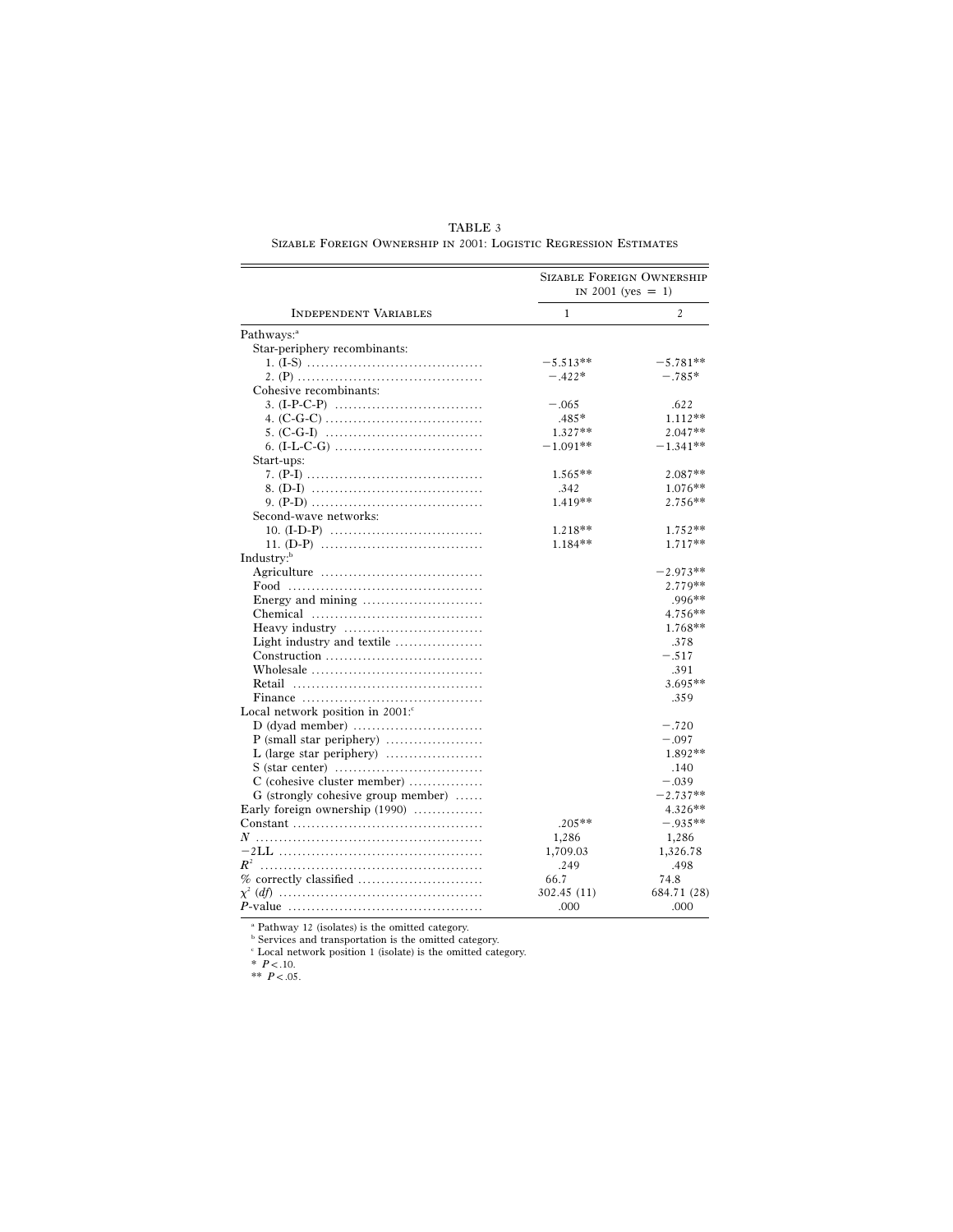By themselves, the pathways of the third type might suggest that foreign ownership is associated with the dissolution of network ties. However, the pathways in the fourth type, in which we find a second wave of network formation in the period of institutional stabilization of the market economy, are also significantly more likely than the isolate pathway to involve sizable foreign ownership in 2001. These recently emerging new networks involving foreign owners become organized in small starperiphery structures. As topographies, they are not dissimilar to those of the first type, shunned by foreign investors. The contrast exemplifies that sequence rather than contemporaneous topography matters in explaining foreign ownership. In the subsections below we discuss these findings in greater detail with attention to the coevolution of network formation and foreign investment.

*Spin-off star-periphery recombinants in a process of lock-in.*—The 140 firms in our first group of two pathways have distinctive histories of nearly continuous locations in star-periphery topographies. The typical sequences are lengthy episodes either as star centers (S-S-S-S) or as small star peripheries (P-P-P-P). These pathways indicate the process by which stateowned firms spun off corporate satellites in the period of regime change and its immediate aftermath: by 1990, most of the firms in pathways 1 and 2 were stars or the peripheries of stars.

During the period of high institutional uncertainty in the early years of postsocialism, the firms in this first group of pathways follow courses consistent with playing the game of asset-liability management, spinning off satellites, spreading risk, and shedding risk by shifting assets and liabilities among them in attempts to take advantage of state-sponsored programs of debt forgiveness. Of course, not every firm (in the whole population) that starts its network career as a small star or in its periphery stays in that position. Some firms will break off (perhaps as dyads), be sold off (perhaps becoming isolates), or become involved in local networks with more cohesion. If they did, their network histories will show different sequences, and they would not have been clustered in this group of pathways. The point is that the firms in these two pathways did not break off, were not sold off, and, for the most part, did not become involved in more cohesive ties. That is, in these two pathways we see clear evidence of path dependency: having established a pattern of network ties during the period of institutional uncertainty, these firms locked into patterns that endured throughout the epoch even after the organizational environment changed (Arthur 1989; Mahoney 2000).

How did they fare? They survived. Did they thrive? By 2001, these 140 firms (i.e., about 8% of the enterprises in the large firm population) accounted for 10.9% of the total capitalization in that population. They are a modest but not a negligible segment of the Hungarian economy.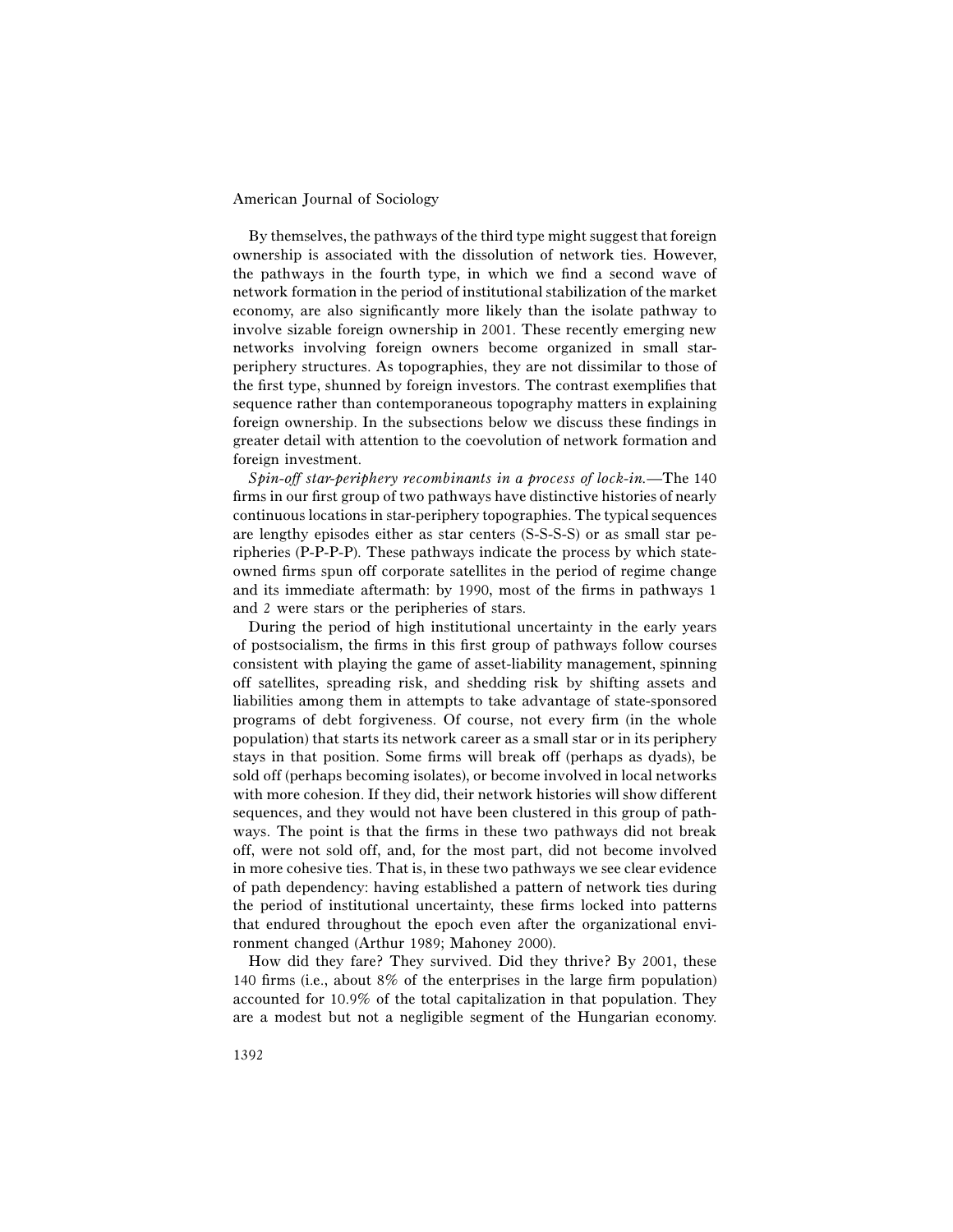The Hungarian economy seems to have room even for path-dependent roads. Did they attract foreign investment? Scarcely. Our findings suggest that foreign investors shunned these firms. Created in the shadow of the state and likely facilitating some shady maneuverings, these ties buffered firms from uncertainty during the extrication from state socialism. But, locked into these path-dependent ties, the firms in these pathways were locked out from participating with foreign investors.

*Cohesive recombinants repurposed.*—Taken by itself, our first group of pathways might suggest evidence supporting the strong version of the dual economy thesis with domestic firms networked and foreign firms isolated. But that notion is quickly dispelled upon examining the network histories of firms in the second group of pathways. Here we find cohesive structures that were able to attract foreign investors.

The first part of the network history of the firms in pathway 3, like those in the first group, indicate the process of spin-offs and state-owned conglomerates. As separate firms were formed out of the divisions and workshops of the state-owned enterprises, the size of the ownership stars grew. But, unlike the pathways in the first group, the firms in this pathway establish cohesion. This is maintained until 1998 when foreign owners begin consolidating their subsidiaries.

The firms in pathway 4 are involved in cohesive structures from the moment of their founding. That is, at the outset of their appearance as a corporate form they are already participating in dense ownership networks. This cohesion, moreover, increases: between 1992 and 1997, the overwhelming majority of the firms are members of strongly cohesive groups. This strong cohesion, however, is not a barrier to foreign investors: by 2001, the firms in this pathway represent 4.9% of overall capitalization but constitute 12.2% of networked-foreign capitalization.

The enterprises in these two pathways correspond to firms identified (Stark 1996) as parts of characteristically recombinant property networks. Based on comparable data collected from registry courts in 1994, complemented by ethnographic research in 1993–94, this earlier research suggested that, for some of these firms, beyond maneuvering in the shadow of the state, these network ties were facilitating an active restructuring of assets. That is, recombinant property could involve creative recognition of resources and their recombination along network lines. From this research conducted during a period of extraordinarily rapid change, it remained an open question whether these network forms of property represented merely a snapshot of a fleeting process. Our findings, based on data gathered across 15 years, indicate that this organizational form was not limited to the years of turbulent transformation, that it has been robust, and, moreover, that it has been open to a considerable amount of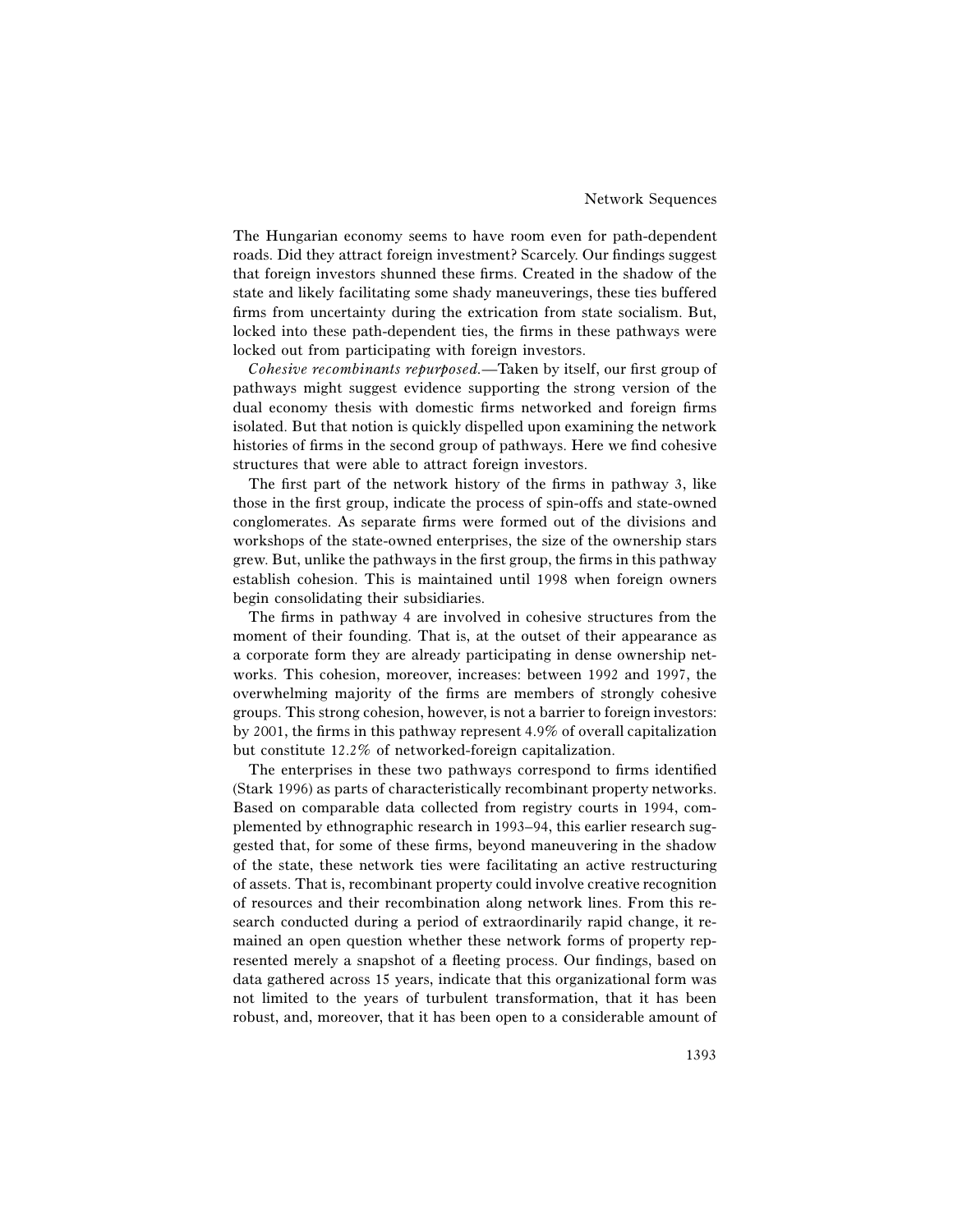foreign investment. By 2001, almost one-quarter of the foreign-controlled capitalization in Hungary was in enterprises in these two pathways.

Comparing the two processes involving recombinant property forms, we found that foreign investors clearly preferred the durably cohesive structures, reaching into the cohesive groups where restructuring of assets was already taking place. Whereas the more vertical, star-periphery structures locked in, the more horizontal, collaborative, cohesive structures could be repurposed, buffering against the uncertainties of postsocialism in the early period and facilitating further restructuring with foreign participation in the later period.<sup>14</sup> In contrast to the vertical structures in which the relationship of peripheral firms was dependent on star centers and insulated from each other, in the horizontal structures affiliated firms were legally separated entities but were interdependent units. These collaborative structures moved opportunistically, in the best sense of the term—reaching out to exploit opportunities to capture niche markets. In the process, they were more likely to be able to reach out to find foreign investors. Paradoxical only on first glance, it was the more cohesive groups that were the more outward looking.

If we had found all firms with cohesive recombinant property forms in pathways 3 and 4, we might conclude that foreign investors who reached in were then permanently captured. Cohesive networks, in that case, would prove entanglements that could not be escaped. Pathway 5 indicates that foreign investment could enter into cohesive topographies and later exit the network. In addition to this late exit another distinctive feature of this pathway is that its sequence shows an abrupt move from cohesive positions to isolation. Recall that large enterprises had spun off firms in the early part of the decade. In 1997 and 1998, some of these firms, and not only those with foreign ownership, dramatically reconfigured their holdings, shutting down or selling off firms to consolidate their positions.

Pathway 6 illustrates that not all formerly state-owned firms used recombinant network strategies to mitigate uncertainties during the period of extrication from state socialism. Unlike the firms in the recombinant pathways, the firms in this pathway, during their long episode of state ownership, are isolated from any network ties. They are privatized in 1995 and simultaneously enter the network as peripheries of large stars. Then, after 1996—exactly when the period of institutional uncertainty is waning—they gain cohesion, which further increases to strong cohesion. Unlike pathways 3 and 4, however, where cohesion could coexist with

<sup>&</sup>lt;sup>14</sup> Our findings thus offer further support to prior work by Powell et al. (2005) and Huber and Wörgötter (1998) on performance differences between hierarchically and collaboratively organized business groups.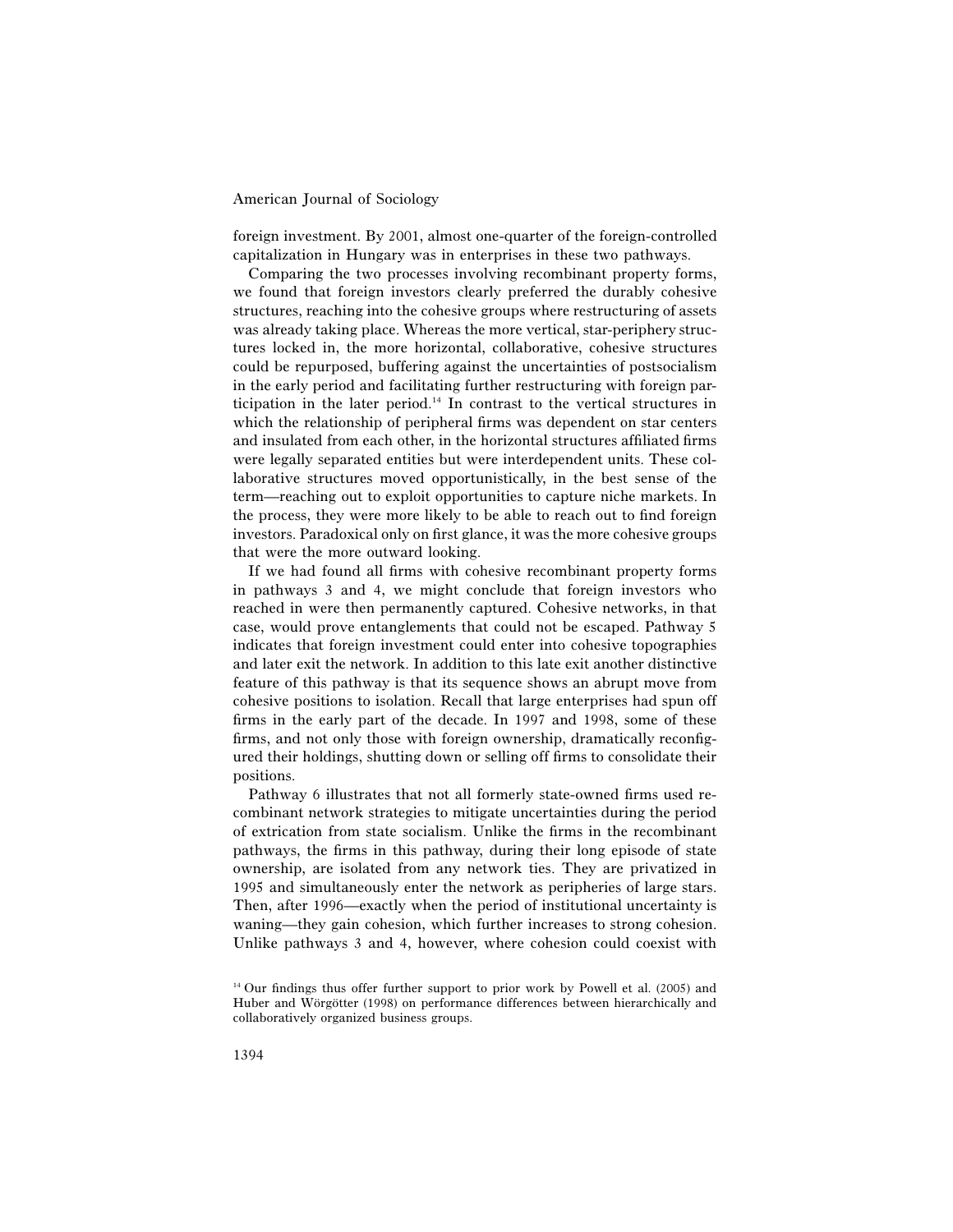foreign participation, in this case, cohesion is not compatible with foreign investment. In itself, being in a cohesive network—even being in a cohesive structure at a critical time—does not ensure foreign investment. In 1997–98, pathways 3, 4, 5, and 6 are all in cohesive clusters or strongly cohesive groups. But pathway 6 is considerably less likely to involve foreign investors.

Creating cohesive networks from the outset has a different meaning than creating them after a long episode of clutching on to the state. For the former, dense networks promoted a process of restructuring, a creative cohesion; for the latter, dense ties fostered a defensive cohesion that, while not entirely excluding foreign investment, was not as open to it.

*Start-ups establishing a foothold.*—Whereas the first two processes revealed in table 2 involve firms that begin their careers as state-owned enterprises or as the spin-offs of these, the third process involves startups. Many of these new start-ups begin their organizational lives with foreign participation; others quickly acquire foreign investment soon after their establishment. In the transition framework, such new ventures would be unlikely candidates for network participation. But foreign investors were not immune to the uncertainties of postsocialism, and, as we see in pathways 7, 8, and 9, they too use network ties—especially in the earlier period of economic transformation up to the middle of the nineties—as a buffer against uncertainties in policy preferences and changing institutions.

In these pathways, foreign owners are participating in partnerships with state-owned firms as well as enterprises whose owner is another Hungarian corporation. These three pathways represent best the script expected by the previously discussed recent literature on foreign investment in which the foreign actors use network ties as part of strategies for establishing a foothold in the economy at a time when foreign investors were not yet commonplace. As we see in the sequences through the space of local network positions, some of these ties are long lasting, but many are temporary, terminating as legitimacy is established, regulatory uncertainties are mitigated, locally specific knowledge is acquired, and operations are running smoothly. In the case of pathway 8, where foreign companies found new ventures, they tend to cooperate for a relatively short episode as dyads before buying out the domestic partner and thus transforming the joint venture into a wholly owned subsidiary. When foreign investors engage in joint venture strategies with firms that are embedded in denser network ties (in pathway 7), they tend to stay in these positions relatively longer before exiting. In pathway 9 the joint venture survives the entire period, becoming dyads after other ties have been cut in 1995.

*Foreign-led network formation*.—Although the overall network tends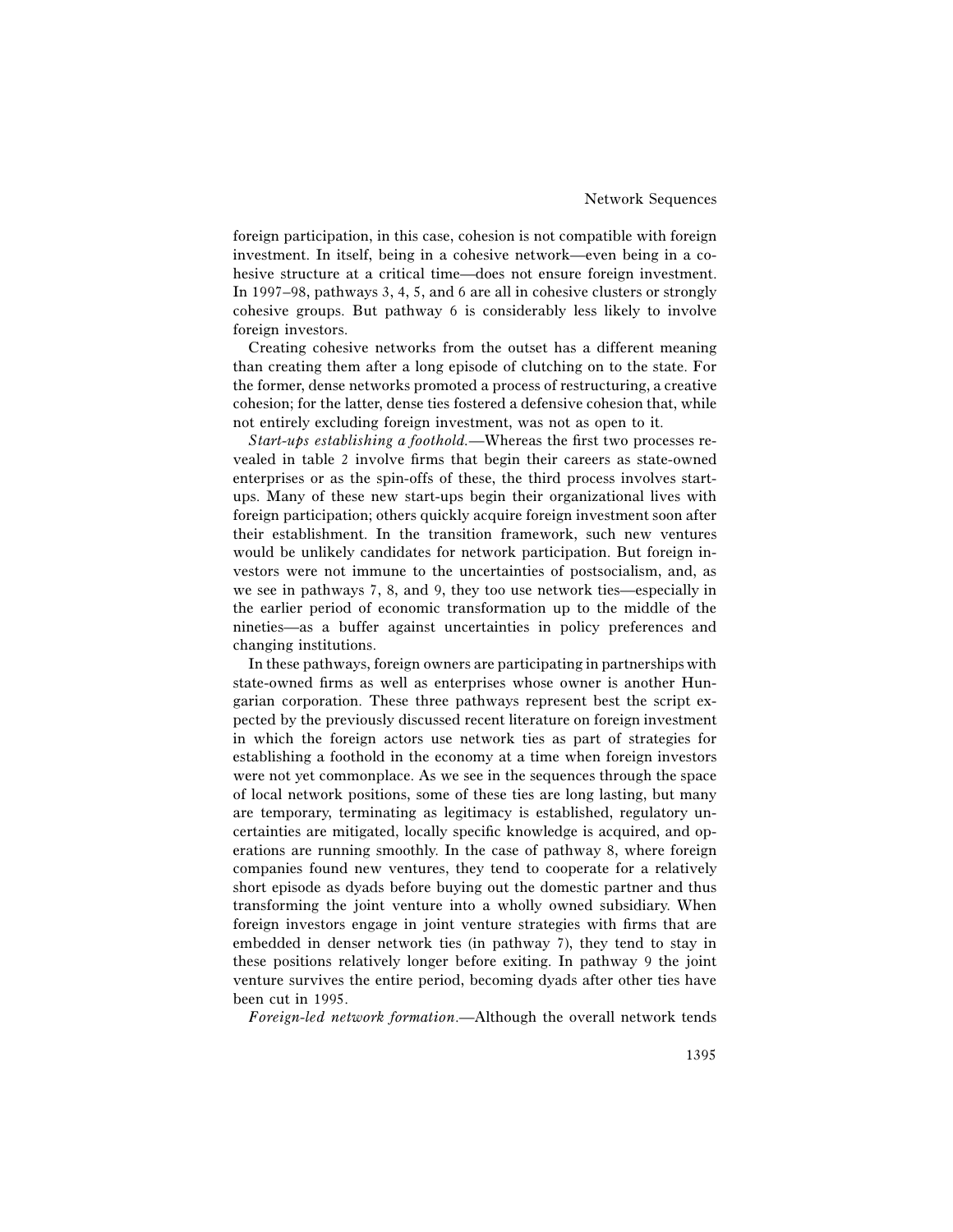to lose ties and cohesion after 1995, the firms in our fourth group of pathways go against this trend in a process of foreign-led network formation.

Like the firms in pathways 1, 3, and 6, the firms in pathway 10 have the longest histories, beginning as state-owned enterprises from the period before the regime change. But they also have the longest sequences as isolates. That is, these firms are not only relative latecomers to privatization, but they were also not involved in interorganizational ownership ties with other firms while they were state owned. Firms in pathway 10 enter the network after privatization—in marked contrast to the transition framework that expects that severance of state ownership will be followed by severance of interorganizational ties.

The newest firms in our population, representing the latest developments in network processes, are in pathway 11. Although their organizational lives are much shorter than those of the firms in pathway 10, the two pathways are part of a common process. In each case foreign investors establish joint ventures, but then alongside increasing foreign participation comes rearrangement and rebuilding of network ties (in the sequence of their network positions they move from being in a dyad to being a part of a star-shaped group). The networking represented by these pathways is initiated by foreign subsidiaries. These foreign-held companies are establishing ties with each other and are spinning off their own subsidiaries. That is, foreign investors in this case are not consolidating but are expanding the firms' networks. By 2001, this process of foreignled network formation accounted for more than 30% of networked-foreign capitalization. In this process, we find FDI not as foreign direct insulation but as foreign-directed embedding.

In the start-up logic, foreign firms create a tie with another company, learn from it, and then typically cut the ties. In the process of foreign-led network formation, however, the sequence goes from a simpler to a more embedded topography. Unlike the earlier, domestic network groups, foreign subsidiaries start building networks from the most elementary form (a dyad) and add ties in a gradual way. The different sequences suggest responses to different environments: whereas the economic context for the evolution of domestic networks in the late eighties and early nineties was radical institutional uncertainty, and the formation of joint ventures in the early nineties represented a strategy to gain legitimacy in a period of political uncertainty, the context of the evolution of foreign-initiated business groups in the midnineties is market competition. In contrast to firms whose existence predated the collapse of the state-socialist economy, foreign firms are relatively more isolated and atomized actors in the economy; nonetheless, they take their positions in chains of inputs and outputs. Foreign owners decide to secure some of their inputs by establishing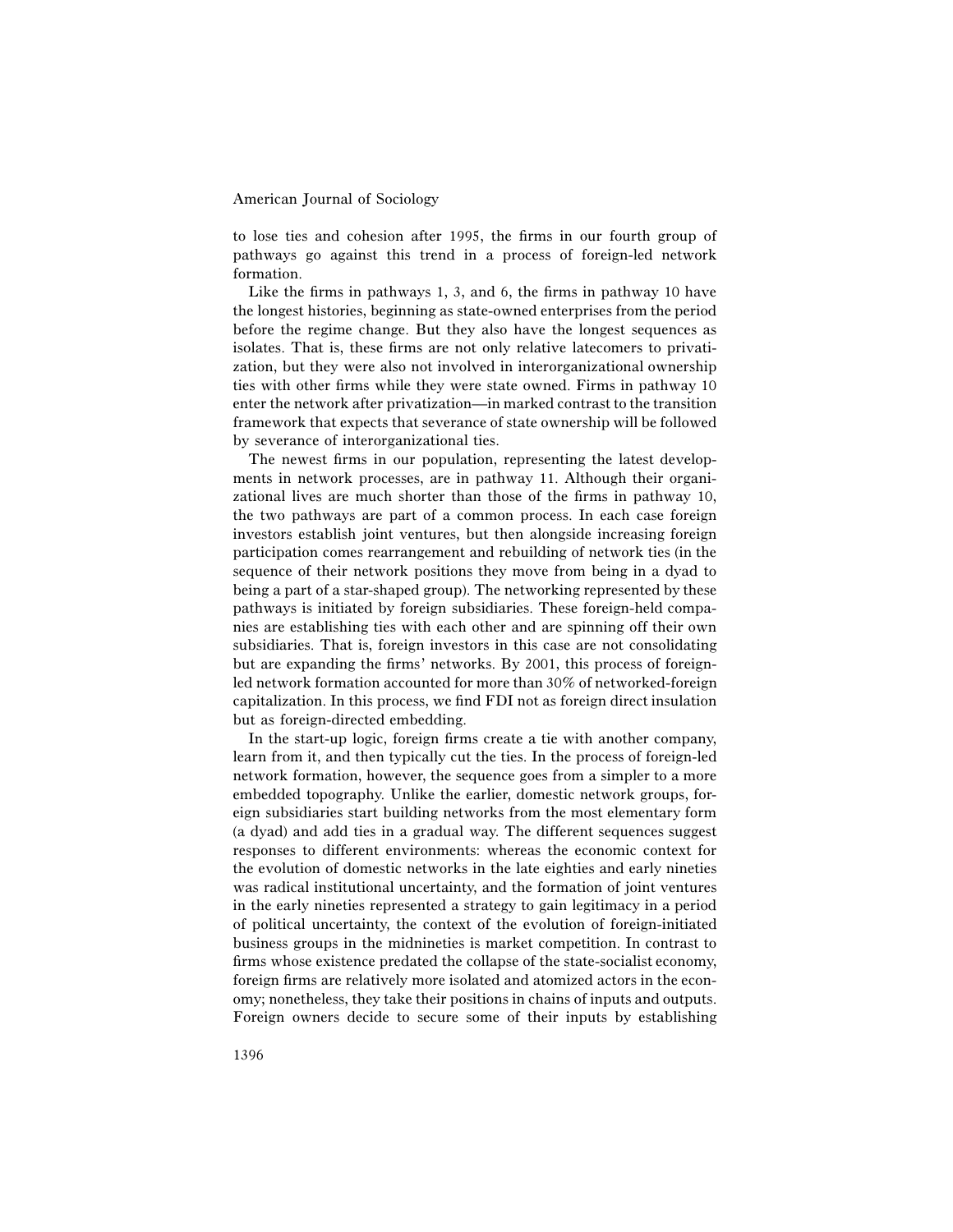ownership ties to Hungarian firms and start to build business groups similar to those that are integral practices in their home countries (Granovetter 1994; Mizruchi and Galaskiewicz 1994; Podolny 1994; Lincoln, Gerlach, and Ahmadjian 1996).

In doing so, they come into competition with the homegrown networks initiated by postsocialist enterprises. The distinction between foreigngrown versus domestically evolving networks is not only an analytic comparison, but one that actors in the field note as well. Our interviews with corporate consultants indicate that there is often a manifest competition between foreign firms and domestic business groups to buy shares in a valuable supplier, thereby tying it to either a domestic or foreign-driven group.

*Isolation.*—The fifth process is isolation. Firms in the final pathway are characterized by a relatively late start; none were ever part of the ownership network. Smaller than average, these always-isolated firms are 44% of the average firm in all the other pathways. Consequently, although about half of the firms in our population are in this pathway, they represent only 30.7% of the population's capital.

For the population as a whole, foreign investment increased with almost perfect linearity across the time period.15 But, as the asterisked figures in table 2 indicate, this linearity in the overall population masks pronounced punctuation at the level of pathways—a further indication that social sequence analysis is tapping distinctive processes of foreign investment. Cohesive recombinants have early, multiple surges of foreign investment, spin-off star structures have none at all, and the processes of start-ups and foreign-led network formation show yet different punctuations. Firms in isolate pathway 12 received a surge of foreign investment in 1997. Always isolated firms do not have a disproportionate share of foreign capital: at 30.4%, their share of total foreign capitalization is almost exactly the same as their share of capital altogether (30.7%).

#### **CONCLUSION**

By the term "mixed economy," political economists have typically referred to a mix of private and state ownership. Those categories remain meaningful, but it is worth reflecting on the extent to which they were part of the discourse of the Cold War. In that context, the very term "mixed economy" pointed to a real possibility that a given national economy might, in actual practice, combine features—of markets and planning, of

<sup>&</sup>lt;sup>15</sup> As a test of linearity we have fitted regression lines to the trends of decreasing state ownership and increasing foreign ownership. The  $R<sup>2</sup>$  of a linear trend line is 0.97 for state ownership and 0.98 for foreign ownership.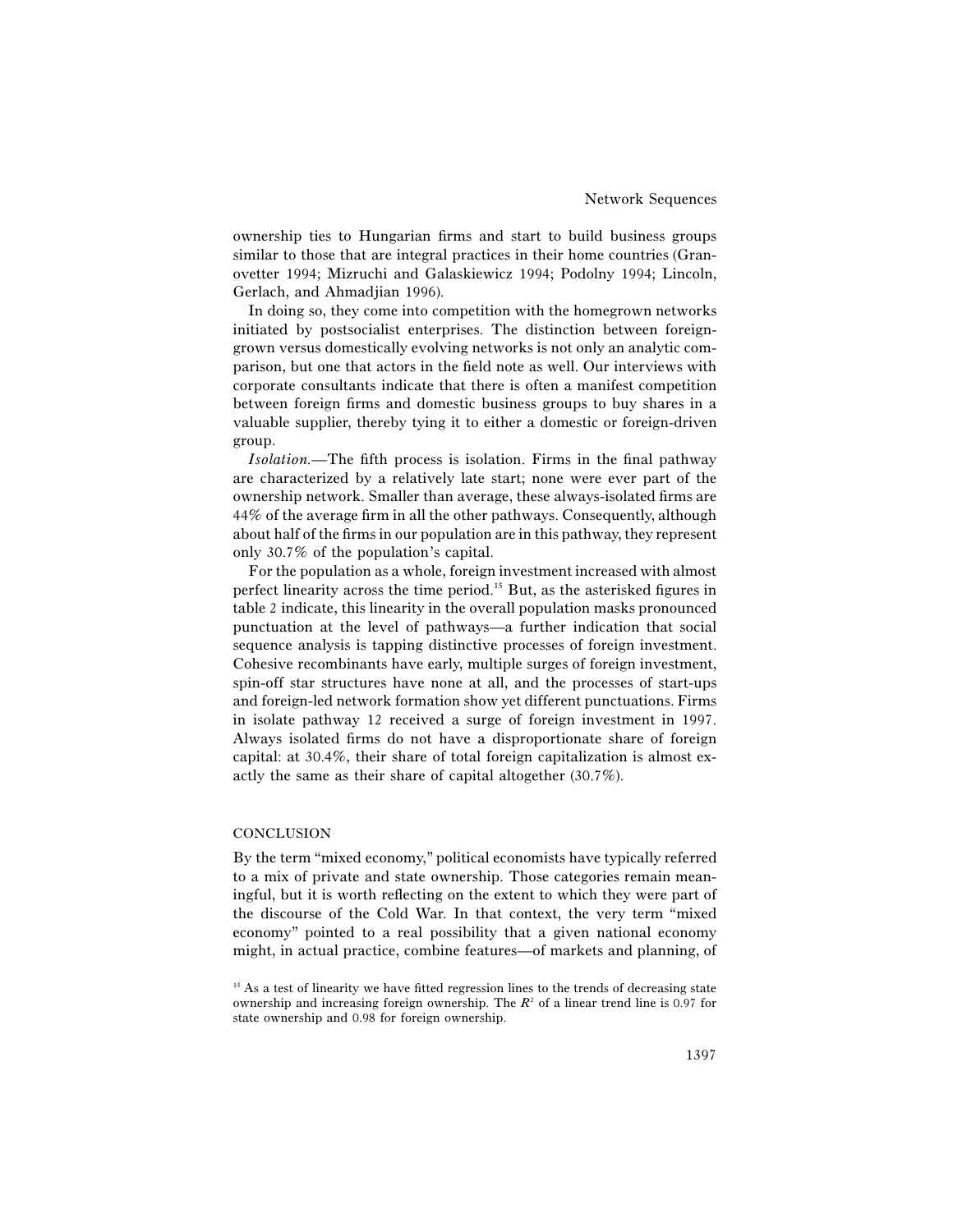private and public property—that were portrayed not only as antagonistic but as mutually exclusive.

In this article, we also use the term "mixed economy." But here we refer not to a mix of state and private property but to an economy that is a mix of foreign and domestic, of networked and isolated firms. Yet whereas we have given the term new content, our intent, at another level, shares much with that of the earlier coinage, here signaling limitations of either/ or choices in the discourse about globalization. Our findings about Hungary's contemporary mixed economy show that developing economies do not necessarily face a forced choice between networks of global reach and those of local embeddedness. High levels of foreign investment can be integrated into processes of interorganizational ownership network formation in a developing economy. Just as interorganizational ownership networks blurred the boundary between state and private ownership in the early nineties, so, from the midnineties, globally linked and domestically integrated business networks blur the boundary between foreign and domestic ownership.

How distinctive is Hungary? Do other postsocialist economies show a similar profile? Is the large firm sector in Russia predominantly networked and domestic? Across the region, from the Baltics to the Balkans, what are the national distributions across our four cells of networked domestic, networked foreign, isolated domestic, and isolated foreign? Our findings invite comparisons among a broader range of cases in various parts of the developing world. A new agenda for the sociology of economic development would call for investigations on the interaction of foreign investment and network evolution comparable to that presented for a 15 year period in Hungary (see fig. 1) in countries such as Argentina, Brazil, Vietnam, the Philippines, and South Africa. In short, our methodology to chart the evolving shape of Hungary's mixed economy provides a strong basis for further comparative research across a broad range of developing economies.

The language of "mixed economy," useful for macrostructural overviews, we argued, however, should give way to concepts that are more relational than categorical when attempting to understand the processes of economic transformation. Our approach to property transformation beyond a simple transition from state to private ownership but as restructurings of network properties is an example of this shift from categorical to relational concepts. Similarly, in place of thinking about a simple mix—a whole with identifiably distinctive parts—we think about mixtures in which the units themselves are combinatory and generative.

Our findings about recombinant property are especially instructive in this light. The motivating question of this study has been less whether national ownership patterns can endure than whether they can be adap-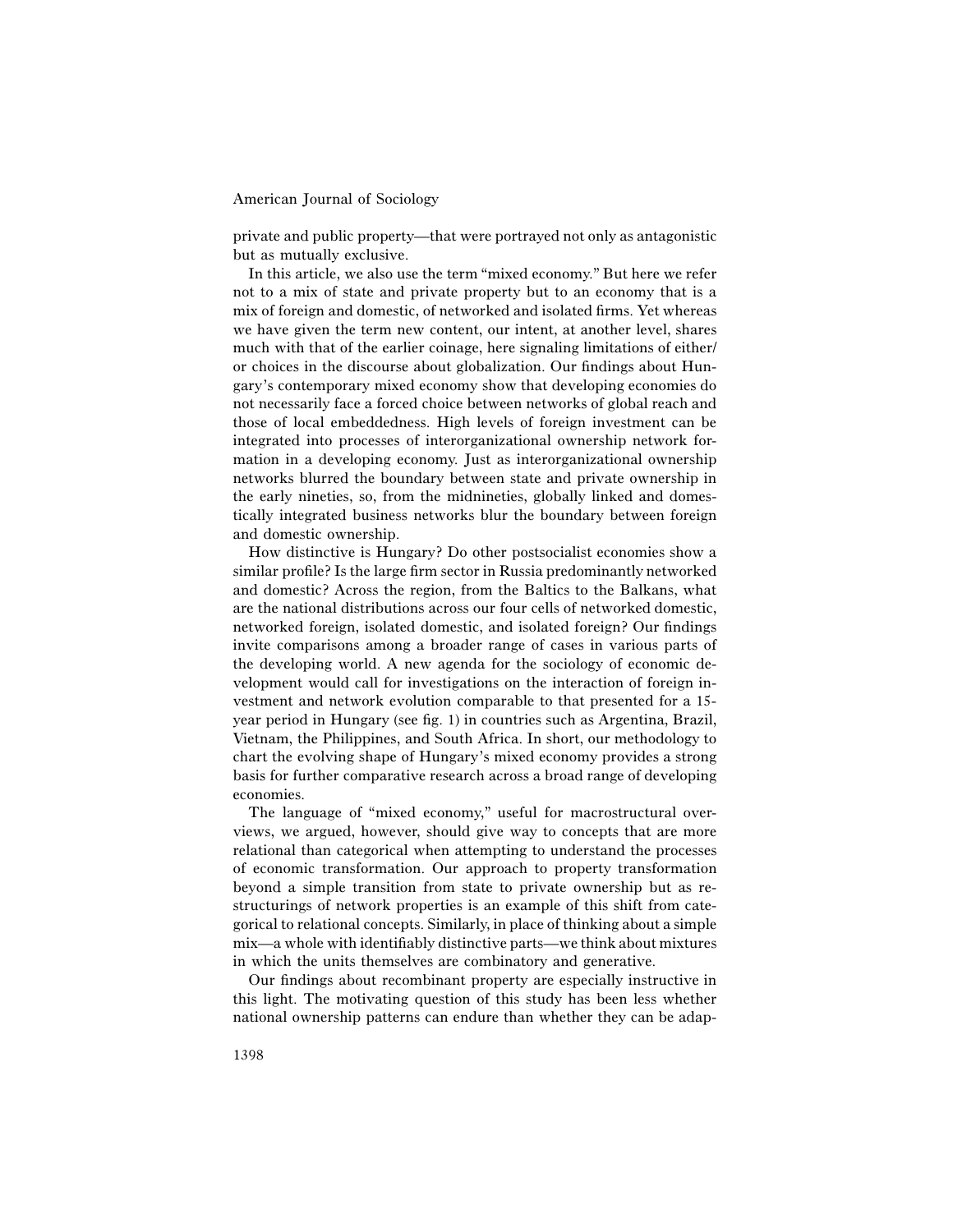## Network Sequences

tive. Networks provide domestic and foreign actors with resources and opportunities to transform structures. As Powell et al. (2005) demonstrate, interorganizational ties not only respond to institutional environments, they can also change them (see also Padgett 2001). Our study of pathways of property transformation found that the most cohesive type of recombinant property is most likely to involve the participation of foreign investors. This finding indicates that it would be mistaken to characterize networks of recombinant property as mere holdovers of state socialism, as reactionary or backward-looking agents that freeze action or resist change. If they were a legacy of the informal networks of state socialism, they were not, for that reason, condemned to merely replicate themselves. Network structures, like other social patternings, can be repurposed. The cohesive pathways of recombinant property show such generative reformulation (Padgett 2001; Sabel and Zeitlin 1997) with an open potential, first as agents of asset restructuring and later, as this study demonstrates, with potential open to foreign investors. Hungary's transformation from state socialism to an emerging market economy with sizable foreign investment did not occur despite its interorganizational property networks but, in part, because of and through these networks.

To produce a sociological account of historical change, we develop a social sequence analysis. Network analysis has made important strides in moving from static to dynamic modeling. Our goal in this article has been to take the next step—from dynamic network analysis to historical network analysis. We adopt an approach to understanding historical change that is different from categorical studies of transition (e.g., from state ownership to private property) and from dynamic modeling of network systems. In these other approaches, because change is a system-level phenomenon, structure and temporality are both conceptualized at the system level. In our view, by contrast, the transformation of a national economy is not a unitary process obeying a single logic but is formed out of the interweaving of multiple processes with distinctive temporalities (Stark and Bruszt 2001). Instead of collapsing time to before/after dichotomies (as in transition models) or introducing time as a variable (as in dynamic network models), we are alert to the variable structuring of time across different processes. Thus, in place of properties of the global network, we focus on variation in local properties. In place of a single system time, we model the processes of social times. In taking up White's challenge in our epigraph to make social times as much a part of structure as are network spaces, our contribution to a more historical network analysis does not simply include time as a variable but, instead, recognizes time as variable.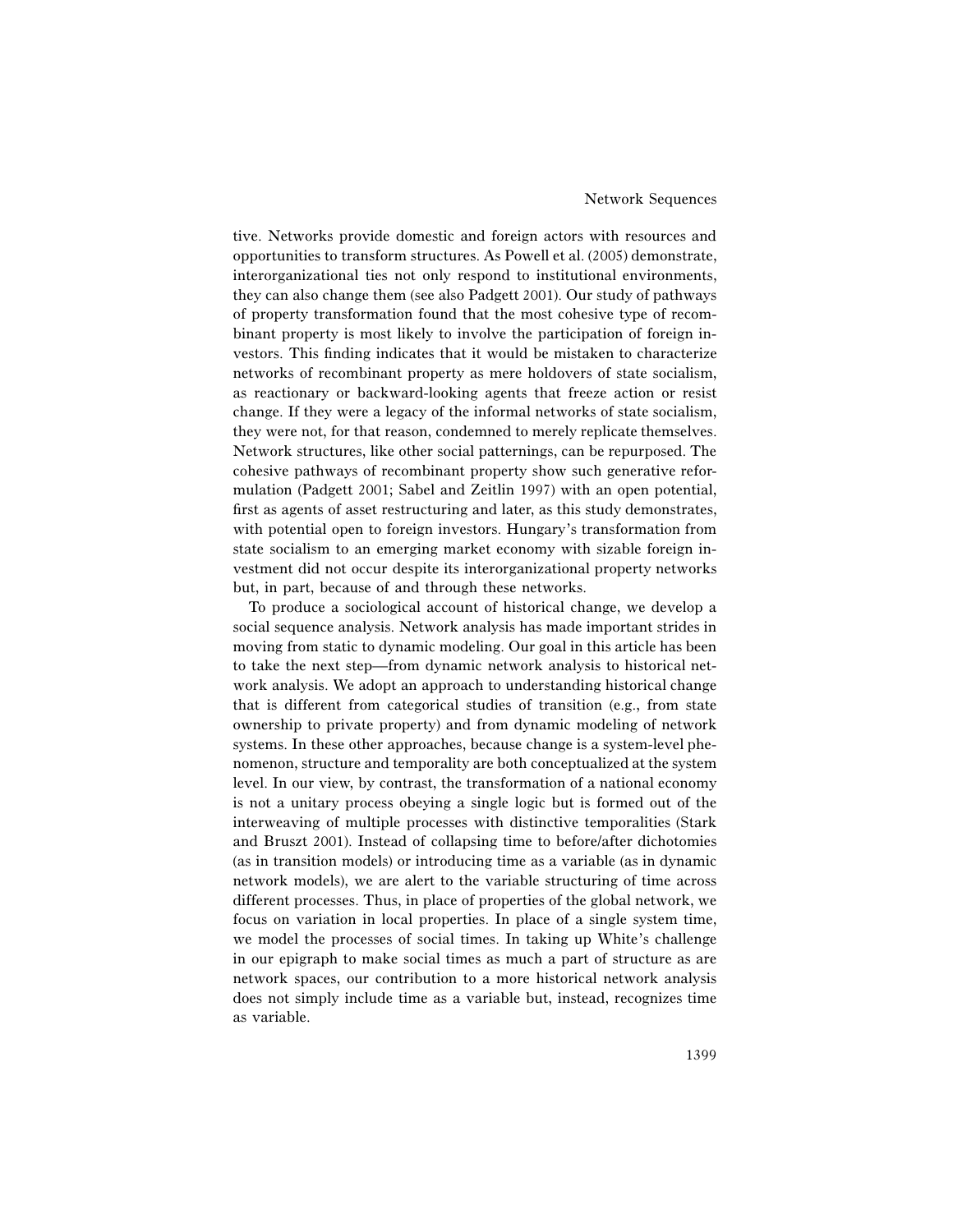# APPENDIX A

#### Methodology: Identifying Significant Foreign Ownership

To assess the distribution of firms according to the concentration/dispersion of ownership, we used Ward hierarchical cluster analysis to find typical patterns of ownership based on the percentage shares held by a firm's first largest owner, second largest, third, fourth, and fifth for every year in which it existed as a company. Because dispersed ownership is exceedingly rare in our population of the largest enterprises, a two-cluster model is appropriate for representing ownership structure. An ownership structure with a dominant owner accounts for 45% of all firm years. In this first cluster, the dominant owner holds, on average, 98% of the shares, while the second owner holds less than 2%. Second owners in this cluster are not classified as significant owners. The second cluster represents a coalitional structure in which the first owner holds, on average, 51% of the shares, while the second holds 25%. If either the first or the second owner of firms in this coalitional cluster is a foreign owner, the firm is classified as having significant foreign ownership.

#### APPENDIX B

#### Methodology: Simulation Test of the Random Change Hypothesis

To test the hypothesis that the network change we record is merely a result of a random walk process, we run network simulations. For each pair of years we observed the number of broken ties and new ties. We can simulate the change of the network from one year to the next by randomly breaking the same number of ties observed to be broken in the given year and randomly assigning the same number of new ties observed to be created. If the frequency of the various local network positions is not significantly different in our observed data and in the simulations, we cannot reject that network change from the first year to the next was a result of a random process.

For each pair of consecutive years from 1987 to 2001 we ran 1,000 random simulations of network change to compare simulated and observed frequencies of dyad, star-periphery, star-center, and cohesive group local network positions. Throughout the period there are more cohesive positions and fewer star centers than we would expect by random change. In the early years (1989–90) and at the very end of our period there are more dyads and star peripheries than would be expected if the changes were random. As an illustration, for the cohesive positions we display for each year the box plots of the frequencies in the simulation together with the observed frequencies on figure B1. For every year, except 1989 and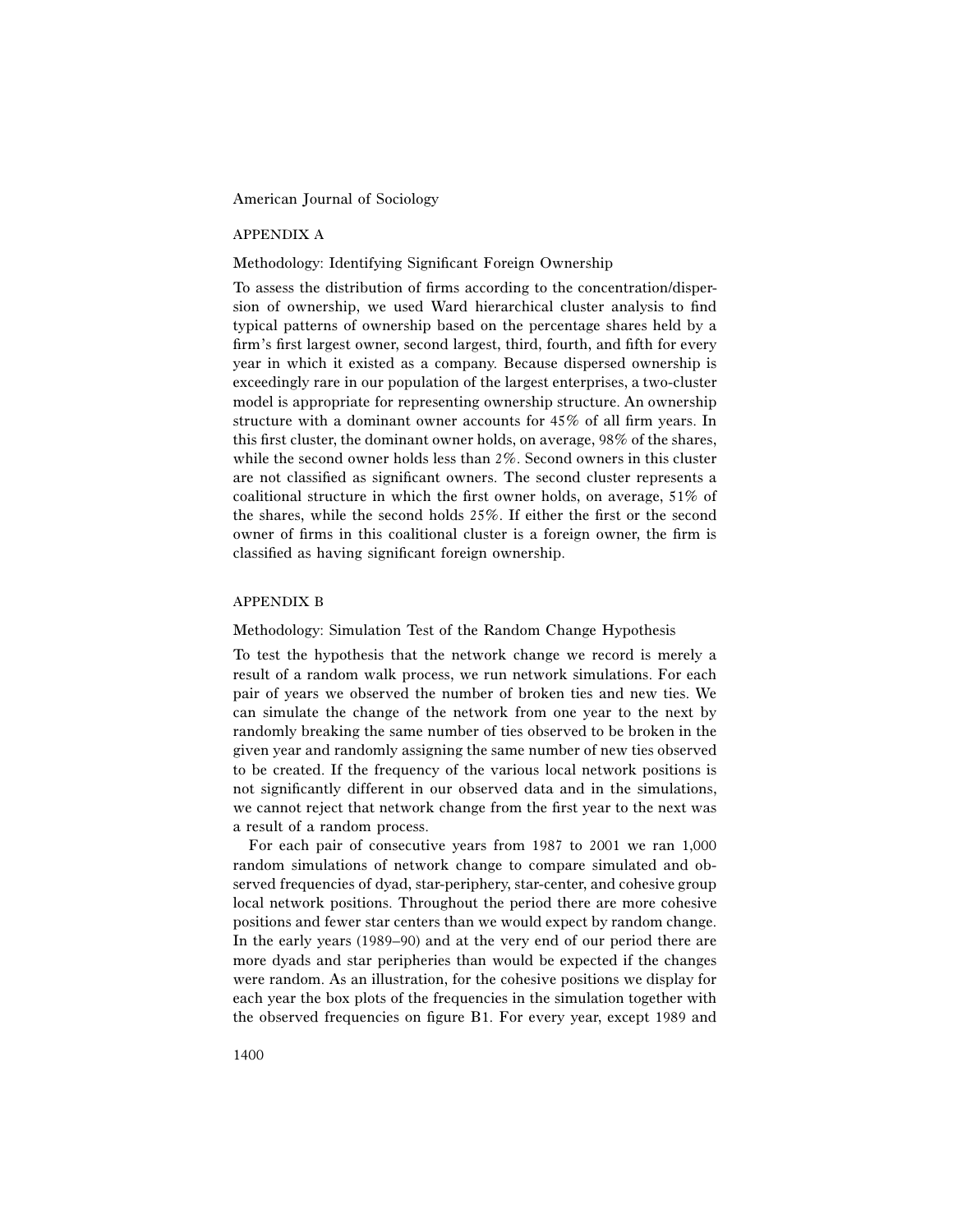

Fig. B1.—Cohesive neighborhoods in observed and simulated data. Asterisks indicate frequencies in observed data, box-and-whiskers plot indicates simulation results. Box indicates interquartile range, whiskers indicate range between the fifth and ninety-fifth percentile.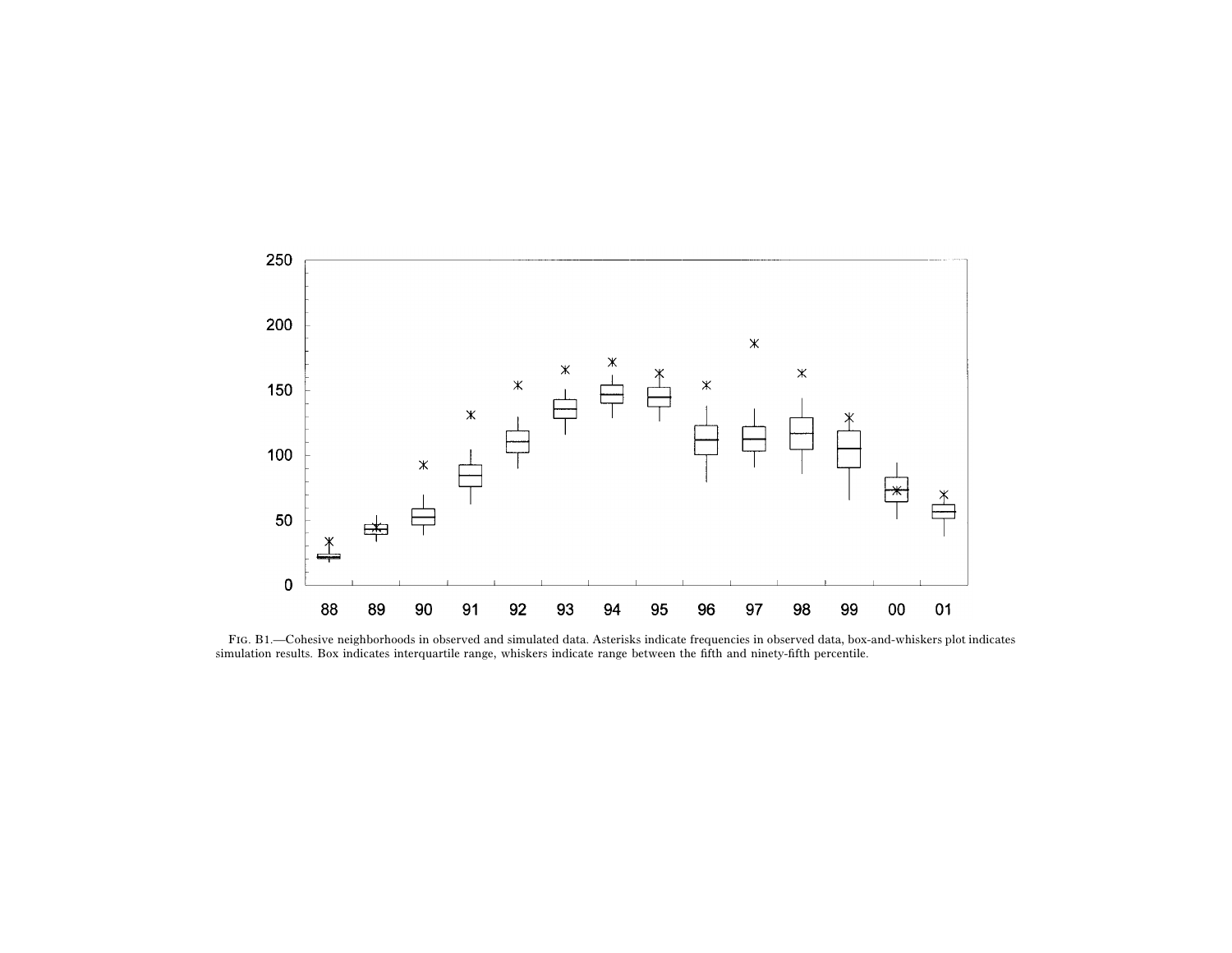2000, network change from one year to the next produces more cohesion than we would expect in a random walk process.

#### APPENDIX C

#### Methodology: Parameters Used in Optimal Matching

Sequence analysis has recently been criticized by Wu (2000) for using an algorithm that is insensitive to the direction of transitions. As Wu rightly points out, a social science of optimal matching analysis must be able to distinguish the sequence of going from employment to unemployment from the sequence going from unemployment to employment. Indeed, the prevalent optimal matching algorithm, adopted from natural sciences, does not have a concept of temporality built into it. In this appendix we briefly outline how we modified the optimal matching algorithm to maximize the method's sensitivity to temporal ordering.

Two types of parameters can be adjusted to adapt optimal matching analysis for our purposes: the cost of inserting or deleting elements (the *indel* cost), and the cost of replacing elements (substitution costs; Abbott and Hrycak 1990). Our aim is to adjust these two parameters so that their combination maximizes temporal sensitivity.

We start with the extant version of the algorithm (the so-called longest common subsequence method; Sankoff and Kruskal 1999), as the baseline version we seek to improve. Sociologists have proposed adjustments to the cost parameters of the optimal matching algorithm (Abbott 1995; Blair-Loy 1999; Stovel et al. 1996), but they have not systematically tested whether and how these adjustments improve temporal sensitivity. We test these previously proposed adjustments and specify our final cost schedule to maximize this sensitivity.

We measure temporal similarity between two sequences by a matching coefficient that counts the matches when two sequences, *a* and *b,* were in the same state in the same year, divided by the length of the shorter sequence. This metric is one if the two sequences are the same or the shorter sequence is completely contained within the longer. The metric is zero if there is no match at all between the two sequences. We use a second measure to capture reverse temporality. This second measure is a matching coefficient between sequence *a* and the reverse of sequence *b*. The coefficient is calculated the same way. In this case, a coefficient of one means that sequence *b* is the exact reverse of sequence *a*. Our goal is to find cost parameters for optimal matching that reward similarity in temporal ordering and punish similarity in reverse temporal ordering.

We ran optimal matching analyses with various cost parameters, recording the resulting dyadic distance matrices for each. We created a data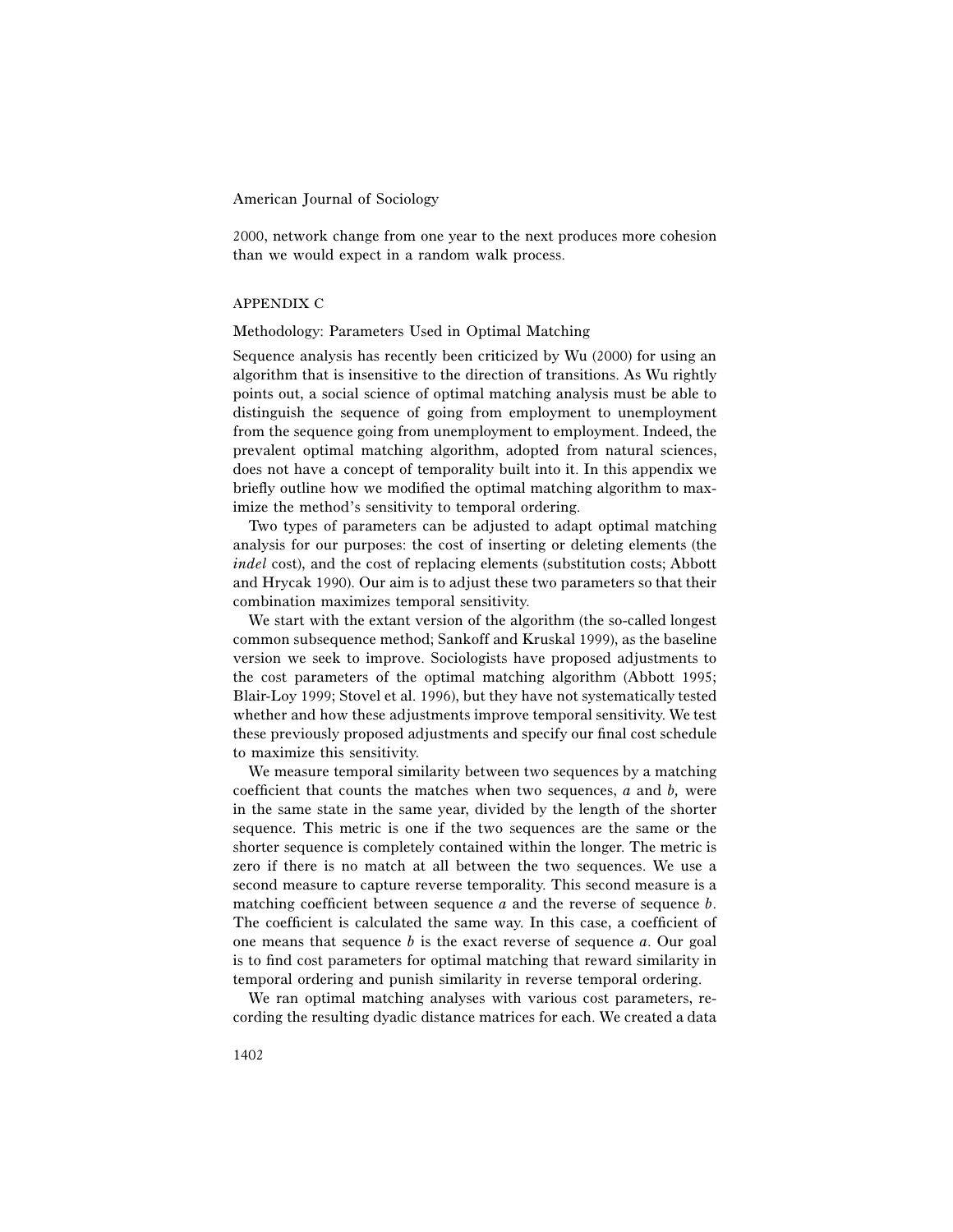set with dyads as cases (all together there were 359,128 dyads between the 848 sequences), with optimal matching distances as one set of variables and the matching and reverse-matching coefficients as another. We then used linear regression models with optimal matching distance as the dependent variable and the matching and reverse-matching coefficients as independent variables. Table C1 reports the regression coefficients for four models, with four different dependent variables: optimal matching distances with the longest common subsequence approach (model 1), with the same constant substitution costs and twice as expensive indel cost (model 2), with a structured substitution cost matrix based on transition frequencies (model 3), and our final model with a slightly higher indel cost (model 4).

Our linear regression analysis indicates that the baseline version of the optimal matching algorithm (the longest common subsequence approach) is indeed insensitive toward temporal ordering. The coefficients of both matching and reverse matching are negative, indicating that the algorithm records a smaller distance between sequences that are similar regardless of directionality. As the second model indicates, making the cost of insertions and deletions higher effectively increases the sensitivity of the method for temporal ordering. In model 2 the coefficient for matches is negative (sequences that go through the same states with the same timing are closer), while the coefficient of reverse matching becomes positive, indicating that optimal matching with increased indel cost now penalizes reverse temporal similarity between sequences. Restating this finding in terms of the example raised by Wu (2000), we can say that in model 2 the sequence of employment to unemployment is now seen as different from the sequence of unemployment to employment. The third model employs a structured substitution cost matrix derived from transition probabilities (see details below). This model is even less likely to group sequences with reverse temporality as similar (it has a higher positive coefficient of reverse matching than in the previous model).

Our final model (model 4) fine-tunes both the substitution cost matrix and the indel cost. We defined substitution costs in the following way: the cost of substituting two nonisolate positions is proportional to the relative frequency of the transitions from one position to the other in the whole sequence data set. The substitution costs are defined by first calculating transition probabilities:

$$
p(x, y) = \frac{\sum_{t=1}^{T-1} N_{t,t+1}(x, y)}{\sum_{t=1}^{T-1} N_t(x)},
$$

1403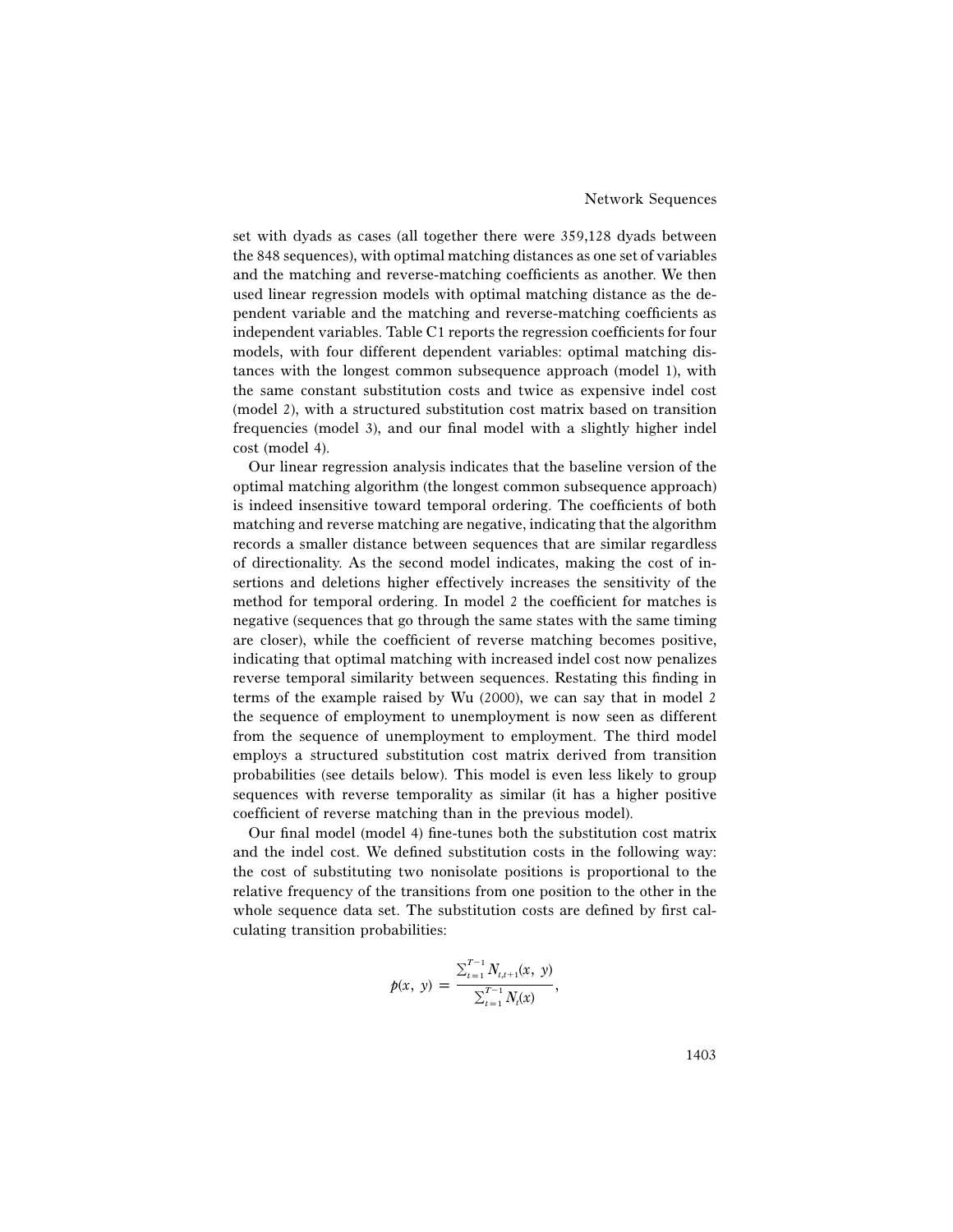TABLE C1 Linear Regression Models of Optimal Matching Distances and Matches and Reverse Matches between Sequences

|                                             | Model 1:<br>Longest<br>Common<br>Subsequences | Model 2:<br><b>Expensive Indel</b> | Model 3:<br>Structured<br>Substitutions | Model 4:<br><b>Final Model</b> |
|---------------------------------------------|-----------------------------------------------|------------------------------------|-----------------------------------------|--------------------------------|
| Optimal matching parameters:                |                                               |                                    |                                         |                                |
| Indel cost $\dots\dots\dots\dots\dots\dots$ | 1.00                                          | 2.00                               | 2.00                                    | 2.01                           |
| Substitution costs                          | $Constant = 2.00$                             | $Constant = 2.00$                  | Structured                              | Structured                     |
| Linear regression: <sup>a</sup>             |                                               |                                    |                                         |                                |
| Matches                                     | $-18.346$                                     | $-26.903$                          | $-20.882$                               | $-20.912$                      |
| Reverse matches                             | $-7.046$                                      | 4.047                              | 5.499                                   | 5.658                          |
|                                             | 22.790                                        | 25.355                             | 19.726                                  | 19.753                         |
| $N$                                         | 359,128                                       | 359,128                            | 359,128                                 | 359,128                        |
| $R^2$                                       | .575                                          | .714                               | .439                                    | .437                           |

 $^{\circ}$  All coefficients are significant at the  $P < 0.0001$  level.

where  $x$  and  $y$  are network positions. Then from transition probabilities the costs are calculated by the following formula:

$$
\omega(a_i, b_j) = 2 - p(a_i, b_j) - p(b_j, a_i) \quad \text{if } a_i \neq b_j,
$$

where *a* and *b* are two sequences. Substitution costs range between zero and two. A cost of zero only occurs if one network position always follows the other and vice versa. Although this is not likely, substitution costs will be low for network positions that very frequently follow one another. The assumption behind this is that if it is relatively easy to step from one network position to another, these network positions should make a relatively small difference between sequences. That is, if the only difference between two sequences is that one of them is in state *a* at time *t*, while the other is in state  $b$  at the same time  $t$ , then the distance between these two sequences is a function of the similarity between states *a* and *b*, which is in turn read from the transition frequencies (displayed in table C2).

There are two states that are not substituted with a cost proportional to transition probabilities: the isolate state and the nonexistence state. We

|            |       |                |       |                |          |     | G              |
|------------|-------|----------------|-------|----------------|----------|-----|----------------|
| I          | 2,687 | 167            | 192   | 35             | 19       | 43  | 42             |
| $D \ldots$ | 138   | 849            | 79    | 2              | 44       | 8   | $\overline{4}$ |
| P          | 167   | 71             | 1,342 | 22             | 37       | 91  | 31             |
| L          | 18    | $\overline{0}$ | 26    | 181            | $\Omega$ | 33  | 1              |
| S          | 12    | 28             | 35    | $\overline{0}$ | 353      | 37  | 7              |
| $C$        | 47    | 16             | 100   | 15             | 42       | 497 | 109            |
| $G \ldots$ | 44    | 4              | 39    | 8              | 8        | 129 | 462            |
|            |       |                |       |                |          |     |                |

TABLE C2 Frequency of Transitions between Local Network Positions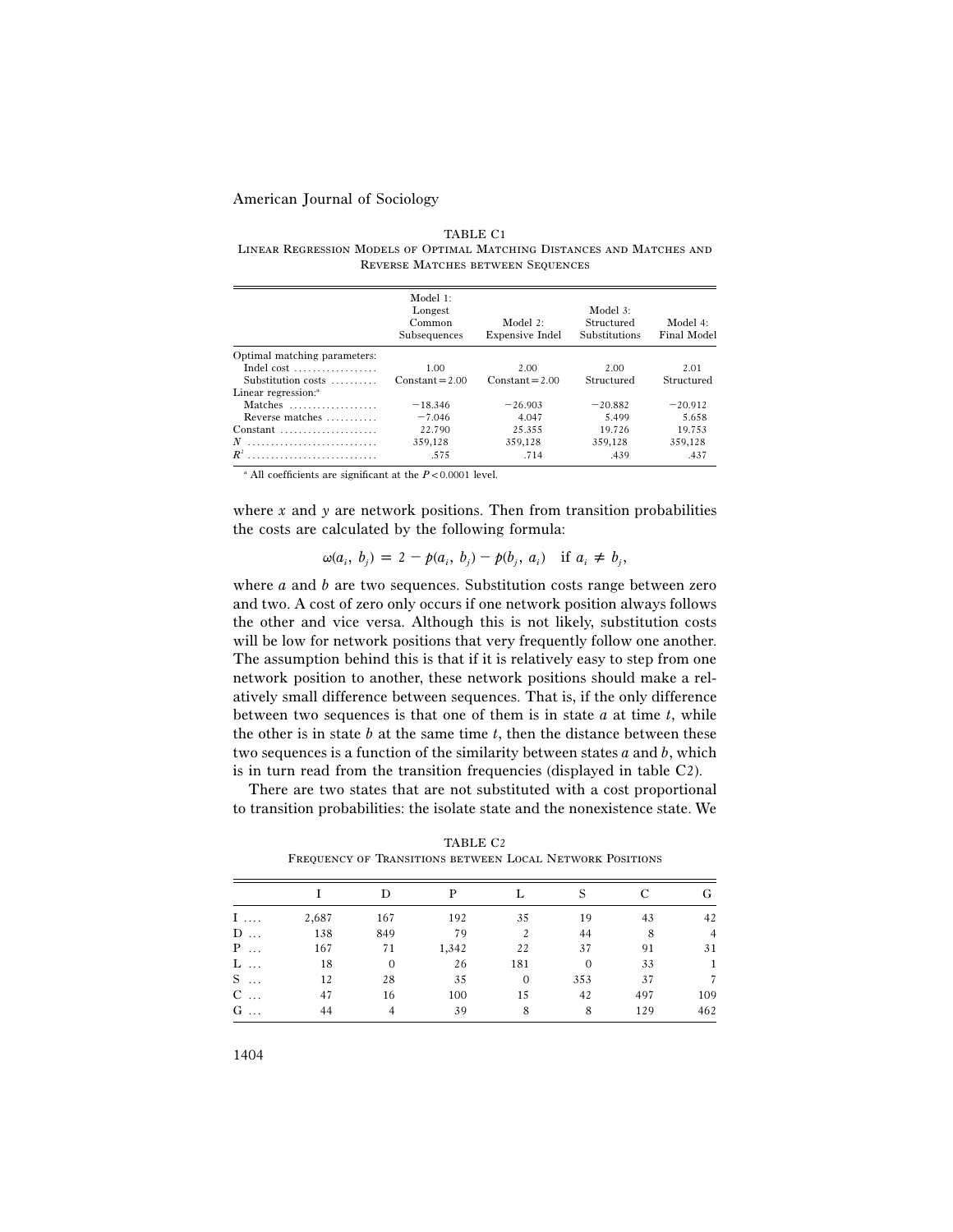Network Sequences

|             |      |      |      |      |      |      |      | Dummy |
|-------------|------|------|------|------|------|------|------|-------|
|             |      | Ð    | P    | L    | S    |      | G    | State |
| $I$         |      | 2.00 | 2.00 | 2.00 | 2.00 | 2.00 | 2.00 | 1.00  |
| $D$         | 2.00 |      | 1.97 | 1.99 | 1.90 | 1.89 | 2.00 | 1.00  |
| $P$         | 2.00 | 1.97 |      | 1.69 | 1.87 | 1.83 | 1.86 | 1.00  |
| $L$         | 2.00 | 1.99 | 1.69 |      | 1.97 | 1.93 | 1.98 | 1.00  |
| $S$         | 2.00 | 1.90 | 1.87 | 1.97 |      | 1.91 | 2.00 | 1.00  |
| $C$         | 2.00 | 1.89 | 1.83 | 1.93 | 1.91 |      | 1.89 | 1.00  |
| $G$         | 2.00 | 2.00 | 1.86 | 1.98 | 2.00 | 1.89 |      | 1.00  |
| Dummy state | 1.00 | 1.00 | 1.00 | 1.00 | 1.00 | 1.00 | 1.00 |       |

TABLE C3 SUBSTITUTION COSTS

assign a high (maximal, i.e., two) cost to substituting an isolate state. Because we are interested in ways of participating in the network, the moment of entering or exiting the network is especially important. We have made the substitution of an isolate state expensive (a cost of two), because the distinction between being part of the network and being out of it is important for us. If the only difference between two sequences is that one is isolated in year *t*, and the other is part of the network, this should make a bigger difference between them than any form of network participation. We assign a low cost (1) for the substitution of the nonexistence state. In doing so we make the algorithm less sensitive to differences in the length of the life of a firm and more sensitive to its network career. See the final substitution cost matrix in table C3.

To specify the optimal *indel* cost we run regression models with our substitution cost matrix, varying the *indel* cost between 1 and 2.5. We found that the maximal coefficient for reverse matching (that is, with the most aversion to grouping sequences with reverse temporality together) occurs when the indel cost equals 2.01. As displayed in table 3 the coefficient for reverse matching for an optimal-matching model with indel cost 2.01 is 5.658. The coefficients for 2.00 and 2.02 are 5.499 and 5.506. The 2.01 *indel* cost equals the maximal substitution cost plus the difference between the maximal and the second-largest substitution cost, suggested by Abbot and Hrycak (1990).

#### APPENDIX D

#### Methodology: Constructing Ideal-Typical Sequences

We construct ideal-typical sequences to represent each pathway of clustered sequences. Our task is to identify the characteristic states of a pathway's ideal-typical sequence, as well as the typical timing of transitions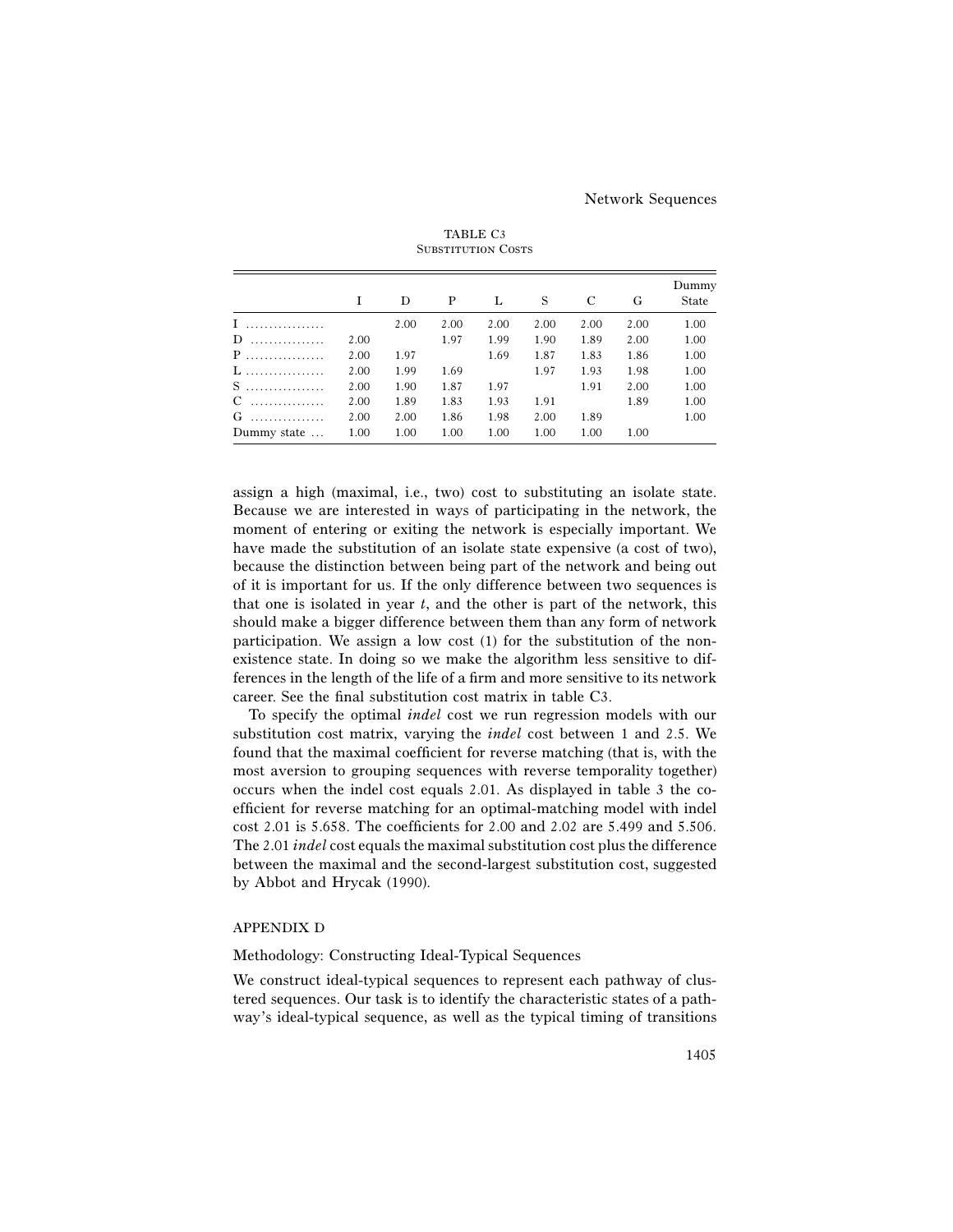

Fig. D1.—Scree plot of transition frequencies in pathway 4. The vertical axis shows the frequencies of transitions, the horizontal axis lists transitions in <sup>a</sup> descending order of frequency. For example, "G-C" indicates the transition from local position G (strongly cohesive group member) to C (cohesive cluster member).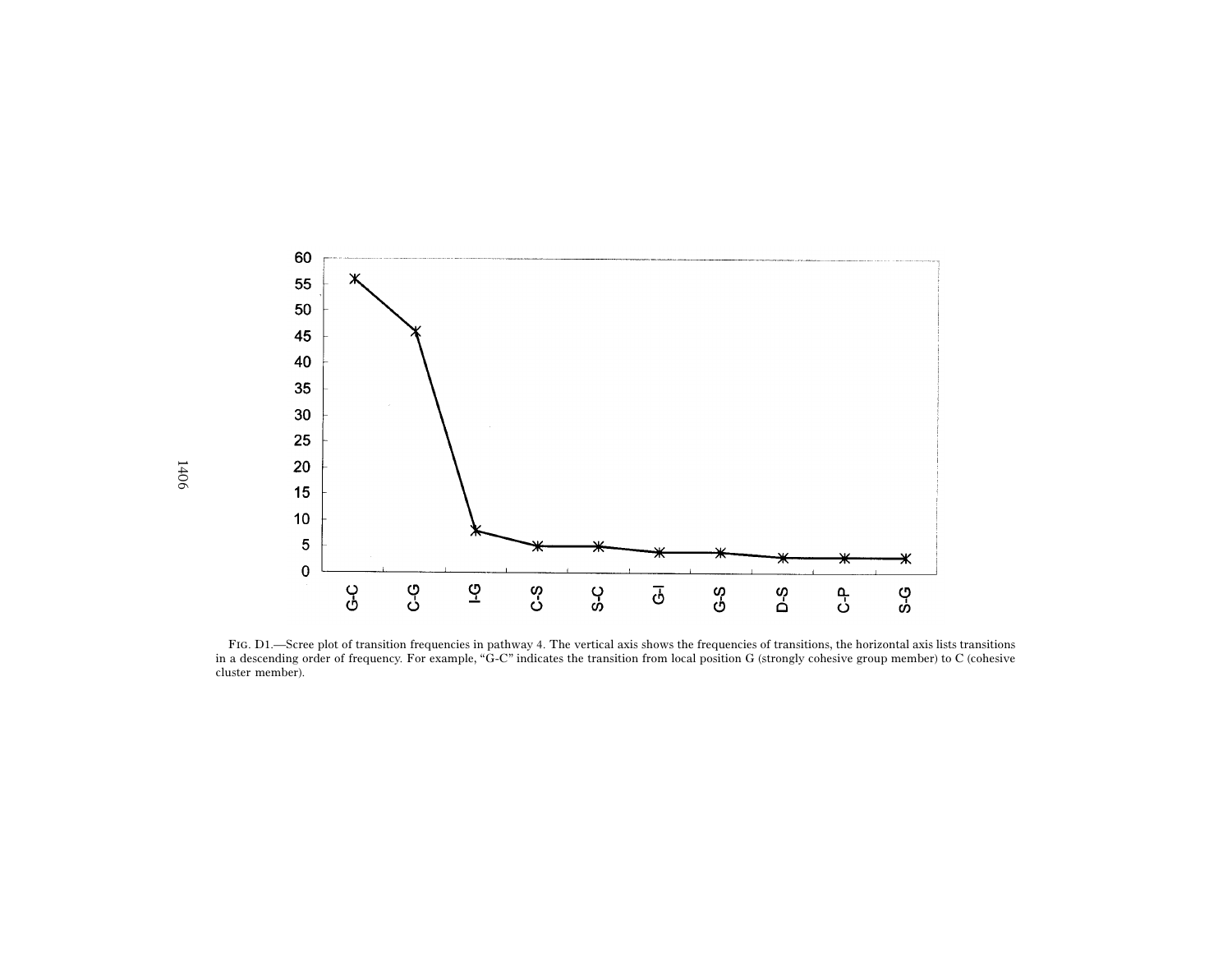

Fig. D2.—Frequencies of characteristic transitions by time in pathway 4, smoothed by <sup>a</sup> three-year moving average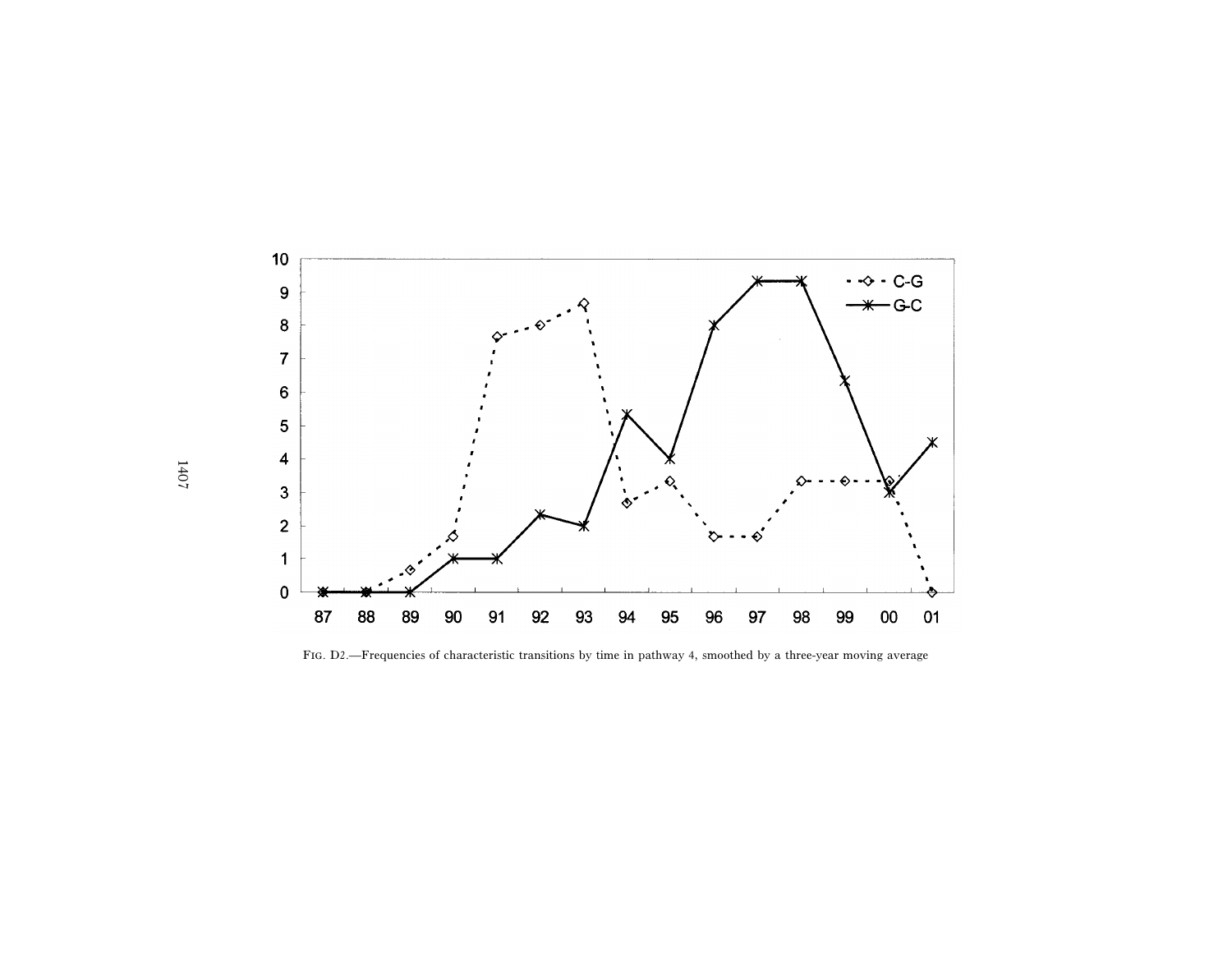between these states. To do so, we analyze the distribution of transitions by constructing a scree plot that represents the transitions in a decreasing order of their frequencies. See figure D1 for an example of such a scree plot, constructed for the fourth pathway.

From this scree plot we identified highly frequent transitions as characteristic features of the pathway. For example, for pathway 4 we identified the transitions "G-C" (strongly cohesive group member to cohesive cluster member), and "C-G" (cohesive cluster member to strongly cohesive group member). To identify the timing in which these characteristic transitions occurred, we produced plots of the transition frequencies by year, smoothing with a three-year moving average. Figure D2 presents this chart for the fourth pathway. In the case of this pathway, we thus chose 1992 as the transition from cohesive to strongly cohesive  $(C$  to  $G$ ), and 1997 as the year for the transition back from strongly cohesive to cohesive  $(G$  to  $C)$ .

## REFERENCES

- Abbott, Andrew. 1995. "Sequence Analysis: New Methods for Old Ideas." *Annual Review of Sociology* 21:93–113.
- ———. 1997. "Of Time and Space: The Contemporary Relevance of the Chicago School." *Social Forces* 75:1149–82.
- Abbott, Andrew, and Alexandra Hrycak. 1990. "Measuring Resemblance in Sequence Data: An Optimal Matching Analysis of Musicians' Careers." *American Journal of Sociology* 96:144–85.
- Arthur, Brian W. 1989. "Competing Technologies, Increasing Returns, and Lock-In by Historical Events." *Economic Journal* 99 (394): 116–31.
- Bair, Jennifer, and Gary Gereffi. 2003. "Upgrading, Uneven Development, and Jobs in the North American Apparel Industry." *Global Networks* 3:143–69.
- Blair-Loy, Mary. 1999. "Career Patterns of Executive Women in Finance: An Optimal Matching Analysis." *American Journal of Sociology* 104:1346–97.
- Böröcz, József. 2001. "Change Rules." American Journal of Sociology 106:1152-68.
- Brudner, Lilyan A., and Douglas R. White. 1997. "Class, Property, and Structural Endogamy: Visualizing Networked Histories." *Theory and Society* 26:161–208.
- Buckley, Peter J., and Mark C. Casson. 1998. "Models of the Multinational Enterprise." *Journal of International Business Studies* 29:21–44.
- Burawoy, Michael. 1996. "The State and Economic Involution: Russia through a Chinese Lens." *World Development* 24:1105–17.
- Burawoy, Michael, and Pavel Krotov. 1992. "The Soviet Transition from Socialism to Capitalism: Worker Control and Economic Bargaining in the Wood Industry." *American Sociological Review* 57:16–38.
- Comisso, Ellen. 1998. "'Implicit' Development Strategies in Central and East Europe and Cross-National Production Networks." Working Paper. University of California, Berkeley, Berkeley Roundtable on International Economy.
- Davis, James A. 1970. "Clustering and Hierarchy in Interpersonal Relations: Testing Two Graph Theoretical Models on 742 Sociomatrices." *American Sociological Review* 35 (5): 843–51.
- Dicken, P., M. Forsgren, and A. Malmberg. 1994. "The Local Embeddedness of Transnational Corporations." Pp. 23–45 in *Holding Down the Global: Possibilities*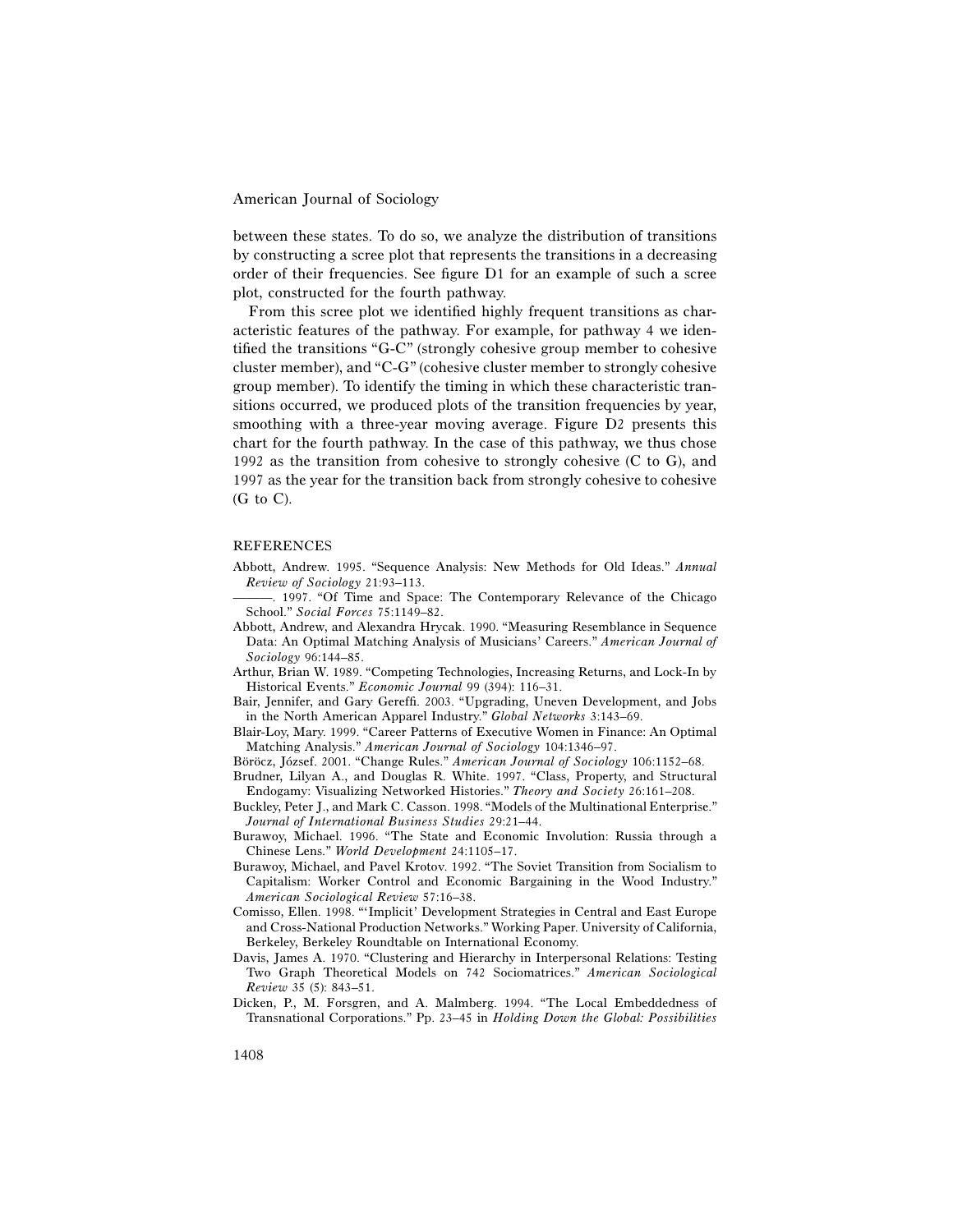*for Local Economic Prosperity*, edited by Ash Amin and Nigel Thrift. Oxford: Oxford University Press.

- Evans, Peter B. 1995. *Embedded Autonomy: States and Industrial Transformation*. Princeton, N.J.: Princeton University Press.
- Ferligoj, Anuska, Janez Prasnikar, and Marko Pahor. 2001. "Ownership and Board Interlock Networks of the Largest Slovenian Firms." Manuscript. Ljubljana University.
- *Figyelo˝*. 2002. "Ke´tsza´zak klubja 2001." In *Figyelo˝ Top 200*.
- Gereffi, Gary, and Stephanie Fonda. 1992. "Regional Paths to Development." *Annual Review of Sociology* 18:419–48.
- Ghoshal, Sumantra, and Christopher A. Bartlett. 1990. "The Multinational Corporation as an Interorganizational Network." *Academy of Management Review* 15:603–25.
- Giuffre, Katherine. 1999. "Sandpiles of Opportunity: Success in the Art World." *Social Forces* 77:815–32.
- Grabher, Gernot. 1994. "The Dis-embedded Economy: The Transformation of East German Industrial Complexes into Western Enclosures." Pp. 177–96 in *Globalization, Institutions, and Regional Development in Europe*, edited by Ash Amin and Nigel Thrift. Oxford: Oxford University Press.
- Granovetter, Mark. 1994. "Business Groups." Pp. 453–75 in *The Handbook of Economic Sociology*, edited by Neil J. Smelser and Richard Swedberg. Princeton, N.J.: Princeton University Press.
- Han, Shin-Kap, and Phyllis Moen. 1999. "Clocking Out: Temporal Patterning of Retirement." *American Journal of Sociology* 105:191–236.
- Hanley, Eric, Lawrence King, and István János Tóth. 2002. "The State, International Agencies, and Property Transformation in Postcommunist Hungary." *American Journal of Sociology* 108:129–67.
- Hardy, Jane. 1998. "Cathedrals in the Desert? Transnationals, Corporate Strategy and Locality in Wroclaw." *Regional Studies* 32:639–52.
- Hedlund, Gunnar. 1993. "Assumptions of Hierarchy and Heterarchy, with Applications to the Management of the Multinational Corporation." Pp. 211–36 in *Organization Theory and the Multinational Corporation*, edited by Sumantra Ghoshal and Eleanor D. Westney. New York: Saint Martin's.
- Huber, P., and A. Wörgötter. 1998. "Political Survival or Entrepreneurial Development? Observations on Russian Business Networks." Pp. 51–65 in *The Tunnel at the End of the Light: Privatization, Business Networks, and Economic Transformation in Russia*, edited by Stephen S. Cohen, Andrew Schwartz, and John Zysman. International and Area Studies Research Series, no. 100. Berkeley and Los Angeles: University of California.
- Inkpen, Andrew C., and Paul W. Beamish. 1997. "Knowledge, Bargaining Power, and the Instability of International Joint Ventures." *Academy of Management Review* 22:177–202.
- Johnson, Juliet. 1997. "Russia's Emerging Financial-Industrial Groups." *Post-Soviet Affairs* 13:333–65.
- Keister, Lisa A. 1998. "Engineering Growth: Business Group Structure and Firm Performance in China's Transition Economy." *American Journal of Sociology* 104 (2): 404–40.

———. 2001. "Exchange Structures in Transition: Lending and Trade Relations in Chinese Business Groups." *American Sociological Review* 66:336–60.

Kogut, Bruce. 1988. "Joint Ventures: Theoretical and Empirical Perspectives."*Strategic Management Journal* 9:319–32.

———. 1991. "Joint Ventures and the Option to Expand and Acquire." *Management Science* 37:19–33.

Kogut, Bruce, W. Shan, and Gordon Walker. 1992. "The Make-or-Cooperate Decision in the Context of an Industry Network." Pp. 348–65 in *Networks and Organizations:*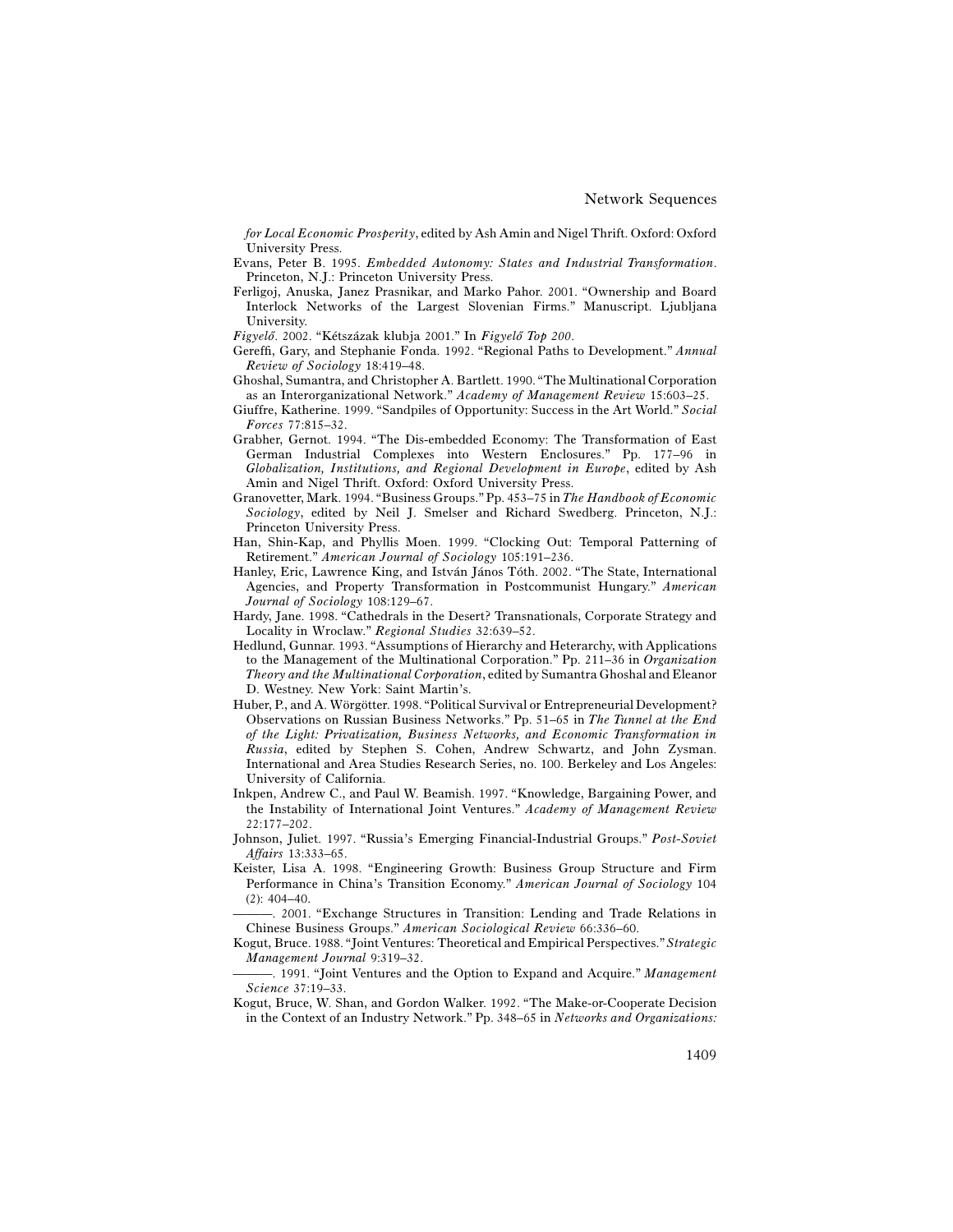*Structure, Form and Action*, edited by Nitrin Nohria and R. G. Eccles. Boston: Harvard Business School Press.

Kogut, Bruce, and Gordon Walker. 2001. "The Small World of Germany and the Durability of National Networks." *American Sociological Review* 66:317–35.

- Levine, Joel H. 2000. "But What Have You Done for Us Lately?" *Sociological Methods and Research* 29:34–40.
- Lincoln, James R., Michael L. Gerlach, and Christina L. Ahmadjian. 1996. "Keiretsu Networks and Corporate Performance in Japan." *American Sociological Review* 61: 67–88.
- Mahoney, James. 2000. "Path Dependence in Historical Sociology." *Theory and Society* 29 (4): 83–94.
- McDermott, Gerald A. 1997. "Renegotiating the Ties That Bind: The Limits of Privatization in the Czech Republic." Pp. 70–106 in *Restructuring Networks in Postsocialism: Legacies, Linkages, and Localities*, edited by Gernot Grabher and David Stark. Oxford: Oxford University Press.
- Mizruchi, Mark S., and Joseph Galaskiewicz. 1994. "Networks of Interorganizational Relations." Pp. 230–53 in *Advances in Social Network Analysis*, edited by Stanley Wasserman and Joseph Galaskiewicz. Thousand Oaks, Calif.: Sage.
- Morgan, Glenn, Peer Hull Kristensen, and Richard Whitley. 2001. *The Multinational Firm: Organizing across Institutional and National Divides.* New York: Oxford University Press.
- Padgett, John F. 2001. "Organizational Genesis, Identity, and Control: The Transformation of Banking in Renaissance Florence." Pp 211–57 in *Networks and Markets*, edited by James Rauch and Alessandra Casella. New York: Russell Sage.
- Pavlinek, Petr, and Adrian Smith. 1998. "Internationalization and Embeddedness in East-Central European Transition: The Contrasting Geographies of Inward Investment in the Czech and Slovak Republics." *Regional Studies* 32:619–38.
- Podolny, Joel M. 1994. "Market Uncertainty and the Social Character of Economic Exchange." *Administrative Science Quarterly* 39:458–83.
- Powell, Walter W., Kenneth Koput, Douglas R. White, and Jason Owen-Smith. 2005. "Network Dynamics and Field Evolution: The Growth of Interorganizational Collaboration in the Life Sciences." *American Journal of Sociology* 110 (4): 1132–1205.
- Rohver, Götz, and Ulrich Pötter. 2002. *TDA: A Program for Transition Data Analysis.* Bochum: Ruhr-Universität.
- Róna-Tas, Ákos. 1998. "Path Dependence and Capital Theory: Sociology of the Post-Communist Economic Transformation." *East European Politics and Societies* 12: 107–31.
- Sabel, Charles F., and Jonathan Zeitlin. 1997. "Stories, Strategies, Structures: Rethinking Historical Alternatives to Mass Production." Pp. 1–33 in *World of Possibilities: Flexibility and Mass Production in Western Industrialization*, edited by Charles F. Sabel and Jonathan Zeitlin. Cambridge: Cambridge University Press.
- Sankoff, David, and Joseph P. Kruskal. 1999. *Time Warps, String Edits And Macromolecules: The Theory and Practice Of Sequence Comparison.* Stanford: CSLI Publications.
- Snijders, Tom A. B. 2001. "The Statistical Evaluation of Social Network Dynamics." *Sociological Methodology* 31 (1): 361–95.
- Spicer, Andrew, Gerald A. McDermott, and Bruce Kogut. 2000. "Entrepreneurship and Privatization in Central Europe: The Tenuous Balance between Destruction and Creation." *Academy of Management Review* 25:630–49.
- Stark, David. 1996. "Recombinant Property in East European Capitalism." *American Journal of Sociology* 101:993–1027.
- ———. 2001. "Ambiguous Assets for Uncertain Environments: Heterarchy in Postsocialist Firms." Pp. 69–104 in *The Twenty-First-Century Firm: Changing*